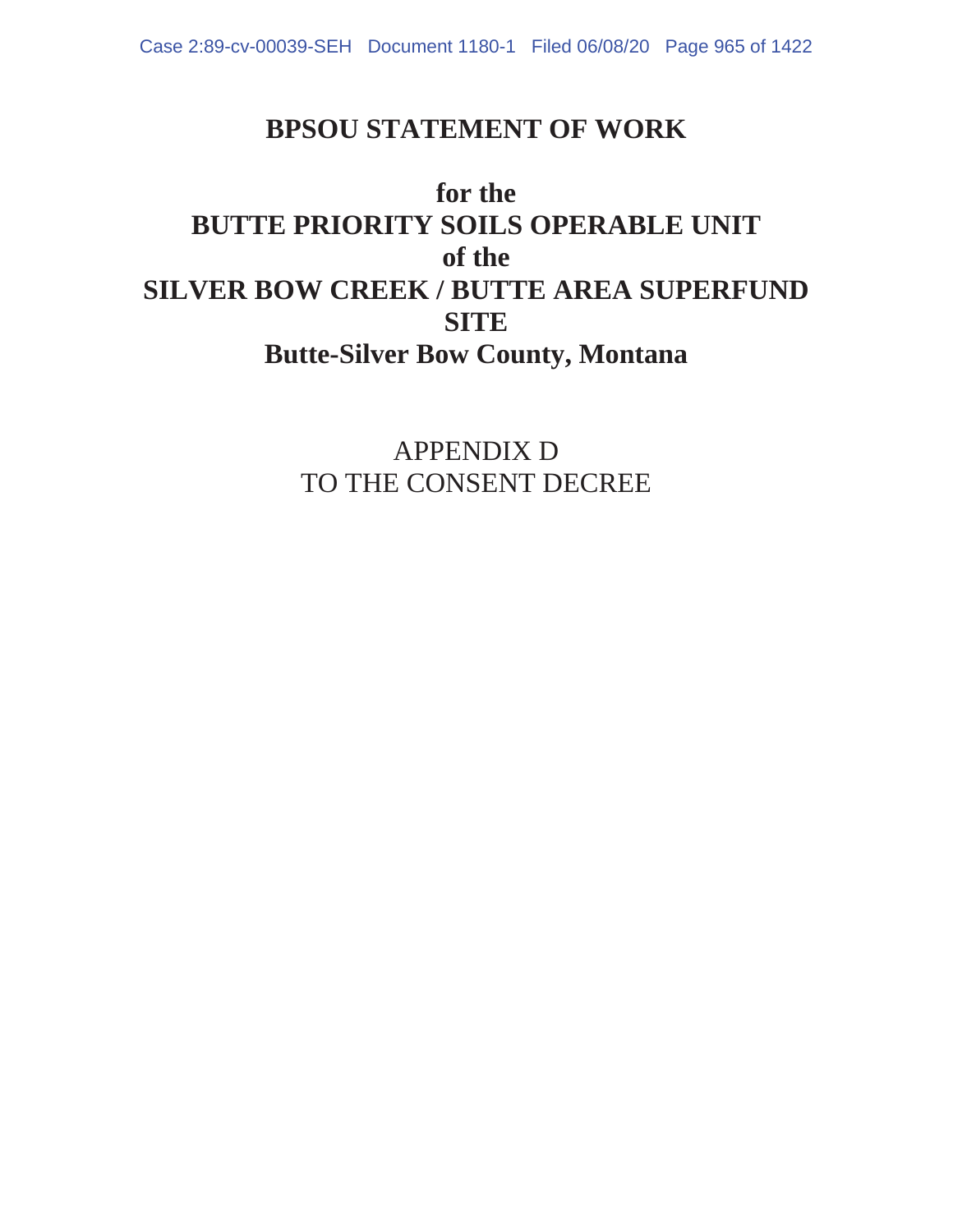# Case 2:89-cv-00039-SEH Document 1180-1 Filed 06/08/20 Page 966 of 1422 Consent Decree for the Butte Priority Soils Operable Unit<br>Partial Remedial Design/Remedial Action and Operation and Maintenance

### **TABLE OF CONTENTS**

| 1.0 |            |                                                                           |  |  |  |
|-----|------------|---------------------------------------------------------------------------|--|--|--|
|     | 1.1        |                                                                           |  |  |  |
|     | 1.2        |                                                                           |  |  |  |
|     | 1.3        |                                                                           |  |  |  |
|     | 1.4        |                                                                           |  |  |  |
|     | 1.5        |                                                                           |  |  |  |
|     | 1.6        |                                                                           |  |  |  |
|     | 1.7        |                                                                           |  |  |  |
|     | 1.8        |                                                                           |  |  |  |
|     | 1.9        |                                                                           |  |  |  |
| 2.0 |            |                                                                           |  |  |  |
|     | 2.1        |                                                                           |  |  |  |
| 3.0 |            |                                                                           |  |  |  |
|     | 3.1        |                                                                           |  |  |  |
|     | 3.2        |                                                                           |  |  |  |
|     | 3.3        |                                                                           |  |  |  |
|     | 3.4        |                                                                           |  |  |  |
|     | 3.5        |                                                                           |  |  |  |
|     | 3.6        |                                                                           |  |  |  |
|     | 3.7        |                                                                           |  |  |  |
| 4.0 |            |                                                                           |  |  |  |
|     | 4.1        |                                                                           |  |  |  |
|     | 4.2        | Implementation and Construction Of Work Elements Included In The Remedial |  |  |  |
|     |            |                                                                           |  |  |  |
|     | 4.3        |                                                                           |  |  |  |
|     | 4.4        |                                                                           |  |  |  |
|     | 4.5        |                                                                           |  |  |  |
|     | 4.6        |                                                                           |  |  |  |
|     | 4.7        |                                                                           |  |  |  |
|     | 4.8        |                                                                           |  |  |  |
|     | 4.9        |                                                                           |  |  |  |
| 5.0 |            |                                                                           |  |  |  |
|     | 5.1        |                                                                           |  |  |  |
|     | 5.2        |                                                                           |  |  |  |
| 6.0 |            |                                                                           |  |  |  |
|     | 6.1        |                                                                           |  |  |  |
|     |            |                                                                           |  |  |  |
|     | 6.2        |                                                                           |  |  |  |
|     | 6.3        |                                                                           |  |  |  |
|     | 6.4        |                                                                           |  |  |  |
|     | 6.5        |                                                                           |  |  |  |
|     | 6.6<br>6.7 |                                                                           |  |  |  |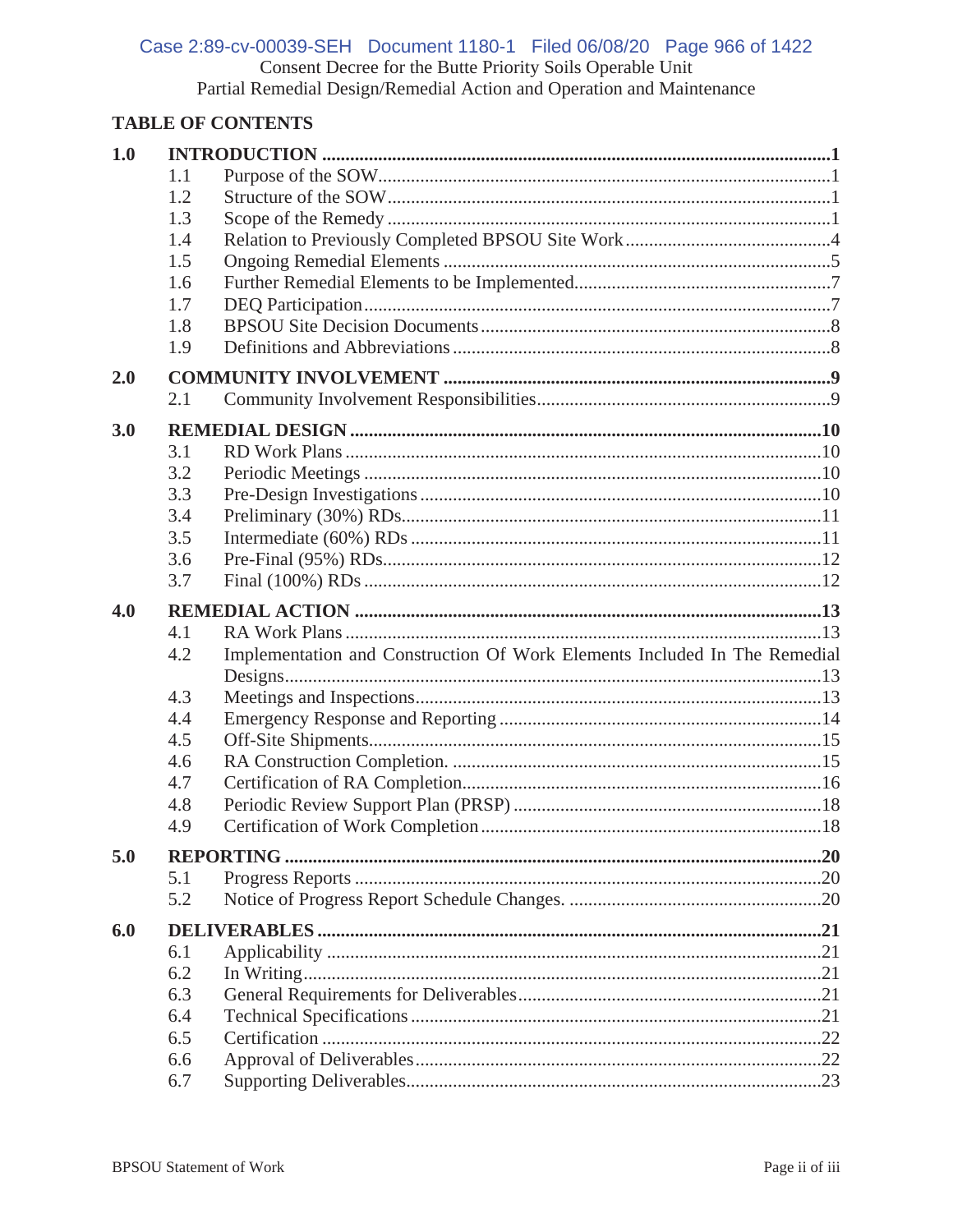### Consent Decree for the Butte Priority Soils Operable Unit Partial Remedial Design/Remedial Action and Operation and Maintenance Case 2:89-cv-00039-SEH Document 1180-1 Filed 06/08/20 Page 967 of 1422

| 7.0 |     |  |
|-----|-----|--|
|     | 7.1 |  |
|     |     |  |
| 8.0 |     |  |
|     | 8.1 |  |
|     |     |  |
| 9.0 |     |  |
|     | 9.1 |  |
|     | 9.2 |  |
|     | 9.3 |  |

### **LIST OF EXHIBIT AND ATTACHMENTS**

| Remedial Design/Remedial Action Schedule for the Further Remedial<br>Elements Scope of Work                                            |  |  |  |  |  |
|----------------------------------------------------------------------------------------------------------------------------------------|--|--|--|--|--|
| <b>BPSOU Surface Water Compliance Determination Plan</b>                                                                               |  |  |  |  |  |
| 2019 Status for the 2011 Unilateral Administrative Order Work Plan for<br>BPSOU Partial Remedial Design/Remedial Action Implementation |  |  |  |  |  |
| Ongoing Remedial Elements Scope of Work                                                                                                |  |  |  |  |  |
| Further Remedial Elements Scope of Work                                                                                                |  |  |  |  |  |
| Description of the Wet Weather Remedial Element                                                                                        |  |  |  |  |  |
|                                                                                                                                        |  |  |  |  |  |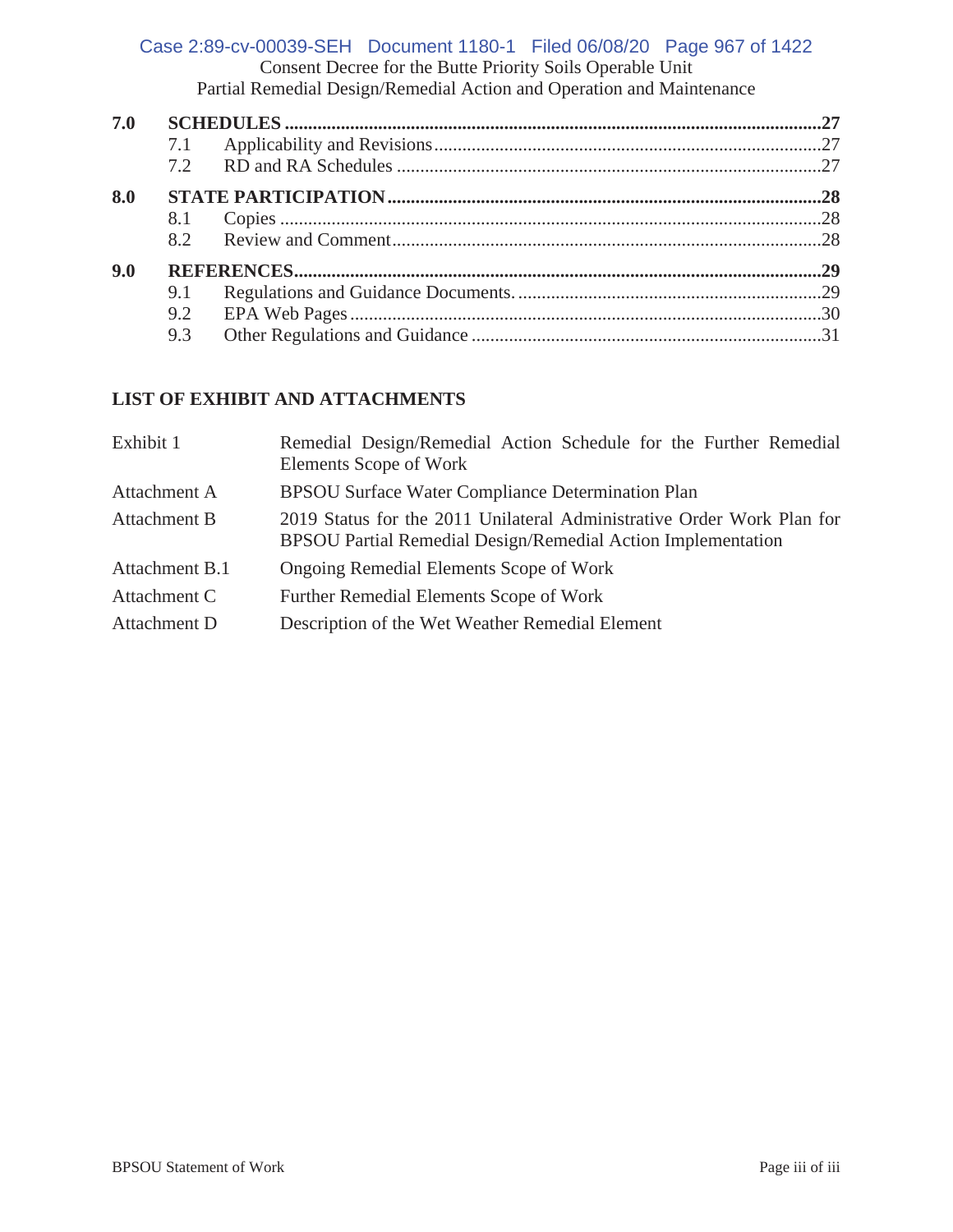## Case 2:89-cv-00039-SEH Document 1180-1 Filed 06/08/20 Page 968 of 1422

Consent Decree for the Butte Priority Soils Operable Unit

Partial Remedial Design/Remedial Action and Operation and Maintenance

### **1.0 INTRODUCTION**

### **1.1 Purpose of the BPSOU SOW**

This Statement of Work (BPSOU SOW) sets forth the procedures and requirements for implementing the Work.

### **1.2 Structure of the BPSOU SOW**

- (a) Section 2.0 (Community Involvement) sets forth EPA's and Settling Defendants' (SDs') responsibilities for community involvement.
- (b) Section 3.0 (Remedial Design) sets forth the process for developing the RD, which includes the submission of specified primary deliverables.
- (c) Section 4.0 (Remedial Action) sets forth requirements regarding the completion of the RA, including primary deliverables related to completion of the RA.
- (d) Section 5 (Reporting) sets forth SDs' reporting obligations.
- (e) Section 6 (Deliverables) describes the content of the supporting deliverables and the general requirements regarding SDs' submission of, and EPA's review of, approval of, comment on, and/or modification of, the deliverables.
- (f) Section 7 (Schedules) sets forth the schedule for submitting the primary deliverables, specifies the supporting deliverables that must accompany each primary deliverable, and sets forth the schedule of milestones regarding the completion of the RA.
- (g) Section 8 (State Participation) addresses State participation.
- (h) Section 9.0 (References) provides a list of references, including URLs.

### **1.3 Scope of the Remedy**

The Scope of the Remedy is the response actions described in Section 12 of the 2006 Butte Priority Soils Operable Unit Record of Decision (2006 ROD), and includes the modifications to the Remedy made in Section 3 of the 2011 Explanation of Significant Differences (ESD) and modifications to the Remedy made in Sections 4, 5, and Appendix A of the 2020 ROD Amendment, as further defined in this Section 1.3. The Scope of the Remedy under this Section 1.3 does not include the Remedy for the Railroad Properties or the Residential Solid Media Remedial Action, and EPA will use other enforcement mechanisms to implement those components of the Remedy. The Scope of the Remedy is:

(a) All actions described in the Further Remedial Elements Scope of Work (Scope of Work, Attachment C [hereinafter Attachment C]). Additional information concerning the Scope of the Remedy as it pertains to acute or chronic in-stream water quality Performance Standards is found in the BPSOU Surface Water Compliance Determination Plan (Attachment A to this BPSOU SOW, [hereinafter Attachment A]);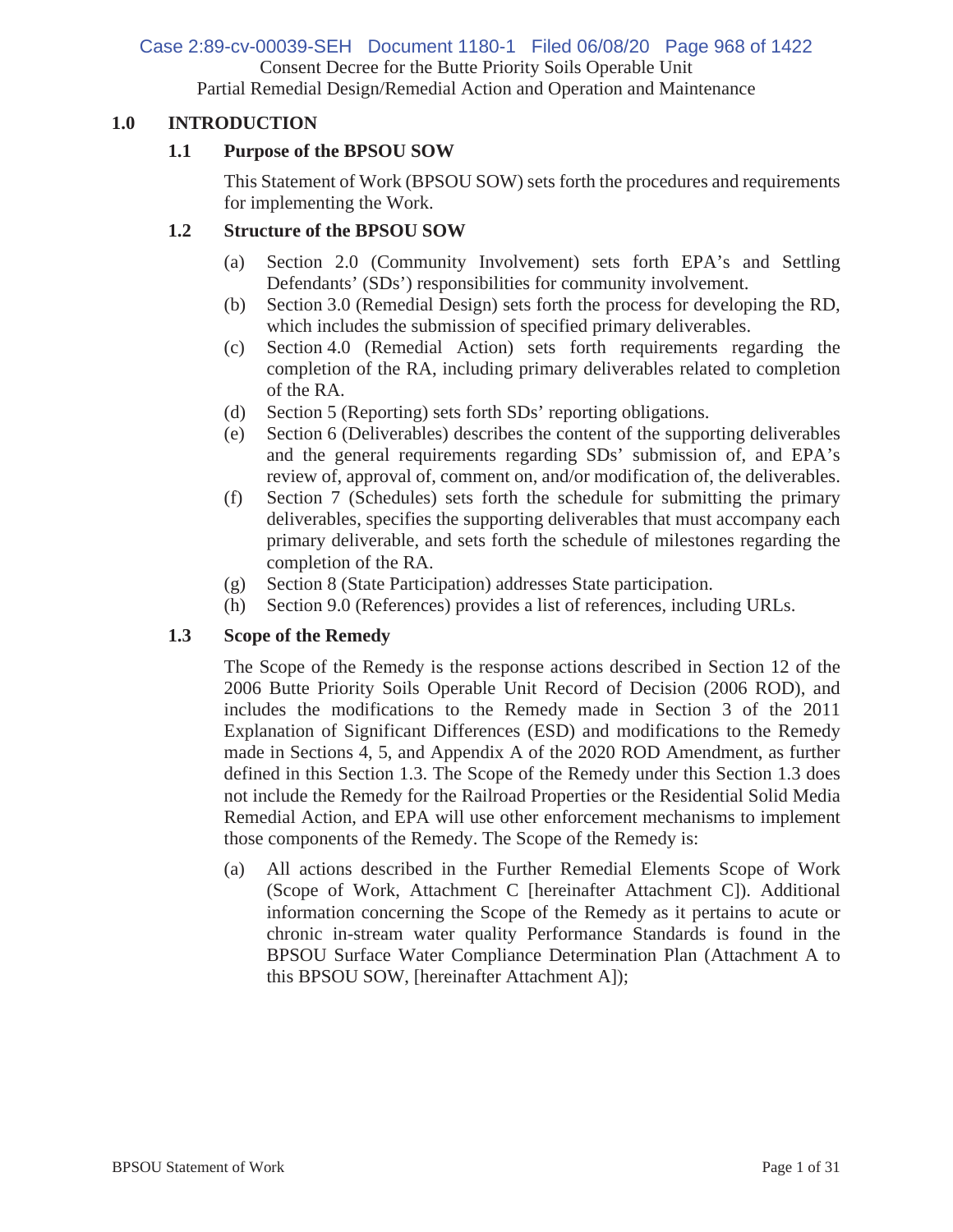### Consent Decree for the Butte Priority Soils Operable Unit Partial Remedial Design/Remedial Action and Operation and Maintenance Case 2:89-cv-00039-SEH Document 1180-1 Filed 06/08/20 Page 969 of 1422

- (b) Contaminated Solid Media1-
	- (1) BRES: The construction and maintenance of vegetated caps in a manner consistent with the Butte Reclamation Evaluation System (BRES) at sites impacted by historic mining activities, consistent with desired end land use for that area; and
	- (2) Butte Mine Waste Repository: The expansion, operation, closure and post-closure operation and maintenance of the Butte Mine Waste Repository, and other mine waste repositories developed during RD.
- (c) Contaminated Groundwater
	- (1) Collect contaminated groundwater (alluvial and West Camp bedrock) consistent with the ROD (which includes a groundwater Performance Standard technical impracticability waiver for a defined area, as measured at defined points of compliance, in quantity and in locations sufficient to: (i) support compliance with in-stream surface water Performance Standards (including Replacement Standards), (ii) protect in-stream sediment quality, assessed using the protocols in the Surface Water Management Plan; and (iii) prevent expansion of areas of contaminated groundwater. Treatment of contaminated groundwater is addressed in subparagraph 1.3(e) (Water Treatment) and control and treatment of contaminated groundwater to protect surface water is addressed in subparagraph 1.3(d) (Contaminated Surface Water).
- (d) Contaminated Surface Water
	- (1) Addressing contaminants of concern from historic mining activities, including solid media, and including the control and treatment of contaminated groundwater and the collection and treatment of storm water through the BMPs set forth in this BPSOU SOW and its attachments. This also includes the discharge of collected and treated groundwater as necessary to support compliance with end-of-pipe Performance Standards and in-stream surface water Performance Standards, including Replacement Standards. A more specific definition of the Scope of the Remedy for contaminated surface water, which contains specific Scope of the Remedy parameters for response to an exceedance of in-stream Performance Standards, is described in section  $1.3(d)(2)$  and  $(3)$  below.
	- (2) To mitigate exceedances of acute in-stream Performance Standards, the Scope of the Remedy includes the Optimization Elements listed in

<sup>&</sup>lt;sup>1</sup> The Residential Solid Media Remedial Action component of the Remedy is not addressed in this Partial RD/RA Statement of Work or the Consent Decree. The EPA will use other enforcement mechanisms to implement this component of the Remedy.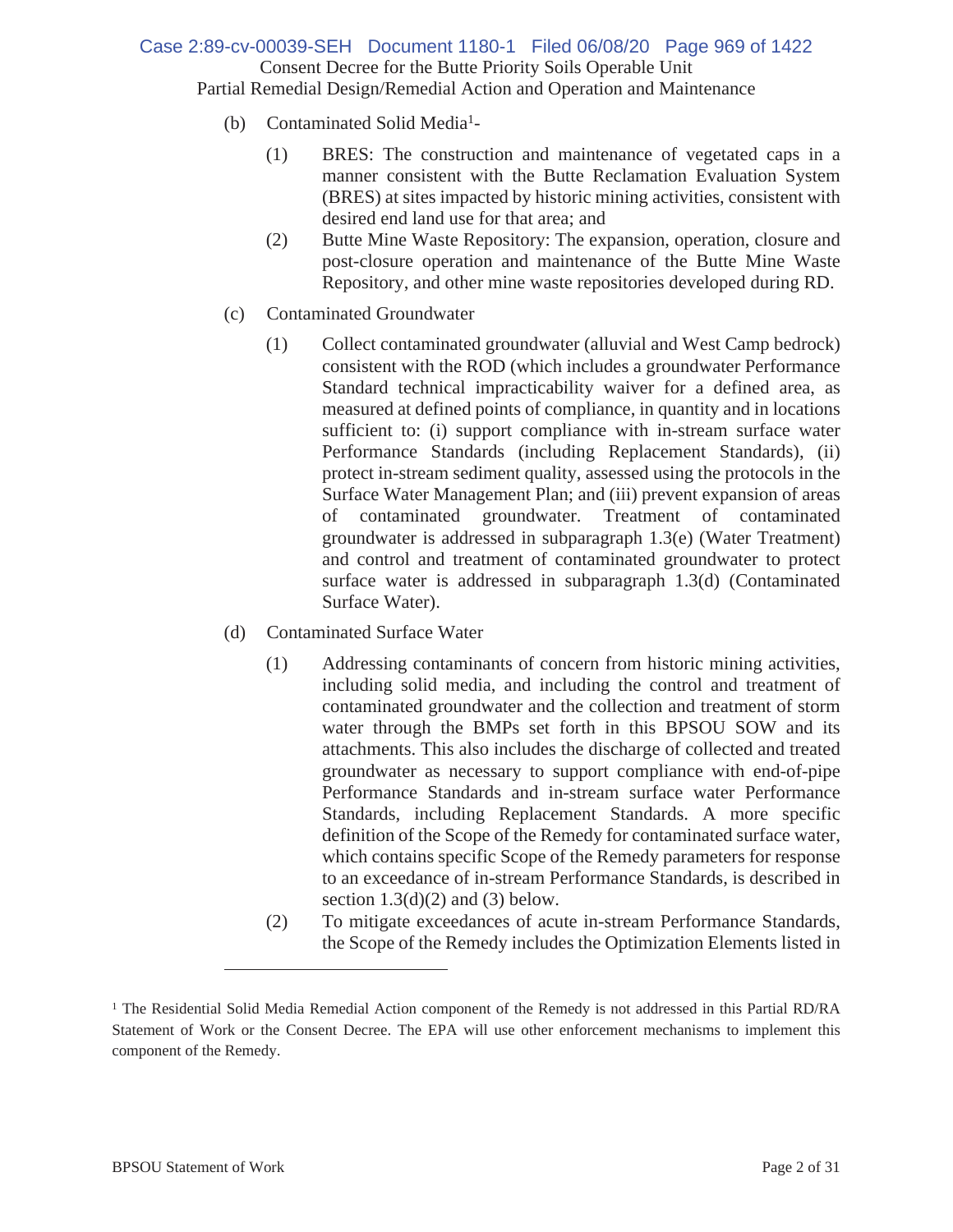### Consent Decree for the Butte Priority Soils Operable Unit Partial Remedial Design/Remedial Action and Operation and Maintenance Case 2:89-cv-00039-SEH Document 1180-1 Filed 06/08/20 Page 970 of 1422

subparagraphs  $(d)(2)(i)$  through  $(d)(2)(iii)$  only, as described below. Nothing in this BPSOU SOW Section 1.3 prevents the Settling Defendants from considering these Optimization Elements in design, and the elements that are supported by the design engineering analysis will be installed in addition to the Work outlined in Attachment C, to allow for post-construction optimization of the surface water remedy. The Scope of the Remedy does not include major infrastructure modifications except as defined below after KRECCR approval to construct any Optimization Elements (e.g., Multi-Basin Networking) that would require the demolition or reconstruction of previously completed Remedial Elements. The Optimization Elements are:

- (i) Adjustable Diversion and Outlet Structures. Diversion and outlet structures will integrate removable weir plates or stop logs, adjustable screw gates, and/or variable diameter and elevation orifice outlets, as appropriate, to manipulate retained/detained volume and discharge rate at the primary basin discharge point and potentially within each basin's respective forebay.
- (ii) Basin Segregation. The interior of the basins may be segregated to promote confinement of sediment accumulation, to optimize the treatment flow path, and to enhance future land use. Segregation could be completed by general grading, development of micro-pools, construction of berms or structural walls, or installation of turbidity curtains. As appropriate, adjustable outlet structures would be installed similar to those discussed in Optimization Element 1.
- (iii) Logic and Controls. Logic and controls will be considered during the final design process. Control and monitoring devices may accommodate automated system adjustment based upon measured surface water quality at each respective BMP discharge and/or at the Silver Bow Creek compliance monitoring point. A supervisory control and data acquisition (SCADA) system with programmable logic controller(s), proportional-integral-derivative (PID) controllers, and communication systems would be installed and networked as needed to provide necessary operational function.
- (3) To mitigate exceedances of chronic in-stream Performance Standards, the Scope of the Remedy includes only:
	- (i) Optimization of BPSOU groundwater interception, control and treatment structures and systems in place after Remedy construction, such as system enhancements, installation of extraction wells, and/or expanded interception of impacted groundwater, or enhancement of treatment facility operations;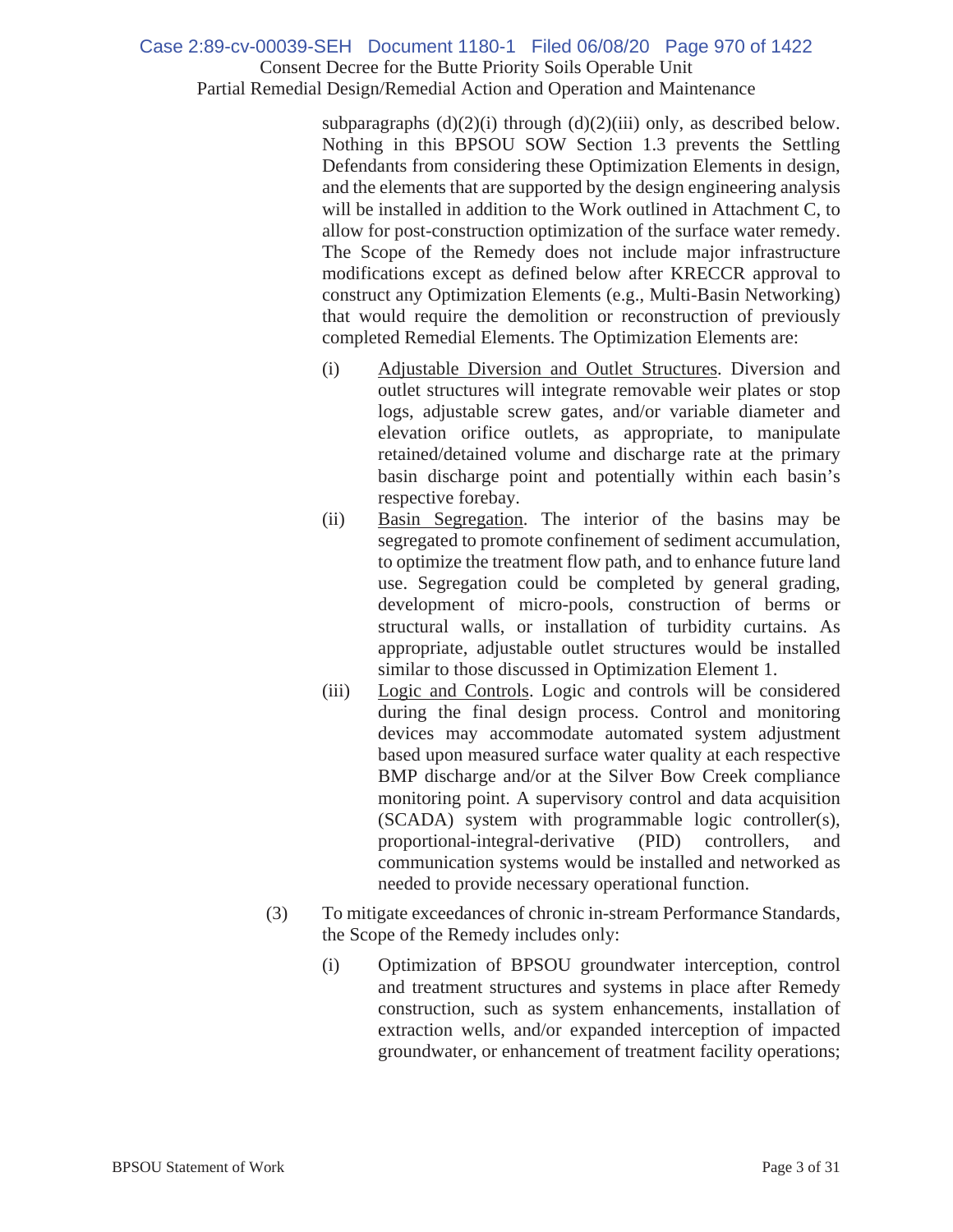Consent Decree for the Butte Priority Soils Operable Unit Partial Remedial Design/Remedial Action and Operation and Maintenance Case 2:89-cv-00039-SEH Document 1180-1 Filed 06/08/20 Page 971 of 1422

- (ii) Capping and/or revegetation of an Historic Mine Waste Source within the Corridor, as defined in Section 7.0 of Attachment A; and
- (iii) Removal of contaminated in-stream sediments, in accordance with the protocols set forth in the BPSOU Surface Water Management Plan, Exhibit 1 of Attachment A (SWMP), determined to be impacted by groundwater in contact with a Historic Mine Waste Source or re-contaminated by a Historic Mine Waste Source, as defined in Section 7.0 in Attachment A, utilizing the diagnostic evaluation process described in the SWMP. Other than removal of in-stream sediments, no removal or excavation of any Historic Mine Waste can be required (the term "Historic Mine Waste Source" is defined in Attachment A). However, the Settling Defendants may propose additional removal or excavation at any time.
- (e) Groundwater Treatment
	- (1) Construction and operation of the Butte Treatment Lagoons (BTL System) as the water treatment facility under Remedy to treat contaminated groundwater such that shakedown conditions are met and BTL System Performance Standards presented in Attachment A are not violated.
- (f) Institutional Controls
	- (1) The establishment and maintenance of appropriate institutional controls to protect remedial components and to provide notice of remedial activity on the property (e.g., Source Area Property), as generally described in the approved Institutional Controls Implementation and Assurance Plan for the BPSOU (ICIAP) (Appendix E to the Consent Decree);
	- (2) Prevention of domestic and irrigation use of contaminated groundwater by administering the existing Controlled Groundwater Area;
	- (3) Controlling contaminants of concern in storm water by implementing appropriate reporting, stormwater ordinance and permit requirements; and
	- (4) Protecting future owners and occupants from exposure to contaminated solid media using deed restrictions and/or easements at all remediated areas and through enforcement of local ordinances (e.g., *Excavation and Dirt-Moving Protocols for All Dirt-work to be Performed in and Near the Butte Area Superfund Sites)*.
- (g) Operation and maintenance of remedy elements
	- (1) Developing long-term operations and maintenance plans for all aspects of the remedy with the goal of achieving and thereafter maintaining compliance with the ROD and Performance Standards; and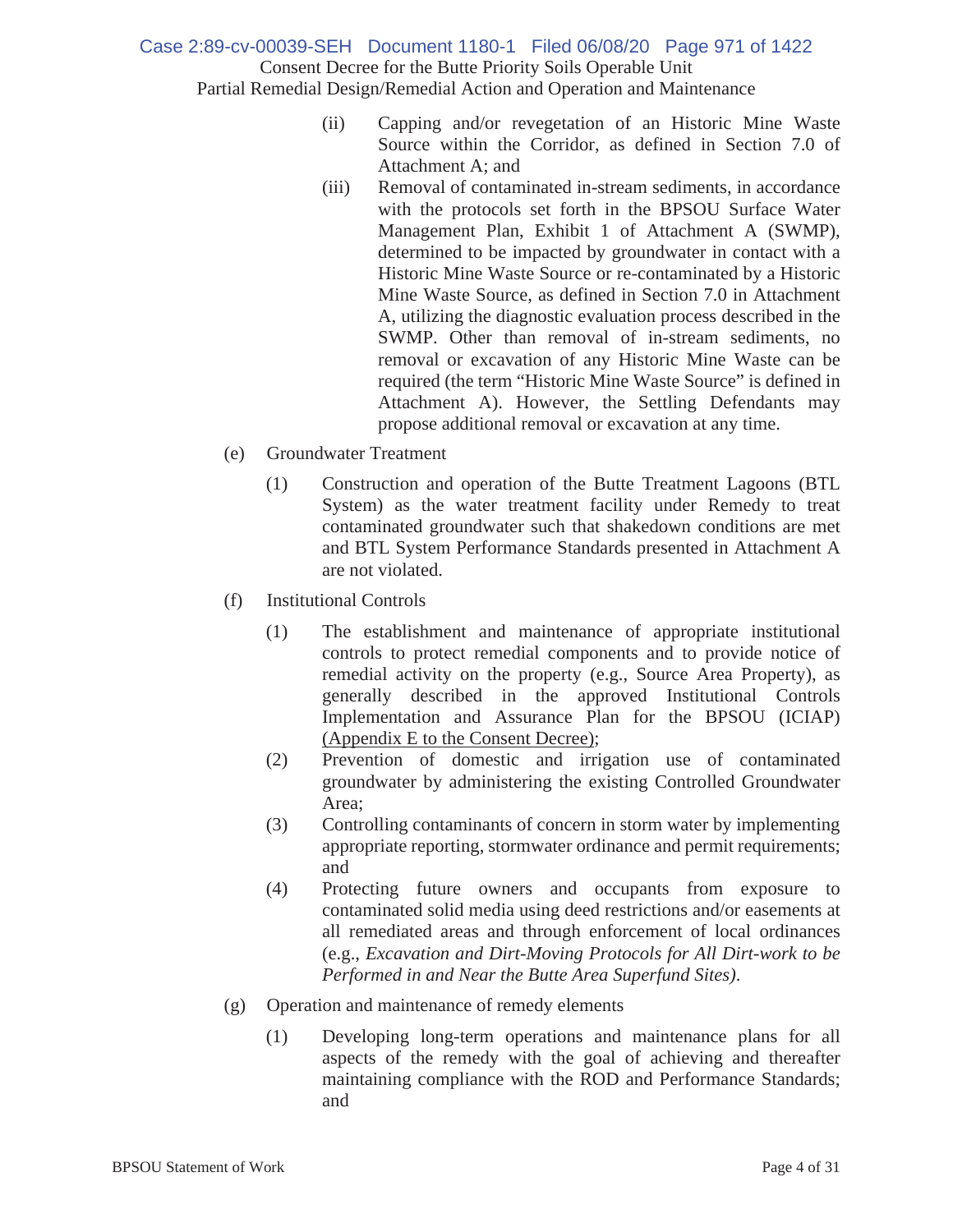### Consent Decree for the Butte Priority Soils Operable Unit Partial Remedial Design/Remedial Action and Operation and Maintenance Case 2:89-cv-00039-SEH Document 1180-1 Filed 06/08/20 Page 972 of 1422

(2) Developing and implementing long-term, comprehensive monitoring programs for surface water (including storm water), groundwater, and

### **1.4 Relation to Previously Completed BPSOU Site Work**

reclamation areas.

Settling Defendants have previously completed approved remedial activities at the BPSOU pursuant to the existing unilateral administrative order titled "Administrative Order for Partial Remedial Design/Remedial Action Implementation and Certain Operation and Maintenance Activities at the Butte Priority Soils Operable Unit, EPA Docket No. CERCLA-08-2011-0011", issued on July 20, 2011 (2011 Order). This BPSOU SOW is intended to facilitate the continuation of BPSOU remedial activities, obligations and requirements contained in the "Partial Remedy Implementation Work Plan" (2011 WP), attached to the 2011 Order, including previously completed work plans or other deliverables. All Responsible Party and Group 1 Responsible Party plans or deliverables previously approved by EPA, in consultation with DEQ, pursuant to the 2011 Order and the 2011 PRI Work Plan are incorporated by reference (see Attachment B, 2019 Status of 2011 PRI Work Plan Requirements [hereinafter Attachment B]) and are fully enforceable under this BPSOU SOW, except for approved Residential Solid Media Remedial Action work plans, which are outside this BPSOU SOW. Certain pending Responsible Party and Group 1 Responsible Party deliverables under the 2011 PRI Work Plan are also requirements of this BPSOU SOW and are subject to the agency review and approval requirements of the Consent Decree and this BPSOU SOW. Those requirements and obligations are described in Attachment B.1, Ongoing Remedial Elements Scope of Work (hereinafter Attachment B.1.).

### **1.5 Ongoing Remedial Elements**

Certain remedy components described in the ROD have been partially or completely implemented. The status of these components is described in Attachment B, and ongoing remedial element requirements are contained in Attachment B.1. Certain Work required under the 2011 WP is ongoing and is generally described below:

- (a) Solid Media
	- (1) Residential Contamination
		- (i) Residential Solid Media Remedial Action, currently implemented through the RMAP Implementation (not Work for purposes of this Consent Decree)
	- (2) Non-Residential Solid Media Program
		- (i) BRES Program
- (b) Groundwater
	- (1) Groundwater (GW) Management Plan
		- (i) Site-wide Groundwater Monitoring
		- (ii) Controlled Groundwater Area Monitoring
		- (iii) Groundwater Load Monitoring for the BPSOU Subdrain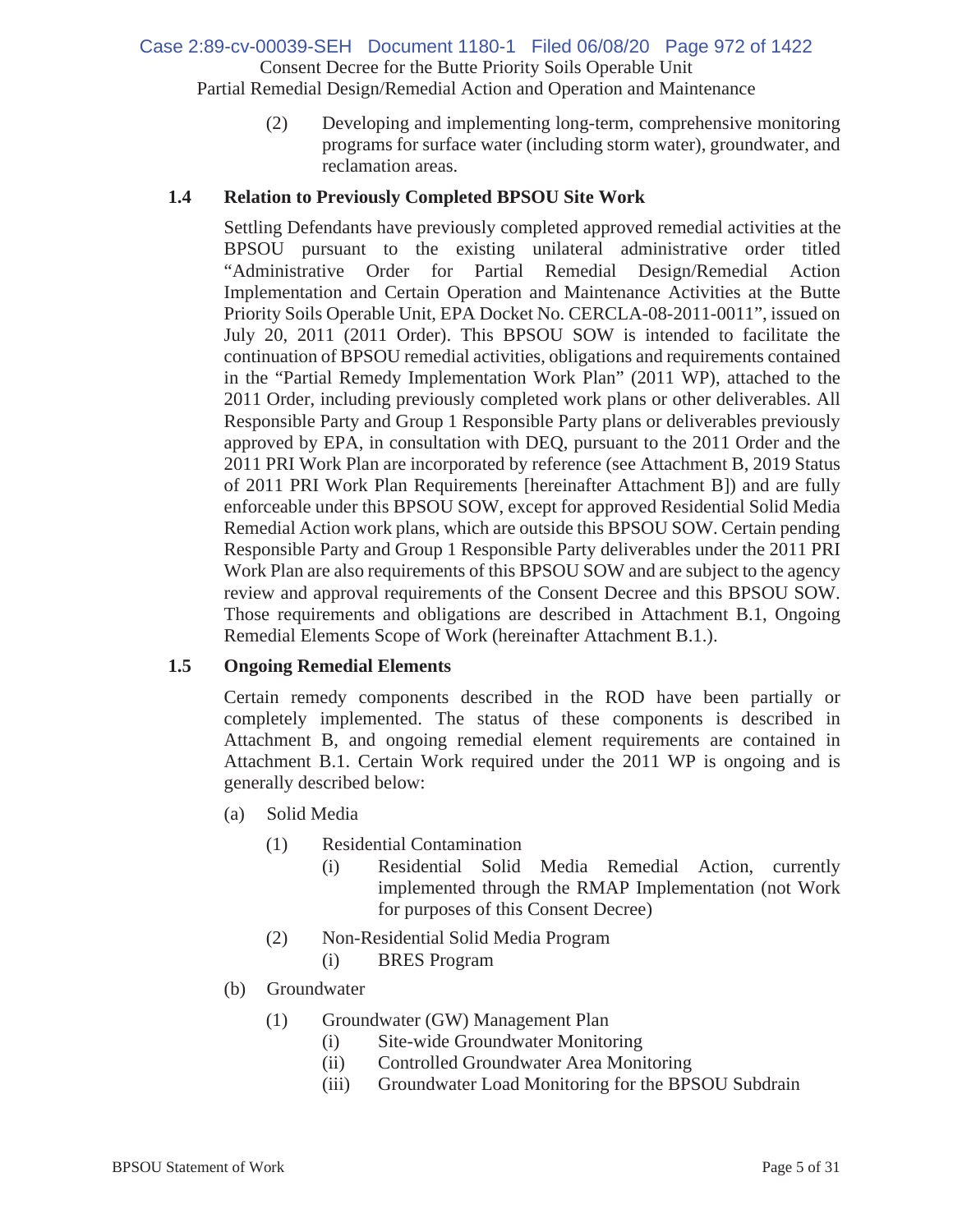Consent Decree for the Butte Priority Soils Operable Unit Partial Remedial Design/Remedial Action and Operation and Maintenance Case 2:89-cv-00039-SEH Document 1180-1 Filed 06/08/20 Page 973 of 1422

(iv) Butte Treatment Lagoons, West Camp, and BPSOU Subdrain

- Groundwater Capture System Operation, Maintenance and Monitoring
- (2) BPSOU Subdrain Groundwater Management Report
- (3) Localized Groundwater Study
- (4) Butte Reduction Works Groundwater and Surface Water Monitoring
- (c) Surface Water
	- (1) Surface Water Management Plan
		- (i) Site-wide Surface Water Monitoring
- (d) Institutional Controls/Historic Preservation Requirements
	- (1) Monitor and Enforcement
		- (i) Settling Defendants' ICIAP (Appendix E to the Consent Decree);
		- (ii) Controlled Groundwater Area Requirements
		- (iii) Historic Preservation Programmatic Agreements ( $1<sup>st</sup>$  and  $2<sup>nd</sup>$ )
		- (iv) Applicable County Ordinances
		- (v) Deed Restrictions
- (e) Operations and Maintenance (O&M) and Management Plans the following are a list of documents in progress or development, or previously approved O&M Plans.
	- (1) Butte Treatment Lagoons (BTL), West Camp, and BPSOU Subdrain Groundwater Capture System – Draft submitted by the SDs - under review by the agencies.
	- (2) BRES Sites Draft submitted by SDs; Agencies have partially reviewed and further BRES-related documents that are part of the Solid Media Management Plan will be submitted for agency review and approval.
	- (3) Mine Waste Repository Approved on September 23, 2015.
	- (4) Granite Mountain Memorial Interpretive Area (GMMIA) Included in the Mine Waste Repository O&M Manual that was approved on September 23, 2015.
	- (5) Syndicate Pit Included in the Stormwater System O&M Plan that was approved on August 6, 2018.
	- (6) BPSOU Subdrain Evaluation Report and BPSOU Subdrain Optimization Report – to be prepared by SDs for EPA approval, in consultation with DEQ, after relevant remedial work is completed.
	- (7) Superfund Stormwater System O&M Plan Approved August 7, 2018.
	- (8) Butte Silver Bow County (BSBC) Street Maintenance and Snow Management Plan – Draft submitted by SDs; Agency comments have been provided to SDs, and revised draft shall be submitted for Agency review and approval.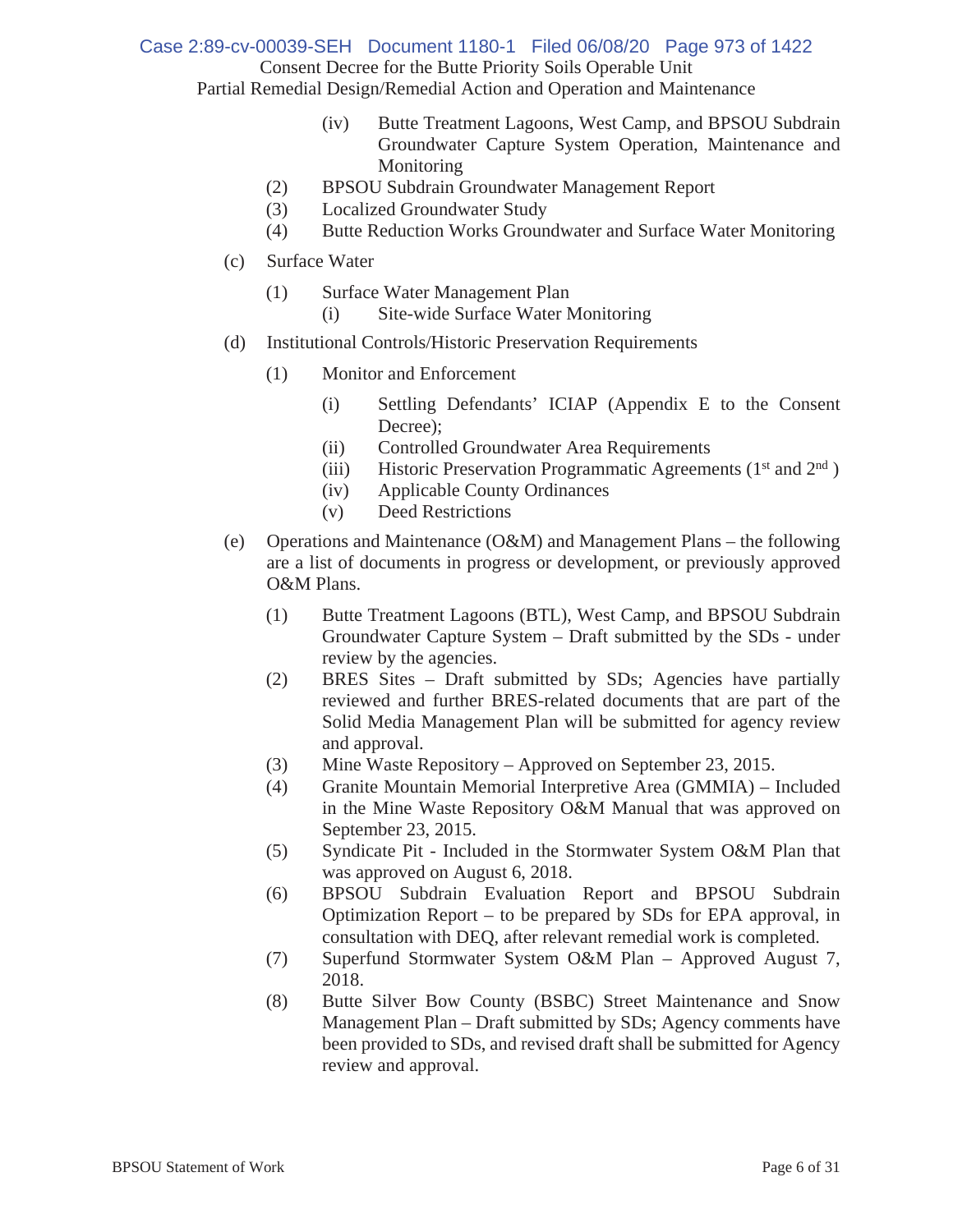### Consent Decree for the Butte Priority Soils Operable Unit Partial Remedial Design/Remedial Action and Operation and Maintenance Case 2:89-cv-00039-SEH Document 1180-1 Filed 06/08/20 Page 974 of 1422

(9) Missoula Gulch Catch Basins (CB-1, CB-8 and CB-9) – Approved on July 19, 2018. This is an appendix to the Superfund Stormwater System O&M Plan that was approved on August 7, 2018.

- (10) Silver Bow Creek above the confluence with Blacktail Creek (formerly known as the Metro Storm Drain (MSD)) Channel O&M Plan - Draft due from the SDs.
- (11) RARUS Railway BPSOU Superfund O&M Plan draft submitted by SDs for Agency review and approval; under review by the agencies.

Attachment B.1 to this BPSOU SOW, describes the requirements and criteria for all the remedial actions listed in this section and is incorporated into this BPSOU SOW by reference.

### **1.6 Further Remedial Elements to be Implemented**

In order to complete the BPSOU remedy, the following remaining remedial elements shall be implemented. These are subject to remedial design requirements described in Section 3 and the remedial action requirements described in Section 4. These include:

- (a) Diggings East Stormwater Basin Area;
- (b) Buffalo Gulch Stormwater Basin(s);
- (c) Northside Tailings / East Buffalo Gulch Area;
- (d) Grove Gulch Sedimentation Bay;
- (e) Blacktail Creek Remediation and Contaminated Groundwater Hydraulic Control;
- (f) Butte Reduction Works Smelter Area Mine Waste Remediation and Contaminated Groundwater Hydraulic Control;
- (g) Insufficiently Reclaimed Source Areas;
- (h) Unreclaimed Solid Media Sites; and
- (i) Uncontrolled Surface Flow Area BMPs.

Attachment C to this BPSOU SOW, describes the overall requirements and criteria for these actions and is incorporated into this BPSOU SOW by reference. Section 5 of Attachment C, Blacktail Creek Remediation and Contaminated Groundwater Hydraulic Control, describes specific remedial activities in the Blacktail Creek area to be performed by DEQ. The requirements for implementation of BTC Riparian Actions are further described in Exhibit H to the Consent Decree, BTC Riparian Actions Outline.

Items (a) through (d) and item (i) above constitute the remaining portions of the Wet Weather Remedy component described in the ROD. The information and terms found in Attachment D to this BPSOU SOW, Description of Wet Weather Remedial Element, describe this element in more detail and is also incorporated into this BPSOU SOW by reference.

### **1.7 DEQ Participation**

Consistent with relevant provisions of CERCLA, EPA will consult with DEQ in making all significant decisions regarding the requirements of the Consent Decree and this BPSOU SOW. References to any EPA approval in this BPSOU SOW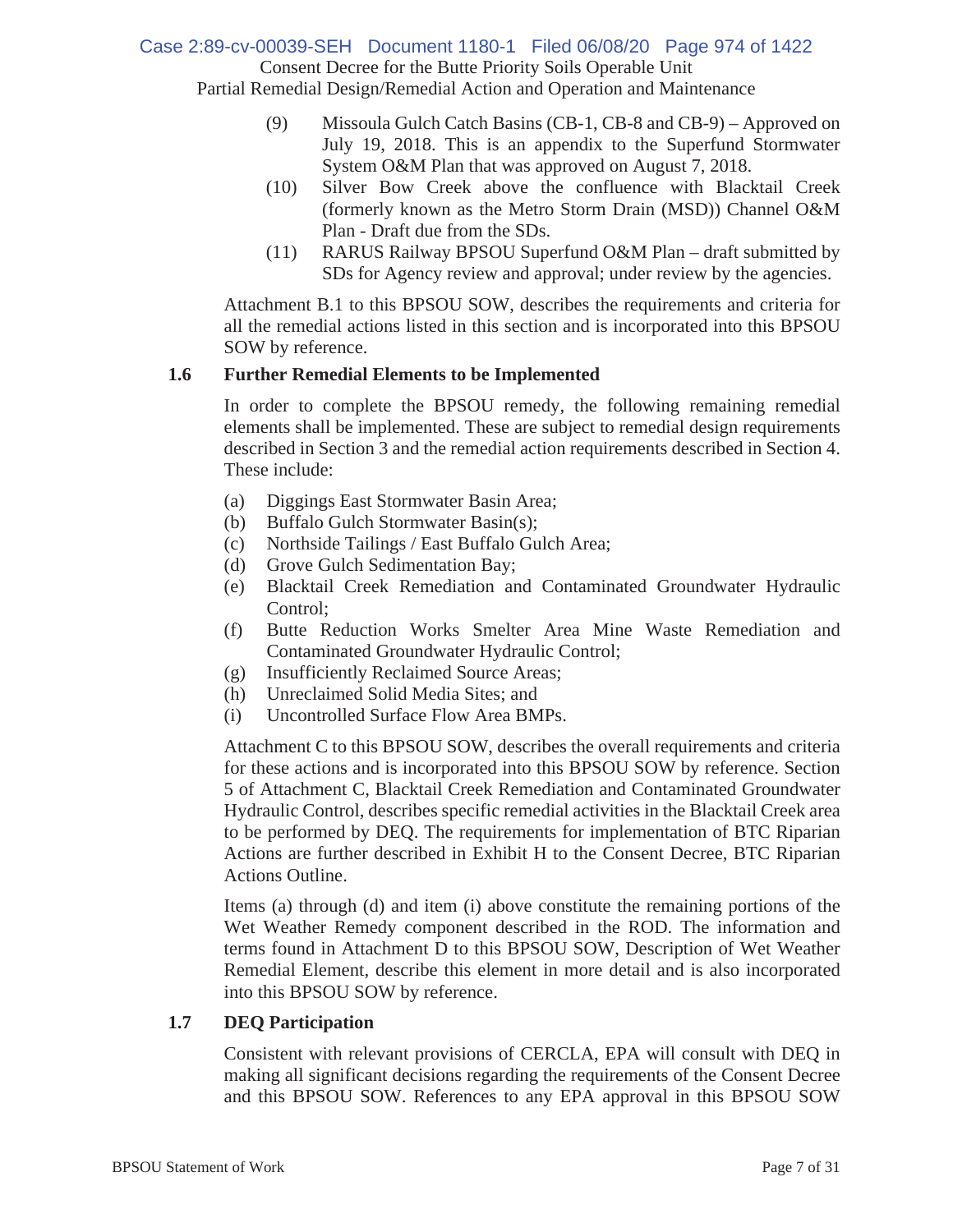### Consent Decree for the Butte Priority Soils Operable Unit Case 2:89-cv-00039-SEH Document 1180-1 Filed 06/08/20 Page 975 of 1422

Partial Remedial Design/Remedial Action and Operation and Maintenance

therefore means that the approval is by EPA *in consultation with the DEQ*, even when DEQ is not explicitly mentioned. The Parties shall accordingly ensure that DEQ has a reasonable opportunity (not to exceed thirty days) to review and comment upon all deliverables to ensure that it can meet its consultation obligation in a timely fashion.

### **1.8 BPSOU Site Decision Documents**

- (a) 2006 BPSOU ROD Record of Decision, Butte Priority Soils Operable Unit, September 2006.
- (b) 2011 ESD Explanation of Significant Differences to the 2006 Butte Priority Soils Operable Unit Record of Decision, July 2011.
- (c) 2020 ROD Amendment, November 2020.

### **1.9 Definitions and Abbreviations**

The terms used in this BPSOU SOW that are defined in CERCLA, in regulations promulgated under CERCLA, or in the Consent Decree (CD), have the meanings assigned to them in CERCLA, in such regulations, or in the CD, except that the term "Paragraph" or "¶" used in this document means a paragraph of the BPSOU SOW, and the term "Section" used in this document means a section of the BPSOU SOW, unless otherwise stated.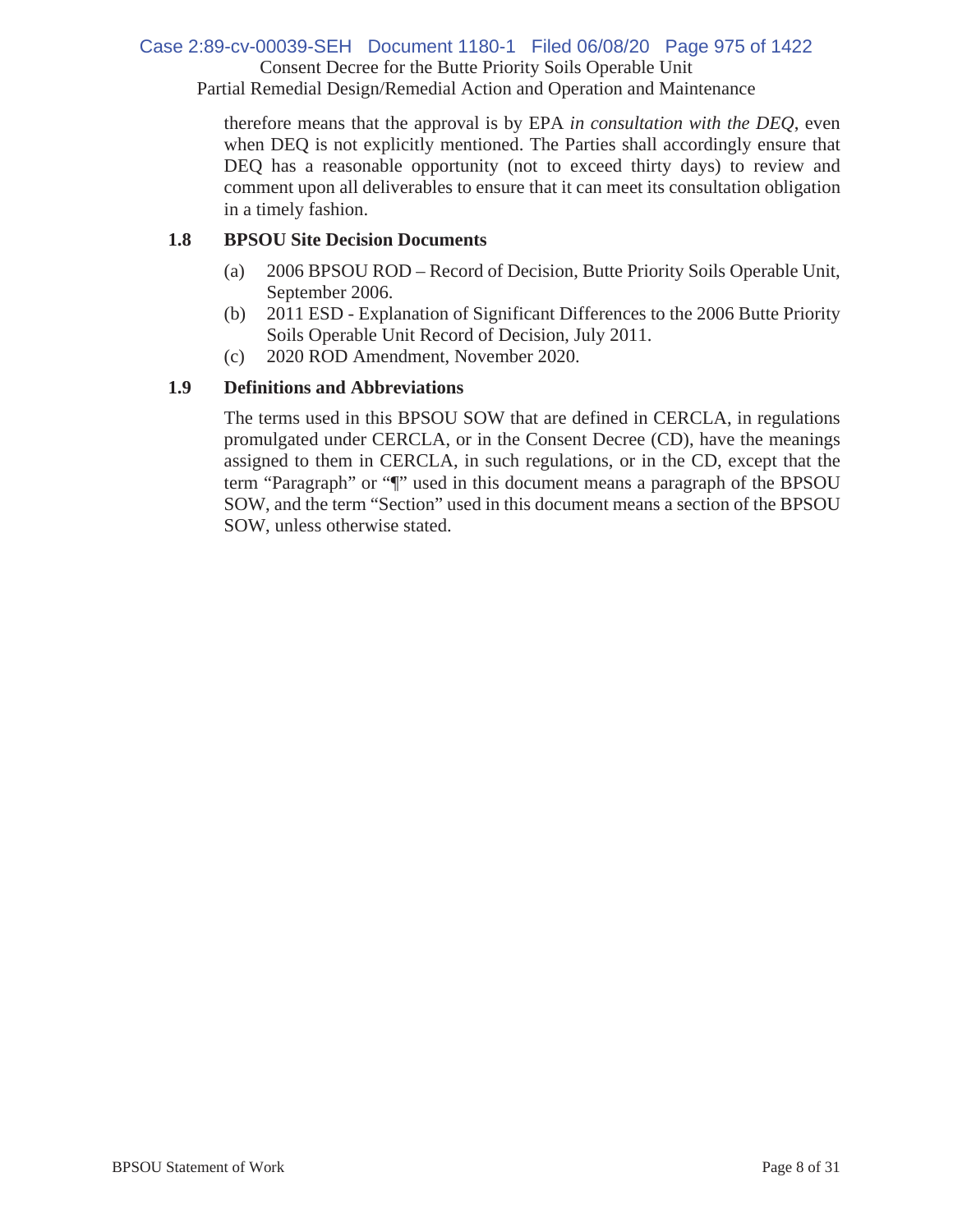## Case 2:89-cv-00039-SEH Document 1180-1 Filed 06/08/20 Page 976 of 1422

Consent Decree for the Butte Priority Soils Operable Unit

Partial Remedial Design/Remedial Action and Operation and Maintenance

### **2.0 COMMUNITY INVOLVEMENT**

### **2.1 Community Involvement Responsibilities**

- (a) EPA has the lead responsibility for developing and implementing community involvement activities at the Site. EPA developed a Community Involvement Plan (CIP) in 2003 for the Site and updated the CIP again in 2013. Pursuant to 40 C.F.R. § 300.435(c), EPA shall review the existing CIP and determine whether it should be revised to describe further public involvement activities during the Work that are not already addressed or provided for in the existing CIP. Butte Citizens Technical Environmental Committee (CTEC) has been funded by a Technical Assistance Grant since the late 1980s and its continuing role will be addressed in any revised CIP.
- (b) If requested by EPA, SDs, and DEQ for DEQ-designated work only, shall participate in community involvement activities, including participation in (1) the preparation of information regarding the Work for dissemination to the public, with consideration given to including mass media and/or internet notification, and (2) public meetings that may be held or sponsored by EPA to explain activities at or relating to the Site. SDs' support of EPA's community involvement activities may also include providing online access to initial submissions and updates of deliverables to:
	- (1) Any Community Advisory Groups,
	- (2) Any Technical Assistance Grant recipients and their advisors, and
	- (3) Other entities named by EPA to provide them with a reasonable opportunity for review and comment. EPA may describe in its CIP SDs' responsibilities for community involvement activities. All community involvement activities conducted by SDs at EPA's request are subject to EPA's oversight. EPA previously provided on-site administrative records for the 2006 ROD and the 2011 ESD. EPA shall maintain an on-site administrative record for the 2020 Record of Decision Amendment at the local document repository designated for that administrative record, which is Montana Tech Library, 1300 W. Park Street, Butte MT 59701. That repository shall also house the ongoing record of documents generated under this BPSOU SOW, and all deliverables required under this BPSOU SOW shall be copied to this address. The SDs, and DEQ for DEQ-designated Work only, shall also send a copy of any document or record generated under this BPSOU SOW to the CTEC offices in Butte, P.O. Box 593, Butte, MT 59703.
- (c) **SDs' Community Involvement Coordinator.** If requested by EPA, SDs shall, within 30 days of a request, designate and notify EPA of SDs' Community Involvement Coordinator (SDs' CI Coordinator). SDs may hire a contractor for this purpose. SDs' notice must include the name, title, and qualifications of the SDs' CI Coordinator. SDs' CI Coordinator is responsible for providing support regarding EPA's community involvement activities, including coordinating with EPA's CI Coordinator regarding responses to the public's inquiries to EPA about the BPSOU.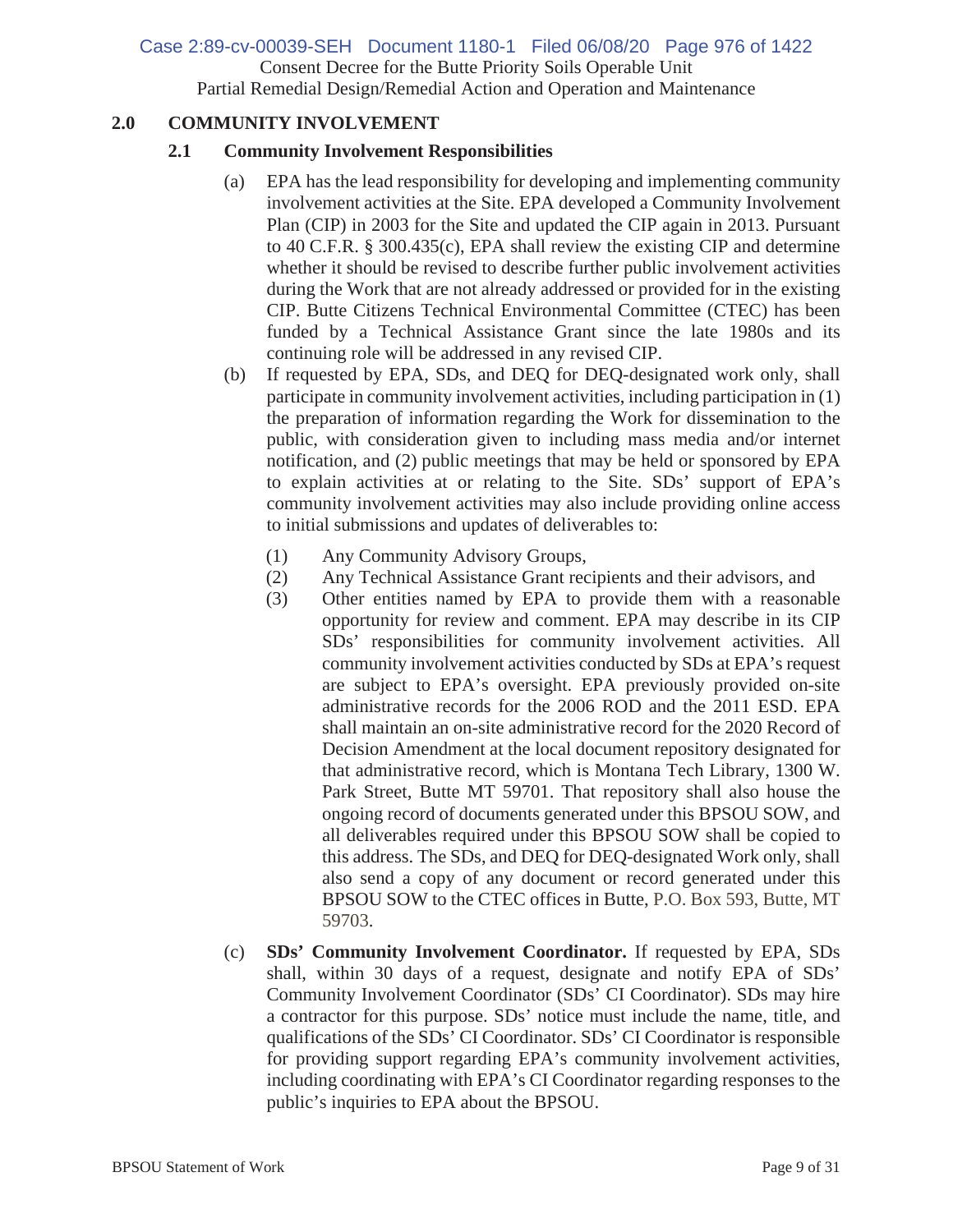### Consent Decree for the Butte Priority Soils Operable Unit Case 2:89-cv-00039-SEH Document 1180-1 Filed 06/08/20 Page 977 of 1422

Partial Remedial Design/Remedial Action and Operation and Maintenance

### **3.0 REMEDIAL DESIGN**

### **3.1 RD Work Plans**

The obligations described in Section 3.0 apply to work elements described in Section 1.6 (a) through (f) and (i) above. Remedial design obligations and deliverables for work elements described in Section 1.6 (g) and (h) are described in Attachment C, Sections 7 and 8. Remedial design obligations and deliverables for work elements described in Section 1.5 above are described in Attachment B.1.

- (a) SDs shall submit Remedial Design (RD) Work Plans (RDWPs) for EPA approval, in consultation with DEQ for each of the remedial elements listed in Section 1.6 (a) through (f) and (i). Each of the remedial elements listed in Section 1.6 are included in Attachment C of this BPSOU SOW. The RDWPs must include: Plans for implementing all RD activities identified in this BPSOU SOW, and Attachment C, or required by EPA, in consultation with DEQ, to be conducted to develop the RD;
- (b) A description of the overall management strategy for performing the RD, including a proposal for phasing of design and construction, if applicable;
- (c) A description of the proposed general approach to contracting, construction, operation, maintenance, and monitoring of the Remedial Action (RA) as necessary to implement the Work;
- (d) A description of the responsibility and authority of all organizations and key personnel involved with the development of the RD;
- (e) Descriptions of any areas requiring clarification and/or anticipated problems (e.g., data gaps);
- (f) Description of any proposed pre-design investigation;
- (g) Description of any proposed treatability study (if required);
- (h) Descriptions of any applicable permitting requirements and other regulatory requirements;
- (i) Description of plans for obtaining access in connection with the Work, such as property acquisition, property leases, and/or easements; and
- (j) Appropriate reference to the following supporting deliverables described in ¶ 6.7 (Supporting Deliverables): Site-Wide Health and Safety Plan; Site-Wide Emergency Response Plan; and Site-Wide Quality Assurance Project Plans.

### **3.2 Periodic Meetings**

During the RD process**,** SDs shall meet regularly with EPA and DEQ to discuss design issues as necessary, as directed or determined by EPA, in consultation with DEQ.

### **3.3 Pre-Design Investigations**

The purpose of the Pre-Design Investigation (PDI) is to address data gaps by conducting additional field investigations. Several investigations are identified in Attachment C and will be identified in the RDWPs, and it is anticipated that additional data gaps may be identified during design that require investigation. The following presents general requirements for pre-design investigations.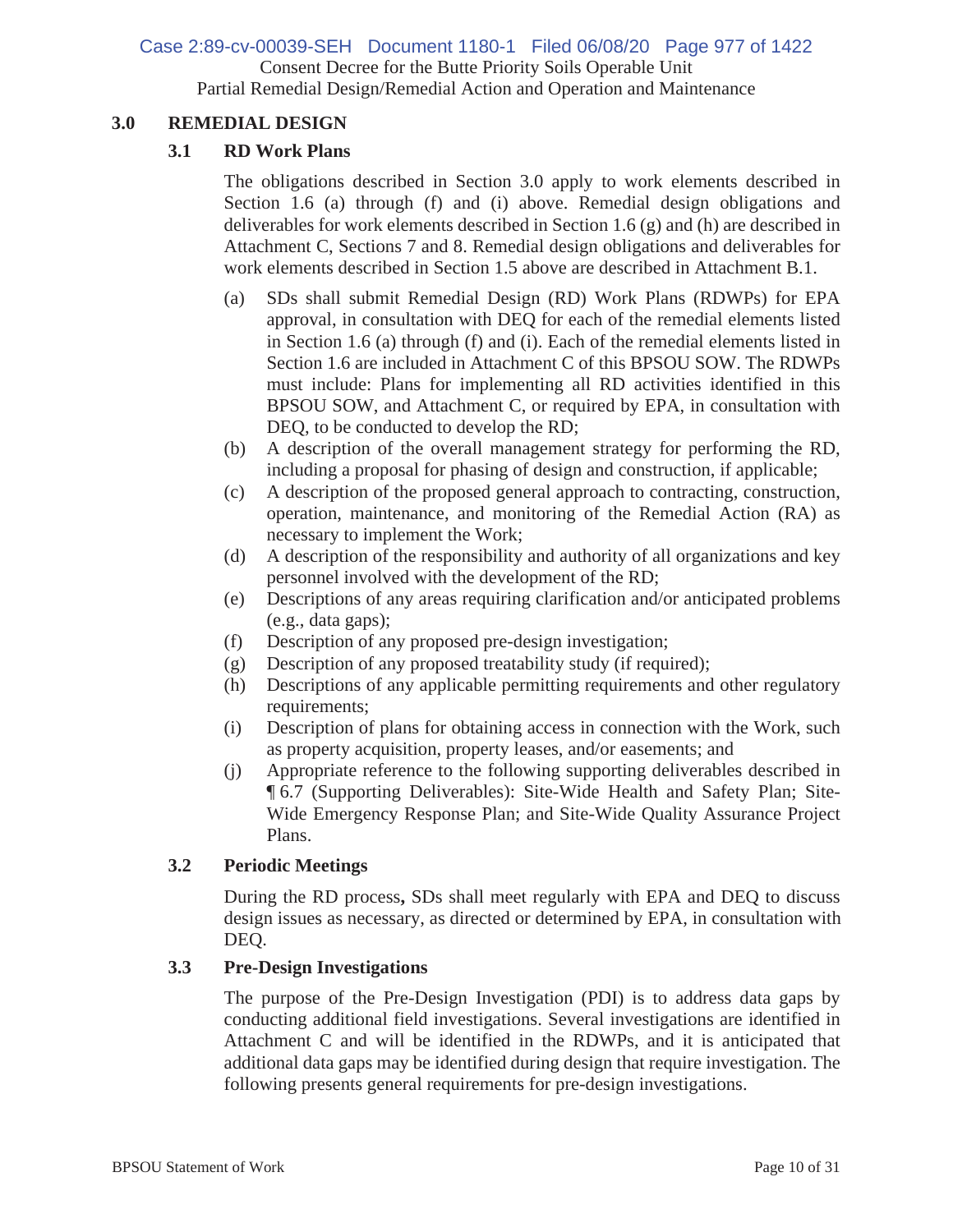### Case 2:89-cv-00039-SEH Document 1180-1 Filed 06/08/20 Page 978 of 1422

Consent Decree for the Butte Priority Soils Operable Unit

Partial Remedial Design/Remedial Action and Operation and Maintenance

- (a) **PDI Work Plan**. SDs shall submit a PDI Work Plan (PDIWP) for EPA approval, in consultation with DEQ. The PDIWP must include:
	- (1) An evaluation and summary of existing data and description of data gaps;
	- (2) A sampling plan including media to be sampled, contaminants or parameters for which sampling will be conducted, location (areal extent and depths), and number of samples; and
	- (3) Cross references to quality assurance/quality control (QA/QC) requirements set forth in the Quality Assurance Project Plan (QAPP) and as described in Section X (Quality Assurance, Sampling and Data Analysis) of the Consent Decree.
- (b) Following the PDI, SDs shall submit a PDI Evaluation Report, for EPA approval, in consultation with DEQ. This report must include:
	- (1) Summary of the investigations performed;
	- (2) Summary of investigation results;
	- (3) Summary of validated data (i.e., tables and graphics);
	- (4) Data validation reports and laboratory data reports;
	- (5) Narrative interpretation of data and results;
	- (6) Results of statistical and modeling analyses, if completed;
	- (7) Photographs documenting the work conducted, if required or voluntarily obtained; and
	- (8) Conclusions and recommendations for RD, including design parameters and criteria.
- (c) EPA, in consultation with DEQ, may require SDs to supplement the PDI Evaluation Report and/or to perform additional pre-design studies.

### **3.4 Preliminary (30%) RDs**

SDs shall submit a Preliminary (30%) RD for EPA's comment, in consultation with DEQ. The Preliminary RD must include:

- (a) A design criteria report, as described in the *Remedial Design/Remedial Action Handbook*, EPA 540/R-95/059 (June 1995);
- (b) Preliminary drawings;
- (c) Descriptions of permit requirements, if applicable;
- (d) Any proposed revisions to the RA Schedule that is set forth in ¶ 7.3 (RA Schedule); and
- (e) Updates of all supporting deliverables required to accompany the RDWP.

### **3.5 Intermediate (60%) RDs**

SDs shall submit the Intermediate (60%) RD for EPA's comment, in consultation DEQ. The Intermediate RD must:

- (a) Be a continuation and expansion of the Preliminary RD;
- (b) Address EPA's comments regarding the Preliminary RD; and
- (c) Include specifications (as available) and the same elements as are required for the Preliminary (30%) RD.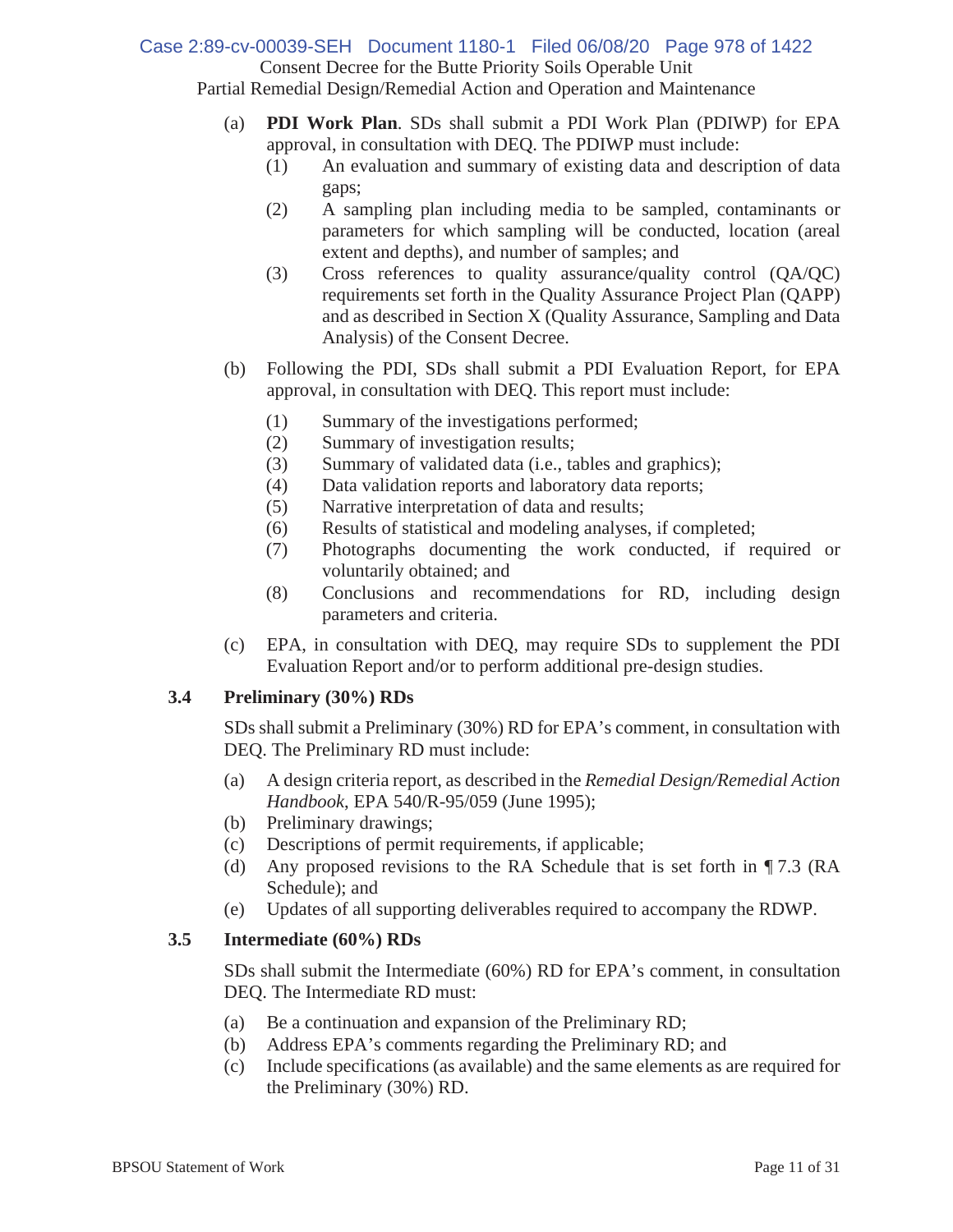### Case 2:89-cv-00039-SEH Document 1180-1 Filed 06/08/20 Page 979 of 1422

Consent Decree for the Butte Priority Soils Operable Unit

Partial Remedial Design/Remedial Action and Operation and Maintenance

### **3.6 Pre-Final (95%) RDs.**

SDs shall submit the Pre-final (95%) RD for EPA's comment, in consultation with DEQ. The Pre-final RD must be a continuation and expansion of the previous design submittal and must address EPA's comments regarding the Intermediate RD. The Pre-final RD will serve as the approved Final (100%) RD if EPA approves the Pre-final RD without comments. The Pre-final RD must include:

- (a) A complete set of construction drawings and specifications that are:
	- (1) Certified by a registered professional engineer;
	- (2) Suitable for procurement; and
	- (3) Follow the most current edition of the Construction Specifications Institute's Master Format;
- (b) A survey and engineering drawings showing existing Site features, such as elements, property borders, easements, and Site conditions;
- (c) Pre-Final versions of the same elements and deliverables as are required for the Preliminary/Intermediate RD;
- (d) A specification for photographic documentation of the RA;
- (e) Preliminary Operation and Maintenance (O&M) Plan and O&M Manual;
- (f) A description of how the RA will be implemented in a manner that minimizes environmental impacts in accordance with EPA's *Principles for Greener Cleanups* (Aug. 2009);
- (g) A description of monitoring and control measures to protect human health and the environment, such as air monitoring and dust suppression, during the RA;
- (h) Any proposed revisions to the RA Schedule that is set forth in  $\P$ 7.3 (RA Schedule); and
- (i) Updates of all supporting deliverables required to accompany the Preliminary (30%) RD.

### **3.7 Final (100%) RDs**

SDs shall submit the Final (100%) RD for EPA approval, in consultation with DEQ. The Final RD must address EPA comments on the Pre-final RD and must include final versions of all Pre-final RD deliverables.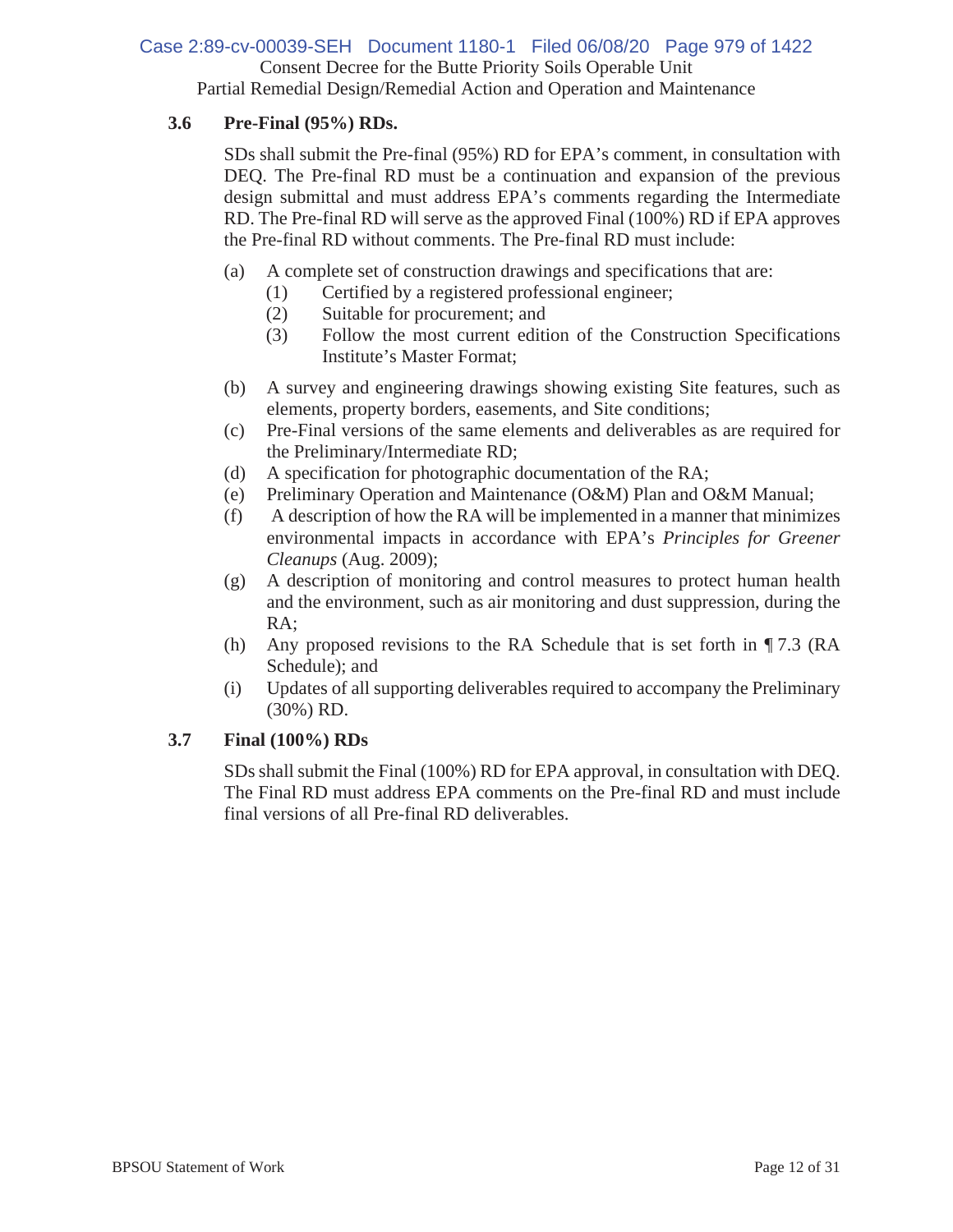### Consent Decree for the Butte Priority Soils Operable Unit Partial Remedial Design/Remedial Action and Operation and Maintenance Case 2:89-cv-00039-SEH Document 1180-1 Filed 06/08/20 Page 980 of 1422

### **4.0 REMEDIAL ACTION**

### **4.1 RA Work Plans**

The obligations described in Section 4.0 apply to work elements described in Section 1.6 (a) through (f) and (i) above. Remedial Action obligations and deliverables for work elements described in Section 1.6 (g) and (h) are described in Attachment C, Sections 7 and 8. Remedial Action obligations and deliverables for work elements described in Section 1.5 above are described in Attachment B.1.

- (a) SDs shall submit a RA Work Plan (RAWP) for EPA approval that includes:
	- (1) A proposed RA Construction Schedule that integrates and sequences construction of work elements described in Section 1.6 above, and presents construction milestone dates in a Gantt chart format;
	- (2) If necessary, an updated health and safety plan that covers activities during the RA; and
	- (3) Plans for satisfying any permitting requirements, including obtaining permits for off-site activity, and for satisfying the substantive requirements of permits for on-site activity.

### **4.2 Implementation and Construction of Work Elements Included in the Remedial Designs**

SDs shall perform and implement all work included in the approved Final (100%) Remedial Designs and as described in the RA Work Plans**.**

### **4.3 Meetings and Inspections**

- (a) **Preconstruction Conference.** Before performing any Work required of the SDs in Attachment C, SDs shall hold a preconstruction conference with EPA and others as directed or approved by EPA, in consultation with DEQ and as described in the Remedial Design/Remedial Action Handbook, EPA 540/R-95/059 (June 1995). SDs shall prepare an agenda and minutes of the conference and shall distribute an agenda prior to the conference and the minutes after the conference to all Parties.
- (b) **Periodic Meetings**. During the construction portion of the RA (RA Construction), SDs shall meet weekly with EPA and DEQ, and others as directed or determined by EPA, to discuss construction issues. Modifications to Work activities may be documented through a Request for Change (RFC) submitted and signed by SDs and approved by the EPA's project representatives, done in consultation with DEQ, and notations in the daily log. SDs shall distribute an agenda and list of attendees to all Parties prior to each meeting. SDs shall prepare minutes of the meetings and shall distribute the minutes to all Parties.
- (c) Inspections
	- (1) EPA or its contractor shall conduct periodic inspections of the Work. At EPA's request, the Supervising Contractor or other designee shall accompany EPA or its contractor during inspections.
	- (2) If needed: SDs shall provide office space in the form of an available desk for EPA personnel to perform their oversight duties.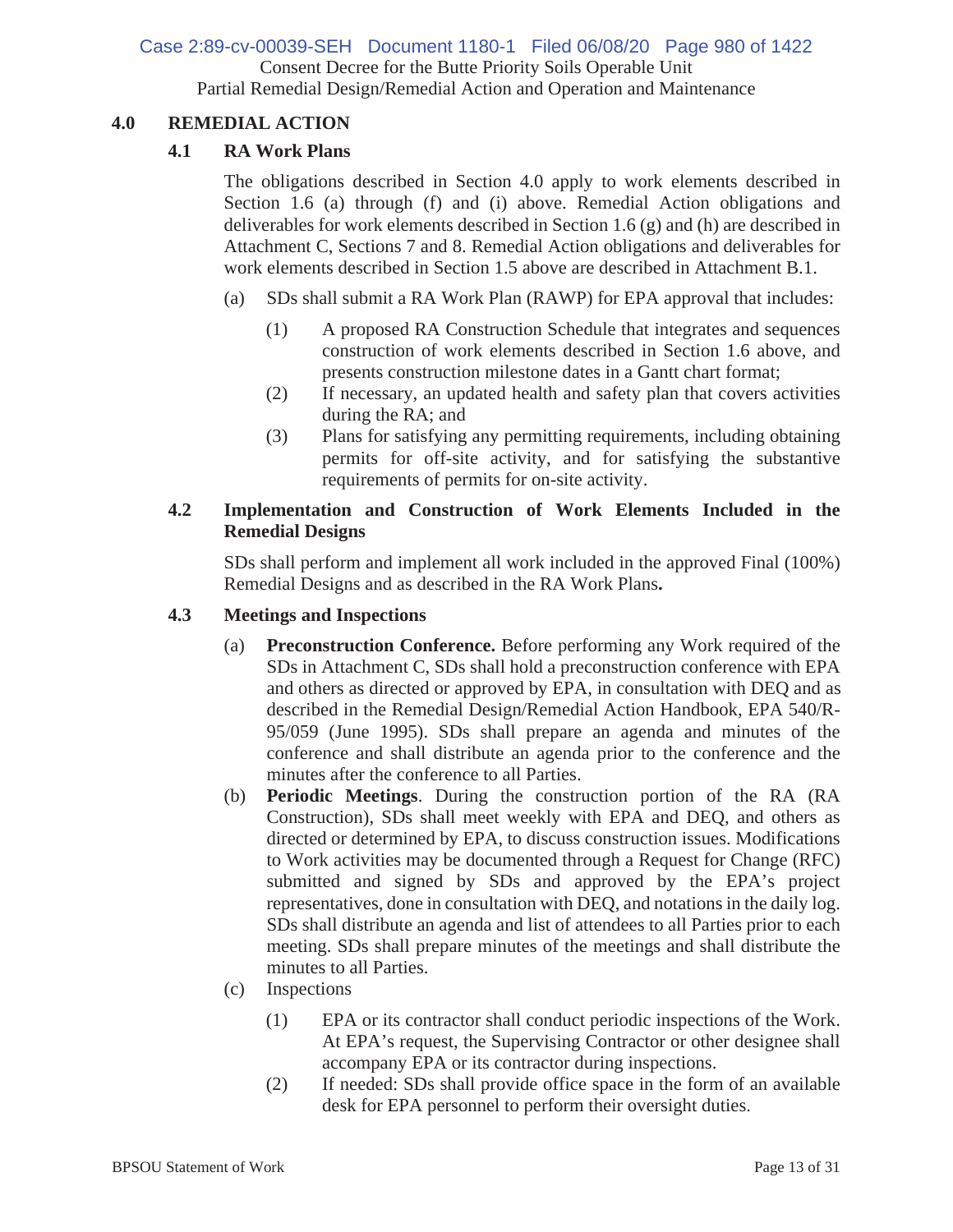Consent Decree for the Butte Priority Soils Operable Unit Partial Remedial Design/Remedial Action and Operation and Maintenance Case 2:89-cv-00039-SEH Document 1180-1 Filed 06/08/20 Page 981 of 1422

- (3) If needed: SDs shall provide personal protective equipment needed for EPA personnel and any oversight officials to perform their oversight duties.
- (4) Upon notification by EPA of any deficiencies in the RA Construction, SDs shall take all necessary steps to correct the deficiencies and/or bring the RA Construction into compliance with the approved Final RD, any approved design changes, and/or the approved RAWP. If applicable, SDs shall comply with any schedule provided by EPA in its notice of deficiency.

### **4.4 Emergency Response and Reporting**

- (a) **Emergency Response and Reporting**. If any event occurs during performance of the Work that causes or threatens to cause a release of Waste Material on, at, or from the Site and that either constitutes an emergency situation or that may present an immediate threat to public health or welfare or the environment, SDs shall:
	- (1) Immediately take all appropriate action to prevent, abate, or minimize such release or threat of release;
	- (2) Immediately notify the authorized EPA officer (as specified in  $\P$  4.4(c)) orally; and
	- (3) Take such actions in consultation with the authorized EPA officer and in accordance with all applicable provisions of the applicable Health and Safety Plan, the applicable Emergency Response Plan, and any other deliverable approved by EPA, in consultation with DEQ under the BPSOU SOW.
- (b) **Release Reporting**. Upon the occurrence of any event during performance of the Work that SDs are required to report pursuant to Section 103 of CERCLA, 42 U.S.C. § 9603, or Section 304 of the Emergency Planning and Community Right-to-know Act (EPCRA), 42 U.S.C. § 11004, SDs shall immediately notify the authorized EPA officer orally.
- (c) The "authorized EPA Remedial Project Manager (RPM)" for purposes of immediate oral notifications and consultations under  $\P$  4.4(a) and  $\P$  4.4(b) is the EPA RPM, the EPA Alternate RPM (if the EPA RPM is unavailable), or the EPA Emergency Response Unit, Region 8 (if neither EPA RPM is available).
- (d) For any event covered by  $\P$  4.4(a) and  $\P$  4.4(b), SDs shall:
	- (1) Within 14 days after the onset of such event, submit a report to EPA and DEQ describing the actions or events that occurred and the measures taken, and to be taken, in response thereto; and
	- (2) Within 30 days after the conclusion of such event, submit a report to EPA describing all actions taken in response to such event.
- (e) The reporting requirements under ¶ 4.4 are in addition to the reporting required by CERCLA § 103 or EPCRA § 304.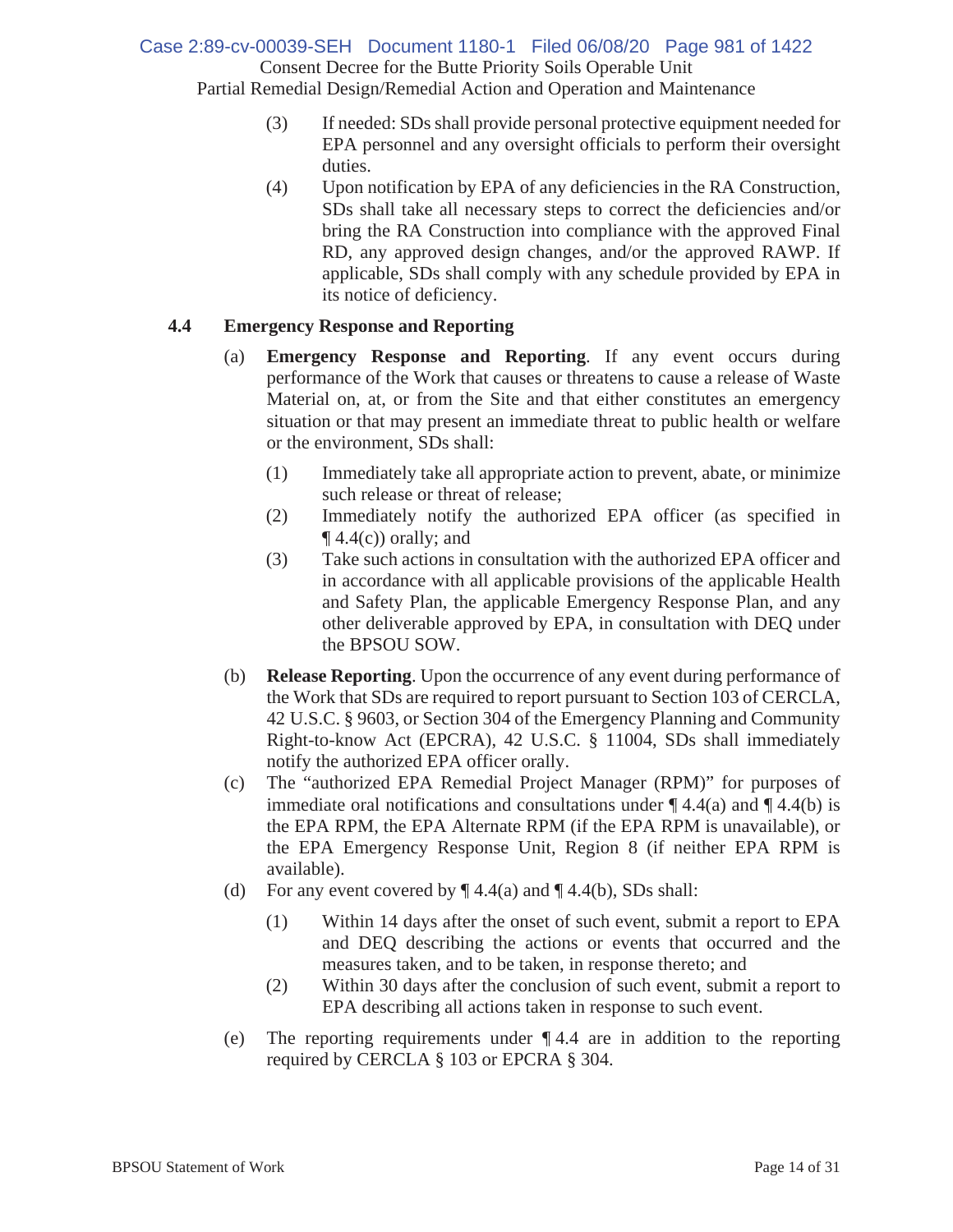### Consent Decree for the Butte Priority Soils Operable Unit Partial Remedial Design/Remedial Action and Operation and Maintenance Case 2:89-cv-00039-SEH Document 1180-1 Filed 06/08/20 Page 982 of 1422

### **4.5 Off-Site Shipments**

- (a) SDs may ship hazardous substances, pollutants, and contaminants from the Site to an off-Site facility only if they comply with Section  $121(d)(3)$  of CERCLA, 42 U.S.C. § 9621(d)(3), and 40 C.F.R. § 300.440. SDs will be deemed to be in compliance with CERCLA  $\S$  121(d)(3) and 40 C.F.R.  $\S$ 300.440 regarding a shipment if SDs obtain a prior determination from EPA that the proposed receiving facility for such shipment is acceptable under the criteria of 40 C.F.R. § 300.440(b).
- (b) SDs may ship Waste Material from the Site to an out-of-state waste management facility only if, prior to any shipment, they provide notice to the appropriate state environmental official in the receiving facility's state and to the EPA Project Coordinator. This notice requirement will not apply to any off-Site shipments when the total quantity of all such shipments does not exceed 10 cubic yards. The notice must include the following information, if available:
	- (1) The name and location of the receiving facility;
	- (2) The type and quantity of Waste Material to be shipped;
	- (3) The schedule for the shipment; and
	- (4) The method of transportation. SDs also shall notify the state environmental official referenced above and the EPA Project Coordinator of any major changes in the shipment plan, such as a decision to ship the Waste Material to a different out-of-state facility. SDs shall provide the notice after the award of the contract for RA construction and before the Waste Material is shipped.
- (c) SDs may ship Investigation Derived Waste (IDW) from the Site to an off-Site facility only if they comply with Section 121(d)(3) of CERCLA, 42 U.S.C. § 9621(d)(3), 40 C.F.R. § 300.440, *EPA's Guide to Management of Investigation Derived Waste*, OSWER 9345.3-03FS (Jan. 1992), and any IDW-specific requirements contained in the ROD. Wastes shipped off-Site to a laboratory for characterization, and RCRA hazardous wastes that meet the requirements for an exemption from RCRA under 40 CFR § 261.4(e) shipped off-site for treatability studies, are not subject to 40 C.F.R. § 300.440.

### **4.6 RA Construction Completion.**

The obligations and deliverables described in this Section 4.6 are those of the SDs only, and apply when all Remedial Action described in this BPSOU SOW is complete, except as explicitly noted below.

- (a) For purposes of this ¶ 4.6, "RA Construction" comprises, for any RA that involves the construction and operation of a system or a monitoring period to achieve Performance Standards (for example, groundwater or surface water remedies), the construction of such system and the performance of all activities necessary for the system to function properly and as designed.
- (b) **Inspection of Constructed Remedy**. SDs shall schedule an inspection to review the construction and operation of the systems and to review whether the systems are functioning properly and as designed. The inspection must be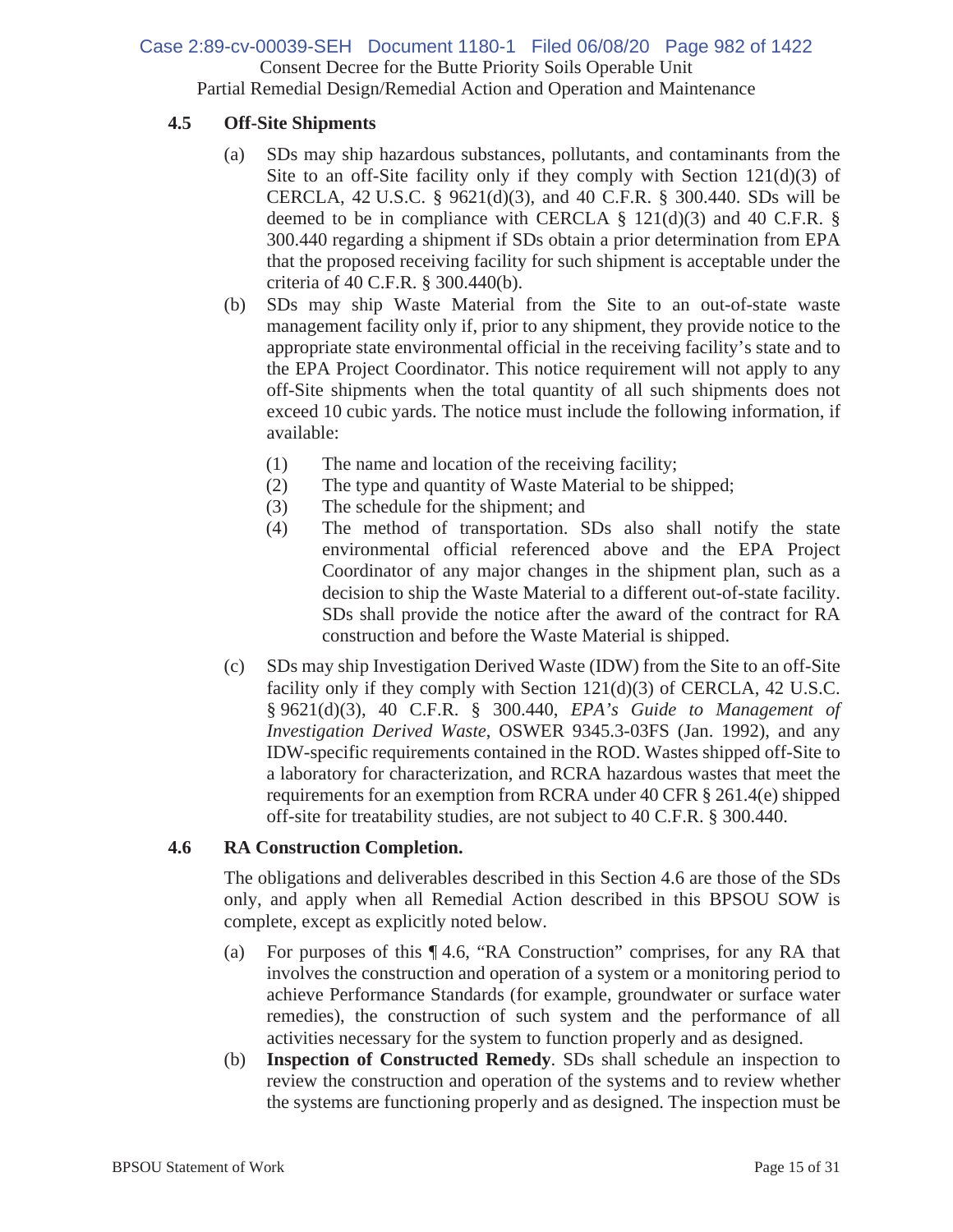Consent Decree for the Butte Priority Soils Operable Unit Case 2:89-cv-00039-SEH Document 1180-1 Filed 06/08/20 Page 983 of 1422

Partial Remedial Design/Remedial Action and Operation and Maintenance

attended by SDs, DEQ and EPA and/or their representatives. A re-inspection must be conducted if requested by EPA.

- (c) **Shakedown Period**. There shall be shakedown periods for certain Work elements as described in Attachment A to this BPSOU SOW.
- (d) **RA Construction Completion Report (CCR)**. Following the shakedown periods, SDs shall submit an "RA CCR" requesting EPA's determination that RA Construction (excluding on-going RMAP-related activities) has been completed. The RA CCR must:
	- (1) Include statements by a registered professional engineer and by SDs' Project Coordinator that construction of the system is complete, and that the system is functioning properly and as designed;
	- (2) Include a demonstration, and supporting documentation, that construction of the system is complete, and that the system is functioning properly and as designed;
	- (3) Include as-built drawings signed and stamped by a registered professional engineer;
	- (4) Be prepared in accordance with Chapter 2 (Remedial Action Completion) of EPA's *Close Out Procedures for NPL Sites* guidance (May 2011), as supplemented by *Guidance for Management of Superfund Remedies in Post Construction*, OLEM 9200.3-105 (Feb. 2017); and
	- (5) Be certified in accordance with ¶ 6.5 (Certification).
- (e) If EPA determines that RA Construction is not complete, EPA shall so notify SDs. EPA's notice must include a description of, and schedule for, the activities that SDs must perform to complete RA Construction. EPA's notice may include a schedule for completion of such activities or may require SDs to submit a proposed schedule for EPA approval. SDs shall perform all activities described in the EPA notice in accordance with the schedule, which schedule may be modified by agreement of SDs and EPA, in consultation with DEQ.
- (f) If EPA determines, based on the initial or any subsequent RA CCR, that RA Construction is complete, EPA shall so notify SDs.
- (g) In addition to the RA CCR Report, when RA Construction of all elements identified in Section 1.6 is complete, a key remedial elements construction completion report (KRECCR) shall be prepared by SDs in accordance with Attachment A and submitted to the EPA for review and approval, in consultation with DEQ.
- (h) The Compliance Standard Determination Period will begin after approval of the KRECCR.

### **4.7 Certification of RA Completion**

(a) RA Completion Inspection. The RA is "Complete" for purposes of this ¶ 4.7 when construction of the RA has been fully performed and the Performance Standards (including Replacement Standards identified in Attachment A to this BPSOU SOW) have been attained. For purposes of this Consent Decree, in-stream Performance Standards have been attained when: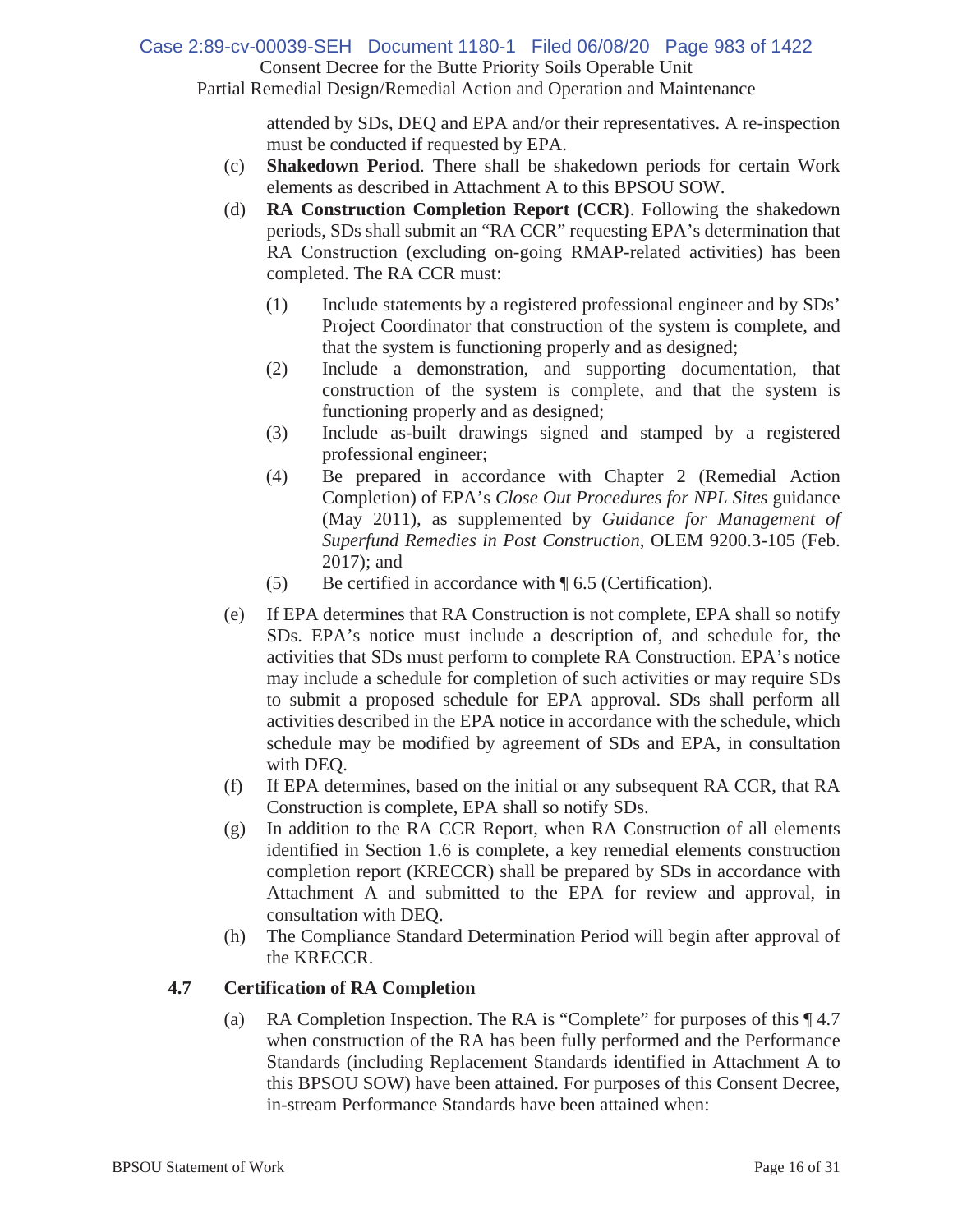Consent Decree for the Butte Priority Soils Operable Unit Partial Remedial Design/Remedial Action and Operation and Maintenance Case 2:89-cv-00039-SEH Document 1180-1 Filed 06/08/20 Page 984 of 1422

- (1) Performance Standards for in-stream chronic conditions have been attained consistently over a two-year period at any time after approval of the KRECCR; and
- (2) Performance Standards for in-stream acute conditions either:
	- (i) have been attained consistently during a series of two consecutive spring and summer seasonal periods at any time after approval of the KRECCR; or
	- (ii) have not been attained consistently during a series of two consecutive spring and summer seasonal periods at any time after approval of the KRECCR, but the SDs demonstrate that all BPSOU stormwater control features required under this Consent Decree were functioning as designed and were operated in accordance with all relevant O&M plans during that same period and SDs provide a reasonable basis for attributing, at least in part, the exceedance(s) to one or more sources other than pre-1980 historic mining waste sources within the BPSOU.
- (3) SDs shall schedule an inspection for the purpose of obtaining EPA's Certification of RA Completion. The inspection must be attended by SDs and EPA and/or their representatives.
- (b) **RA Completion Report**. Following the inspection and/or following the Compliance Standard Determination Period and EPA's Compliance Determination, as those terms are defined in described in Attachment A, SDs shall submit an RA Completion Report to EPA requesting EPA's Certification of RA Completion. The report must:
	- (1) Include certifications by a registered professional engineer and by SD's Project Coordinator that the RA is complete;
	- (2) Be prepared in accordance with Chapter 2 (Remedial Action Completion) of EPA's *Close Out Procedures for NPL Sites* guidance (May 2011), as supplemented by *Guidance for Management of Superfund Remedies in Post Construction*, OLEM 9200.3-105 (Feb. 2017);
	- (3) Contain monitoring data to document post-RA surface water quality; and
	- (4) Be certified in accordance with ¶ 6.5 (Certification).
- (c) If EPA concludes that the RA is not Complete or remedial goals have not been obtained, except acute in-stream surface water quality Performance Standards as provided in  $\P$  4.7(a) above, EPA shall so notify SDs. EPA's notice must include a description of any deficiencies. EPA's notice may include a schedule for addressing such deficiencies or may require SDs to submit a schedule for EPA, in consultation with DEQ approval. SDs shall perform such activities that are described in the notice in accordance with the schedule, which schedule may be modified by agreement of SDs and EPA, in consultation with DEQ.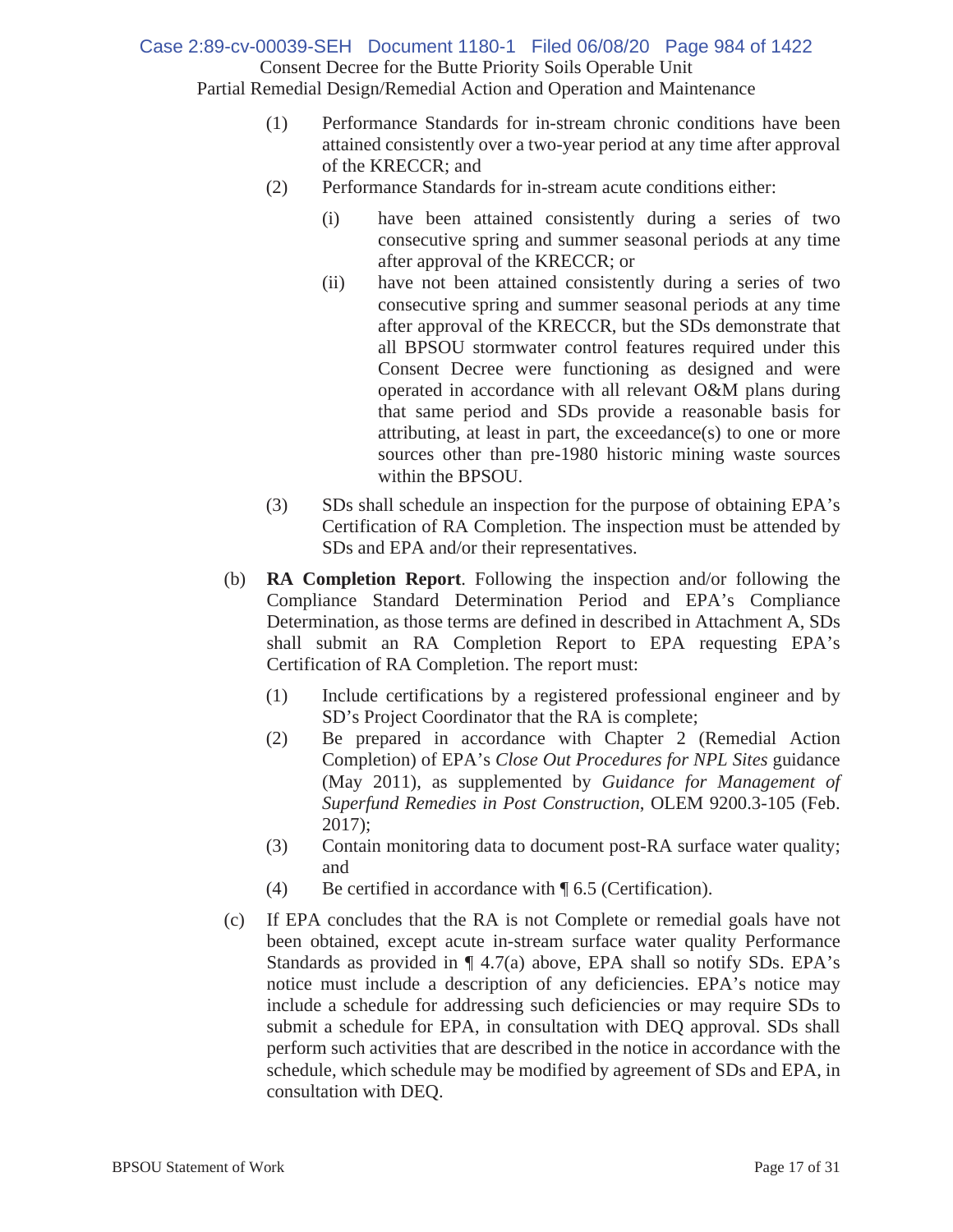### Consent Decree for the Butte Priority Soils Operable Unit Partial Remedial Design/Remedial Action and Operation and Maintenance Case 2:89-cv-00039-SEH Document 1180-1 Filed 06/08/20 Page 985 of 1422

(d) If EPA, in consultation with DEQ concludes, based on the initial or any subsequent Monitoring Report requesting Certification of RA Completion, that the RA is Complete, EPA shall so certify to SDs. This certification will constitute the Certification of RA Completion for purposes of the CD, including Section XVII of the CD (Covenants and Reservations by the U.S. and the State). Certification of RA Completion will not affect SDs' remaining obligations under the CD.

### **4.8 Periodic Review Support Plan (PRSP)**

SDs shall submit the PRSP for EPA approval, in consultation with DEQ, upon request by EPA. The PRSP addresses the studies and investigations that SDs shall conduct to support EPA's reviews of whether the RA is protective of human health and the environment in accordance with Section 121(c) of CERCLA, 42 U.S.C. § 9621(c) (also known as "Five-year Reviews"). SDs shall develop the plan in accordance with *Comprehensive Five-year Review Guidance*, OSWER 9355.7- 03B-P (June 2001), and any other relevant five-year review guidances.

### **4.9 Certification of Work Completion**

- (a) **Work Completion Inspection**. Upon completion of all Work, SDs shall schedule an inspection for the purpose of obtaining EPA's Certification of Work Completion. The inspection must be attended by SDs and EPA and/or their representatives.
- (b) **Work Completion Report**. Following the inspection, SDs shall submit a report to EPA requesting EPA's Certification of Work Completion. The report must:
	- (1) Include certifications by a registered professional engineer and by SDs' Project Coordinator that the Work, including all O&M activities, is complete; and
	- (2) Be certified in accordance with  $\P$  6.5 (Certification). If the Monitoring Report submitted under ¶ 4.7(b) includes all elements required under this ¶ 4.9(b), then the Monitoring Report suffices to satisfy all requirements under this ¶ 4.9(b).
- (c) If EPA concludes that the Work is not complete, EPA shall so notify SDs. EPA's notice must include a description of the activities that SDs must perform to complete the Work. EPA's notice must include specifications and a schedule for such activities or must require SDs to submit specifications and a schedule for EPA approval. SDs shall perform all activities described in the notice or in the EPA-approved specifications and schedule, which schedule may be modified by agreement of SDs and EPA, in consultation with DEQ.
- (d) If EPA concludes, based on the initial or any subsequent report requesting Certification of Work Completion, that the Work is complete, EPA shall so certify in writing to SDs. Issuance of the Certification of Work Completion does not affect the following continuing obligations: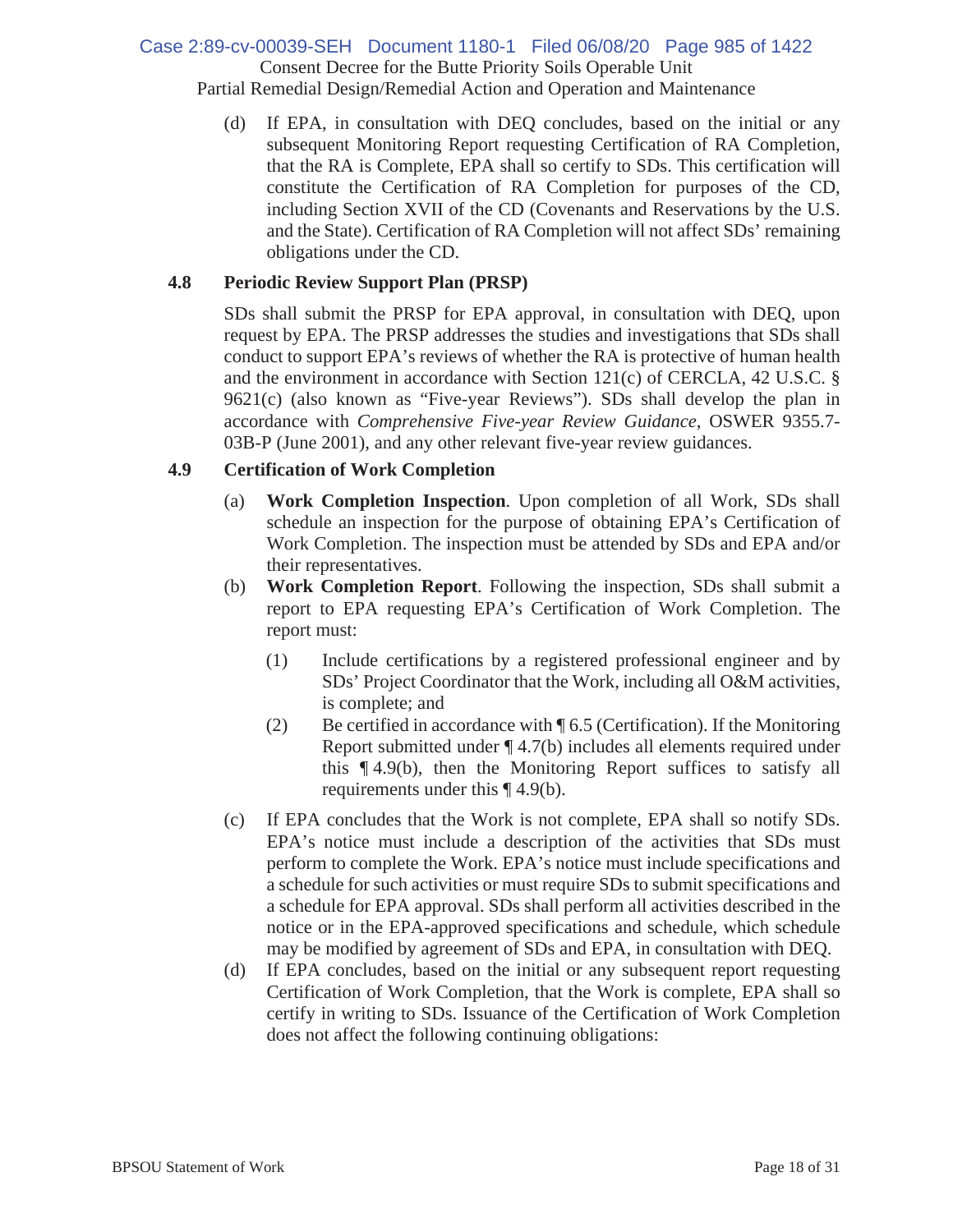### Consent Decree for the Butte Priority Soils Operable Unit Partial Remedial Design/Remedial Action and Operation and Maintenance Case 2:89-cv-00039-SEH Document 1180-1 Filed 06/08/20 Page 986 of 1422

- (1) Activities under the Periodic Review Support Plan;
- (2) Obligations under Sections XI (Access and Institutional Controls, XXI (Retention of Records), and XX (Access to Information) of the CD;
- (3) Institutional Controls obligations as provided in the Institutional Control Implementation and Assurance Plan; and
- (4) Reimbursement of EPA's Future Response Costs under Section VI (Payment of Response Costs) of the CD.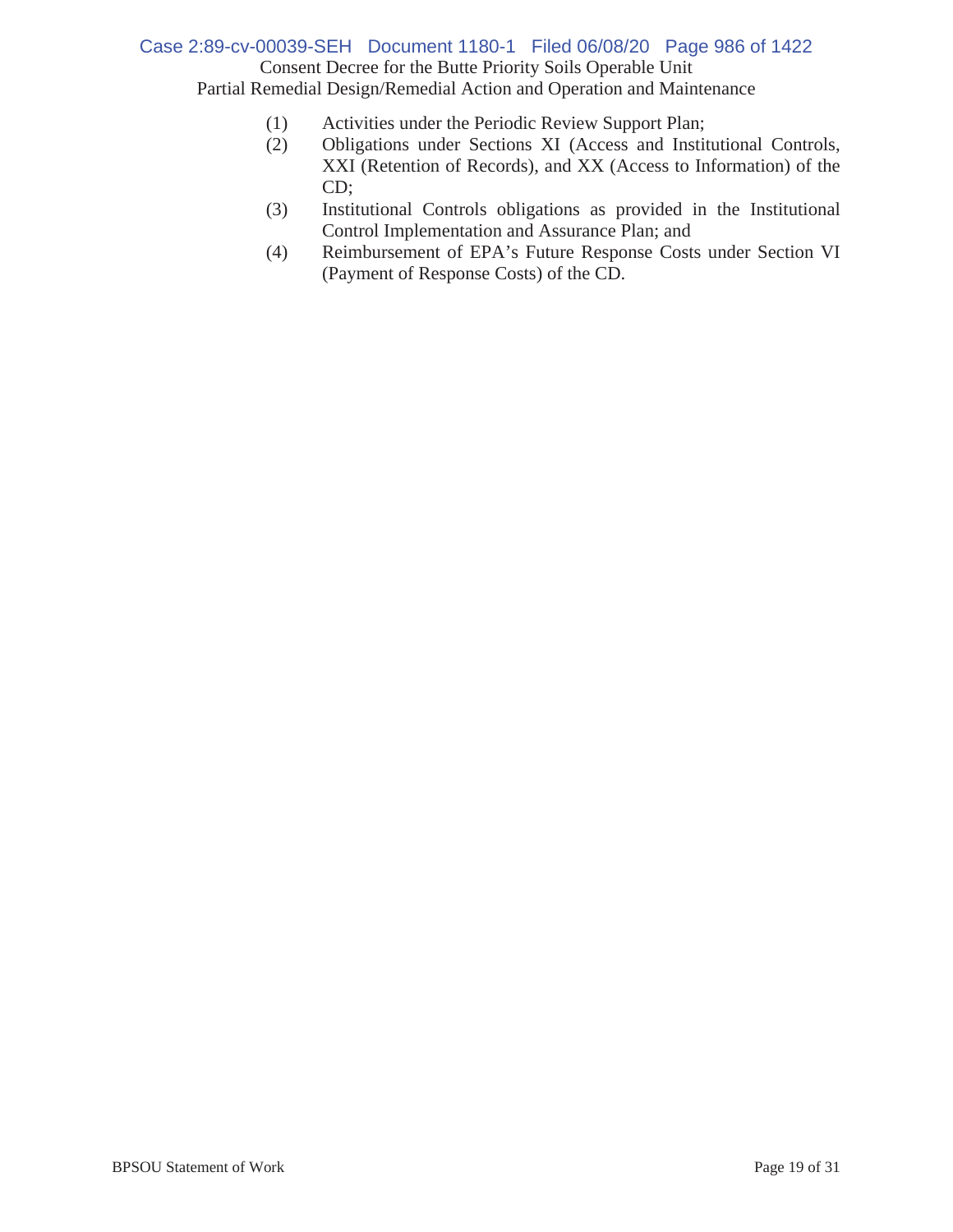Consent Decree for the Butte Priority Soils Operable Unit Partial Remedial Design/Remedial Action and Operation and Maintenance Case 2:89-cv-00039-SEH Document 1180-1 Filed 06/08/20 Page 987 of 1422

### **5.0 REPORTING**

### **5.1 Progress Reports**

Commencing with the month following lodging of the CD and until EPA approves the RA Construction Completion, SDs shall submit progress reports to EPA on a monthly basis, or as otherwise requested by EPA. The reports must cover all activities that took place during the prior reporting period, including:

- (a) The actions that have been taken toward achieving compliance with the CD;
- (b) A summary of all results of sampling, tests, and all other data received or generated by SDs;
- (c) A description of all deliverables that SDs submitted to EPA;
- (d) A description of all activities relating to RA Construction that are scheduled for the next six weeks;
- (e) An updated RA Construction Schedule, together with information regarding percentage of completion, delays encountered or anticipated that may affect the future schedule for implementation of the Work, and a description of efforts made to mitigate those delays or anticipated delays;
- (f) A description of any modifications to the work plans or other schedules that SDs have proposed or that have been approved by EPA; and
- (g) A description of all activities undertaken in support of the CIP during the reporting period and those to be undertaken in the next six weeks.

### **5.2 Notice of Progress Report Schedule Changes.**

If the schedule for any activity described in the Progress Reports, including activities required to be described under ¶ 5.1(d), changes, SDs shall notify EPA of such change at least 4 days before performance of the activity, unless emergency or force majeure conditions make such a notice infeasible.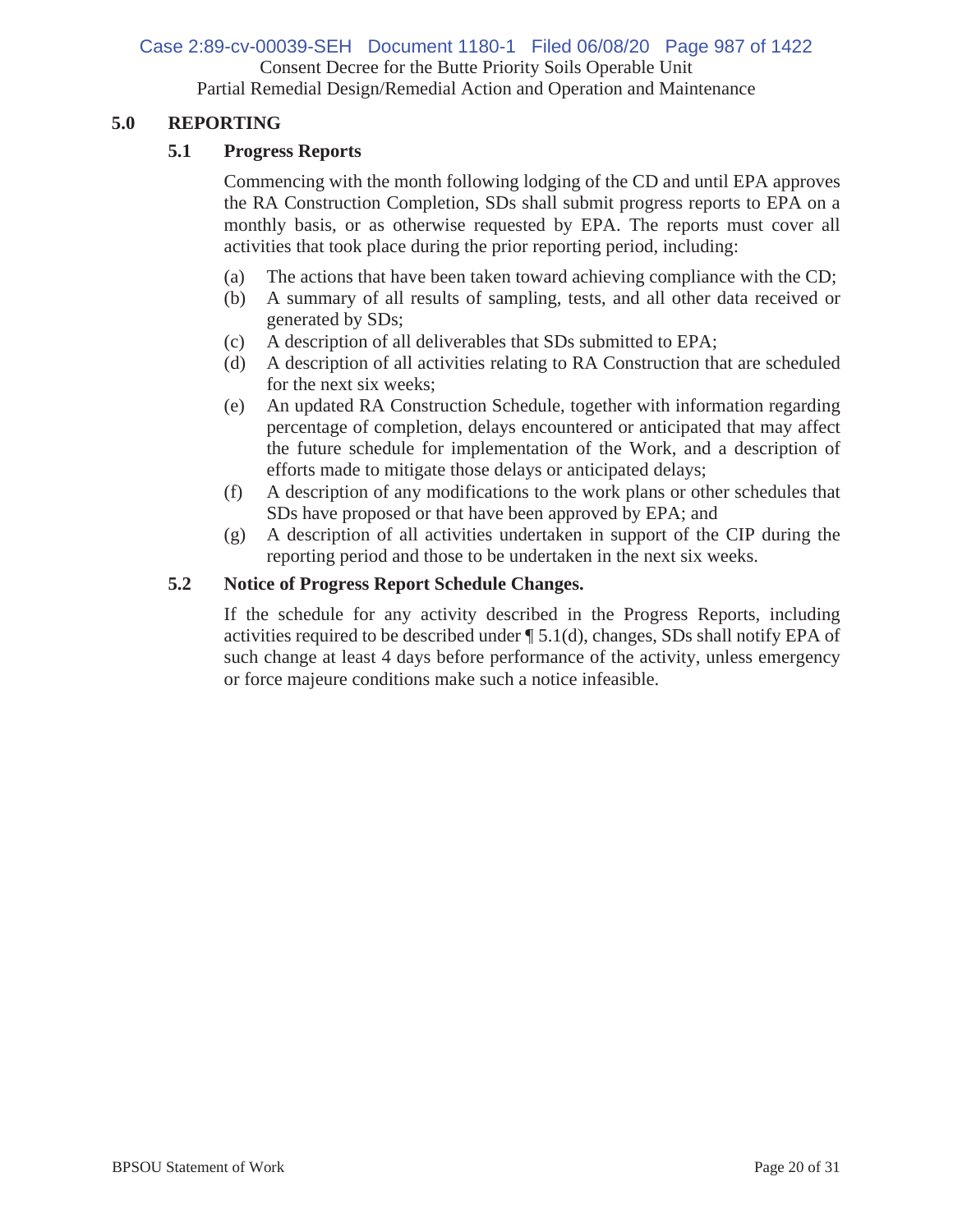### Consent Decree for the Butte Priority Soils Operable Unit Partial Remedial Design/Remedial Action and Operation and Maintenance Case 2:89-cv-00039-SEH Document 1180-1 Filed 06/08/20 Page 988 of 1422

### **6.0 DELIVERABLES**

### **6.1 Applicability**

SDs shall submit deliverables for EPA approval or for EPA comment, in consultation with DEQ, as specified in this BPSOU SOW. If neither is specified, the deliverable does not require EPA's approval or comment. Paragraphs 6.2 (In Writing) through 6.4 (Technical Specifications) apply to all deliverables. Paragraph 6.5 (Certification) applies to the deliverables described in Paragraphs 4.6, 4.7 and 4.9. Paragraph 6.6 (Approval of Deliverables) applies to any deliverable that is required to be submitted for EPA approval.

### **6.2 In Writing**

As provided in Paragraph 115 of the CD, all deliverables under this BPSOU SOW must be in writing unless otherwise specified.

### **6.3 General Requirements for Deliverables**

All deliverables must be submitted by the deadlines in the RD Schedule or RA Schedule, as applicable. SDs shall submit all deliverables to EPA in electronic form to the EPA and DEQ contacts listed in Paragraph 115 of the CD. Technical specifications for sampling and monitoring data and spatial data are addressed in **¶** 6.4. All other deliverables shall be submitted to EPA in the electronic form specified by the EPA RPM. If any deliverable includes maps, drawings, or other exhibits that are larger than 11.5" by 17" SDs shall also provide EPA with paper copies of such exhibits.

### **6.4 Technical Specifications**

- (a) Sampling and monitoring data should be submitted in the most recent or the current at the time of generation standard U.S. EPA Region 8 Electronic Data Deliverable (EDD) format. Other delivery methods may be allowed if electronic direct submission presents a significant burden or as technology changes.
- (b) Spatial data, including spatially-referenced data and geospatial data, should be submitted:
	- (1) In the ESRI File Geodatabase format; and
	- (2) As unprojected geographic coordinates in decimal degree format using North American Datum 1983 (NAD83) or World Geodetic System 1984 (WGS84) as the datum. If applicable, submissions should include the collection method(s). Projected coordinates may optionally be included but must be documented. Spatial data should be accompanied by metadata, and such metadata should be compliant with the Federal Geographic Data Committee (FGDC) Content Standard for Digital Geospatial Metadata and its EPA profile, the EPA Geospatial Metadata Technical Specification. An add-on metadata editor for ESRI software, the EPA Metadata Editor (EME), complies with these FGDC and EPA metadata requirements and is available at https://www.epa.gov/geospatial/epa-metadata-editor.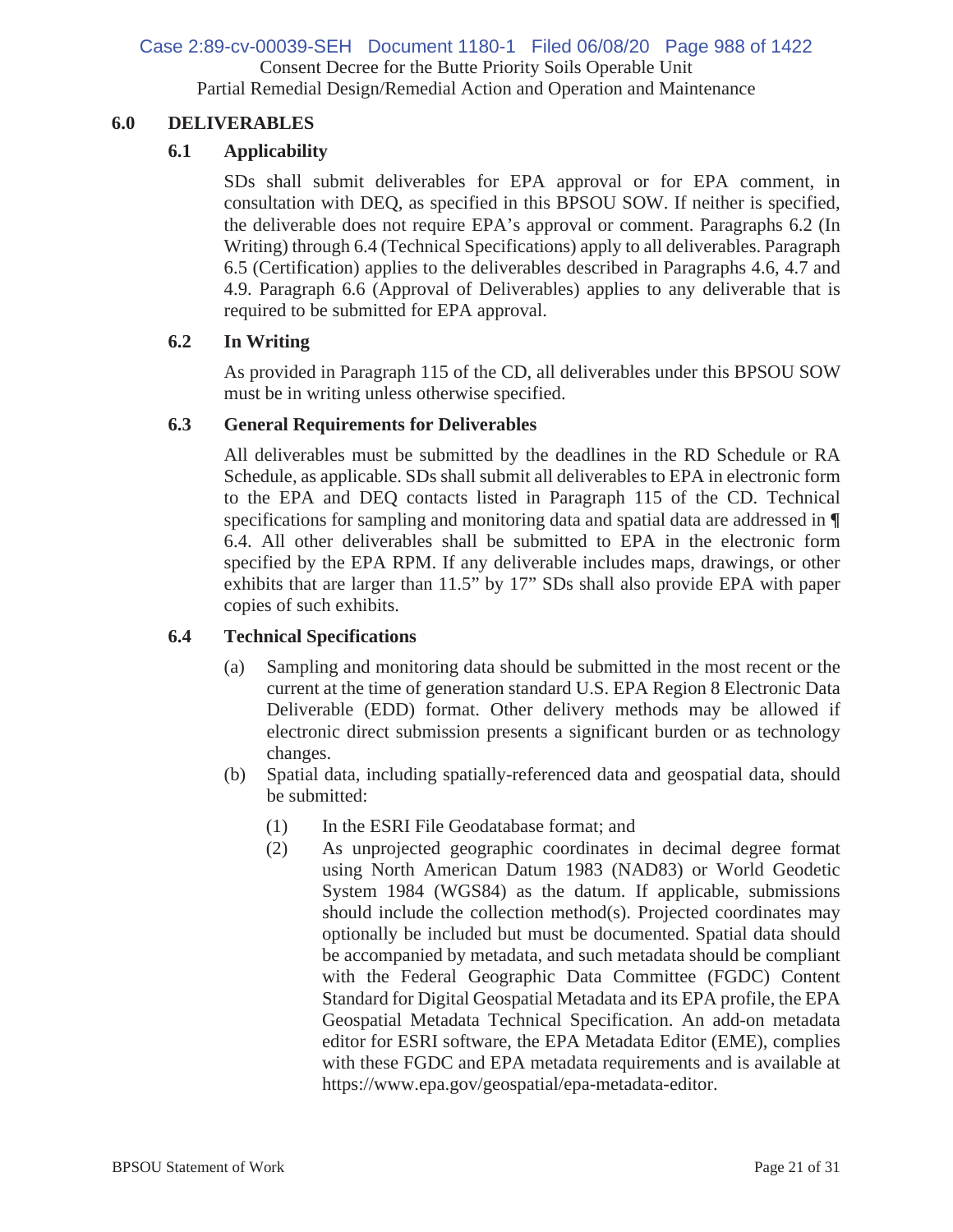### Consent Decree for the Butte Priority Soils Operable Unit Case 2:89-cv-00039-SEH Document 1180-1 Filed 06/08/20 Page 989 of 1422

Partial Remedial Design/Remedial Action and Operation and Maintenance

- (c) Each file must include an attribute name for each site unit or sub-unit submitted. Consult https://www.epa.gov/geospatial/geospatial-policies-andstandards for any further available guidance on attribute identification and naming.
- (d) Spatial data submitted by SDs does not, and is not intended to, define the boundaries of the Site.

### **6.5 Certification**

All deliverables that require compliance with this  $\P$  6.5 (i.e., that must be Certified) must be signed by the SDs' Project Coordinator, or other responsible official of SDs, and must contain the following statement:

I certify under penalty of law that this document and all attachments were prepared in accordance with a system designed to assure that qualified personnel properly gather and evaluate the information submitted. Based on my inquiry of the person or persons who manage the system or who are directly responsible for authoring the relevant document, the information submitted is, to the best of my knowledge and belief, true, accurate, and complete. I have no personal knowledge that the information submitted is other than true, accurate and complete. I am aware that there are significant penalties for submitting false information.

### **6.6 Approval of Deliverables**

- (a) Initial Submissions
	- (1) After review of any deliverable that is required to be submitted for EPA approval under the CD or the BPSOU SOW, EPA shall:
		- (i) Approve, in whole or in part, the submission;
		- (ii) Approve the submission upon specified conditions;
		- (iii) Disapprove, in whole or in part, the submission; or
		- (iv) Any combination of the foregoing.
	- (2) EPA also may modify the initial submission to cure deficiencies in the submission if:
		- (i) EPA determines that disapproving the submission and awaiting a resubmission would cause substantial disruption to the Work; or
		- (ii) Previous submission(s) have been disapproved due to material defects and the deficiencies in the initial submission under consideration indicate a bad faith lack of effort to submit an acceptable deliverable.
- (b) **Resubmissions**. Upon receipt of a notice of disapproval under ¶ 6.6(a) (Initial Submissions), or if required by a notice of approval upon specified conditions under  $\P$  6.6(a), SDs shall, within 30 days or such longer time as specified by EPA in such notice, correct the deficiencies and resubmit the deliverable for approval. After review of the resubmitted deliverable, EPA may:
	- (1) Approve, in whole or in part, the resubmission;
	- (2) Approve the resubmission upon specified conditions;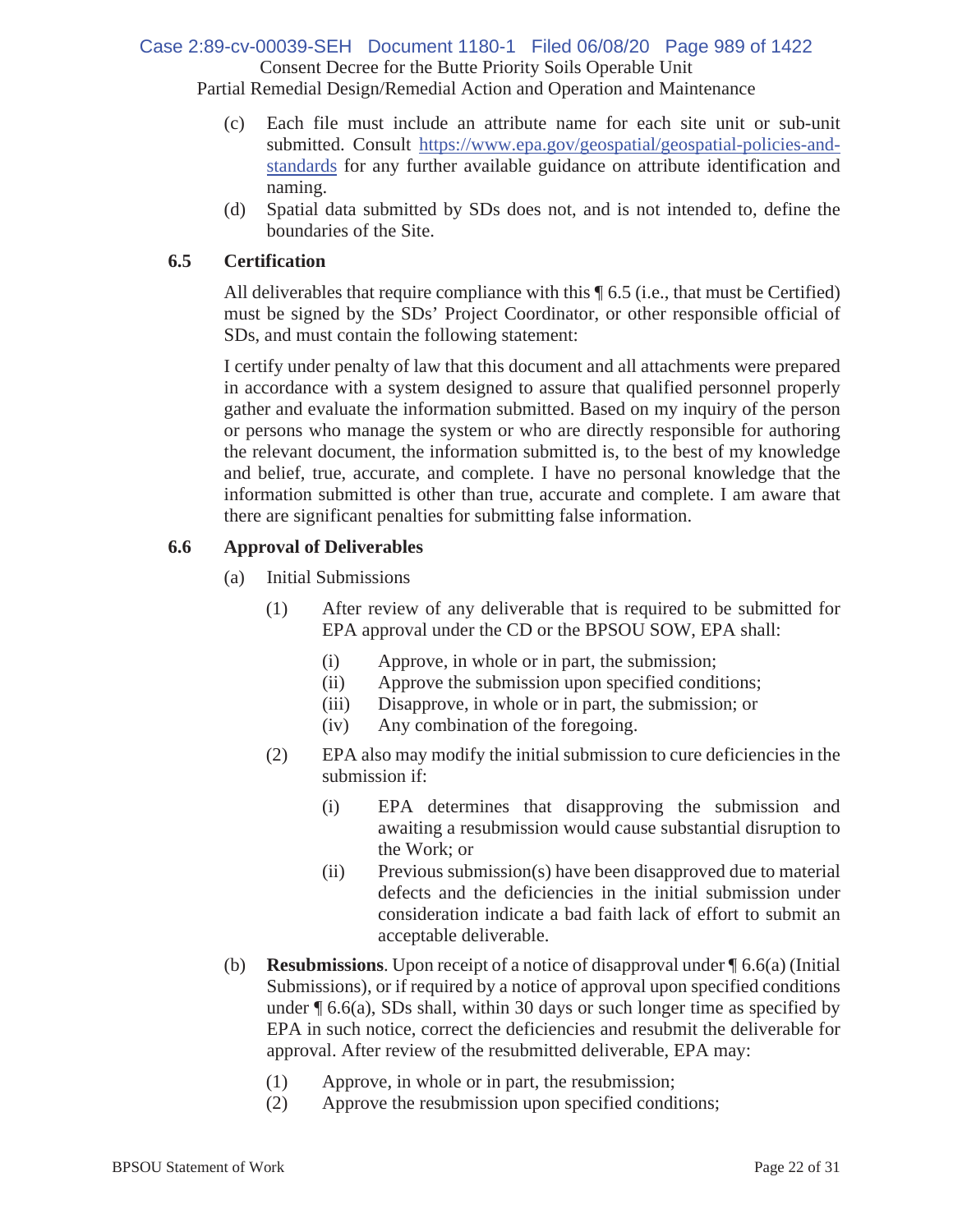### Consent Decree for the Butte Priority Soils Operable Unit Partial Remedial Design/Remedial Action and Operation and Maintenance Case 2:89-cv-00039-SEH Document 1180-1 Filed 06/08/20 Page 990 of 1422

- (3) Modify the resubmission;
	- (4) Disapprove, in whole or in part, the resubmission, requiring SDs to correct the deficiencies; or
	- (5) Any combination of the foregoing.
- (c) **Implementation**. Upon approval, approval upon conditions, or modification by EPA under ¶ 6.6(a) (Initial Submissions) or ¶ 6.6(b) (Resubmissions), of any deliverable, or any portion thereof:
	- (1) Such deliverable, or portion thereof, will be incorporated into and enforceable under the CD; and
	- (2) SDs shall take any action required by such deliverable, or portion thereof. The implementation of any non-deficient portion of a deliverable submitted or resubmitted under  $\P$  6.6(a) or  $\P$  6.6(b) does not relieve SDs of any liability for stipulated penalties under Section XVI (Stipulated Penalties) of the CD.

### **6.7 Supporting Deliverables**

SDs shall submit each of the following supporting deliverables for EPA, in consultation with DEQ approval, except as specifically provided. SDs shall develop the deliverables in accordance with all applicable regulations, guidances, and policies (see Section 9.0 (References)). SDs shall update each of these supporting deliverables as necessary or appropriate during the course of the Work, and/or as requested by EPA.

- (a) **Updated Site-Specific Health and Safety Plan**. The Health and Safety Plan (HASP) describes all activities to be performed to protect on site personnel and area residents from physical, chemical, and all other hazards posed by the Work. SDs have developed and the agencies accept the BPSOU Site-wide HASP as conforming with EPA's Emergency Responder Health and Safety and Occupational Safety and Health Administration (OSHA) requirements under 29 C.F.R. §§ 1910 and 1926. The HASP covers RD activities and shall be, as appropriate, updated to cover activities during the RA and updated to cover activities after RA completion. EPA does **not** approve the HASP, but will review it to ensure that all necessary elements are included and that the plan provides for the protection of human health and the environment.
- (b) **Site-Specific Emergency Response Plan**. The Emergency Response Plan (ERP) must describe procedures to be used in the event of an accident or emergency at the Site (for example, power outages, water impoundment failure, treatment plant failure, slope failure, etc.). The HASP includes an ERP that generally covers BPSOU. SDs contractors shall prepare an ERP specific to the project area in which each performs work activities. The ERP must include:
	- (1) Name of the person or entity responsible for responding in the event of an emergency incident;
	- (2) Plan and date(s) for meeting(s) with the local community, including local, State, and federal agencies involved in the cleanup, as well as local emergency squads and hospitals;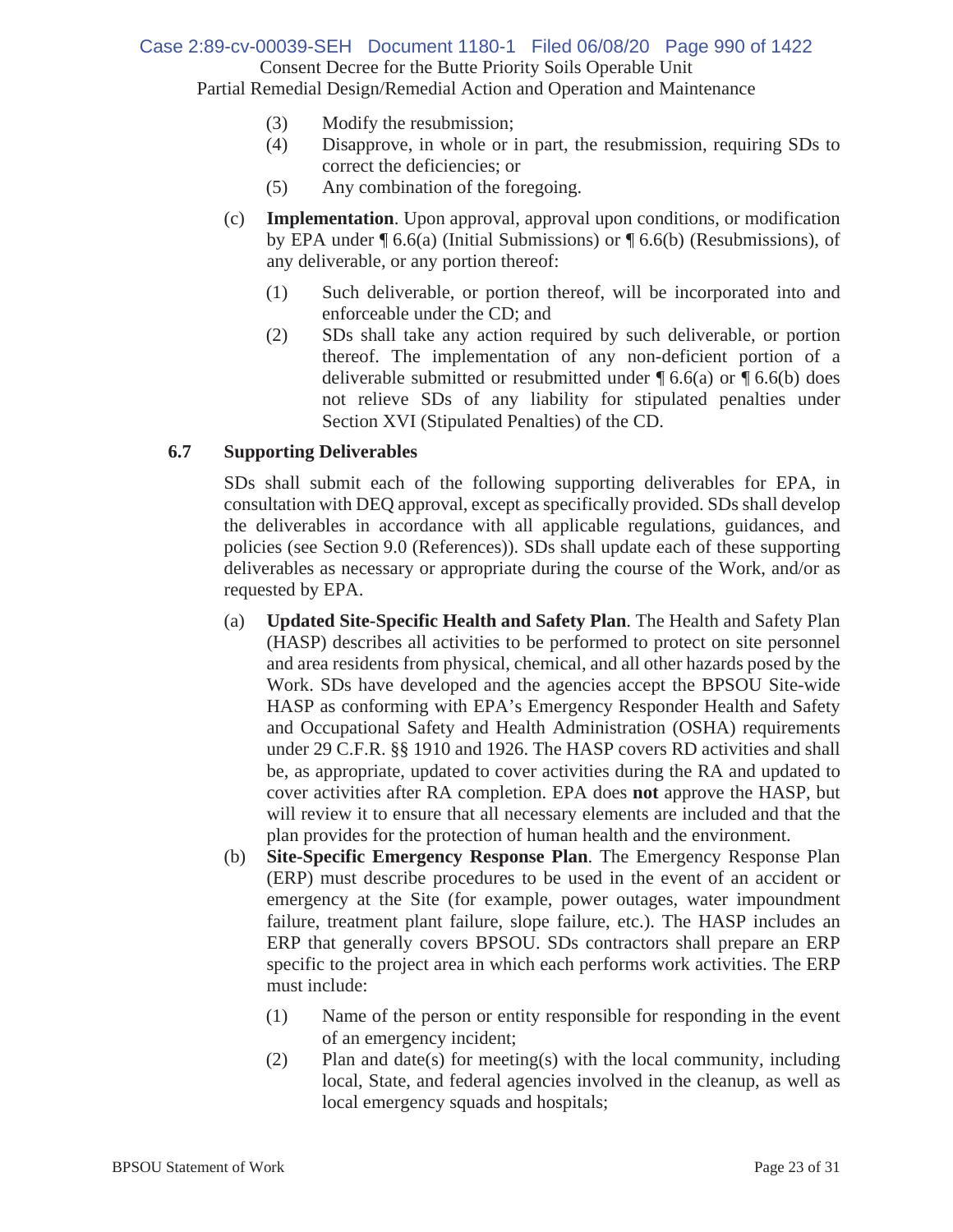### Consent Decree for the Butte Priority Soils Operable Unit Partial Remedial Design/Remedial Action and Operation and Maintenance Case 2:89-cv-00039-SEH Document 1180-1 Filed 06/08/20 Page 991 of 1422

- (3) Spill Prevention, Control, and Countermeasures (SPCC) Plan (if applicable), consistent with the regulations under 40 C.F.R. Part 112, describing measures to prevent, and contingency plans for, spills and discharges;
- (4) Notification activities in accordance with  $\P$  4.4(b) (Release Reporting) in the event of a release of hazardous substances requiring reporting under Section 103 of CERCLA, 42 U.S.C. § 9603, or Section 304 of the Emergency Planning and Community Right-to-know Act (EPCRA), 42 U.S.C. § 11004; and
- (5) A description of all necessary actions to ensure compliance with Paragraph 25 (Emergencies and Releases for Settling Defendants) of the CD in the event of an occurrence during the performance of the Work that causes or threatens a release of Waste Material from the Site that constitutes an emergency or may present an immediate threat to public health or welfare or the environment.
- (c) **Site-Wide Construction Quality Assurance/Construction Quality Control (CQA/CQC) Plans**. The purpose of the Construction Quality Assurance (CQA) Plan is to describe planned and systemic activities that provide confidence that the RA construction will satisfy all plans, specifications, and related requirements, including quality objectives. The purpose of the Construction Quality Control (CQC) Plan is to describe the activities to verify that RA construction has satisfied all plans, specifications, and related requirements, including quality objectives. The CQA/CQC Plans prepared for each of the work elements described in Section 1.6 above must:
	- (1) Identify, and describe the responsibilities of, the organizations and personnel implementing the CQA/CQC Plans;
	- (2) Describe the Performance Standard (PS) required to be met to achieve Completion of the RA;
	- (3) Describe the activities to be performed:
		- (i) To provide confidence that PS will be met; and
		- (ii) To determine whether PS have been met;
	- (4) Describe verification activities, such as inspections, sampling, testing, monitoring, and production controls, under the CQA/CQC Plans;
	- (5) Describe industry standards and technical specifications used in implementing the CQA/CQC Plans;
	- (6) Describe procedures for tracking construction deficiencies from identification through corrective action;
	- (7) Describe procedures for documenting all CQA/CQC activities; and
	- (8) Describe procedures for retention of documents and for final storage of documents.
- (d) **Submittal Tracking Database.** A submittal tracking database shall be used as a tracking system for all deliverables required under this BPSOU SOW.
- (e) **Quality Management Plan.** A quality management plan (QMP) was approved by EPA in consultation with DEQ on June 1, 2018. The QMP describes the quality system in terms of organizational structure, functional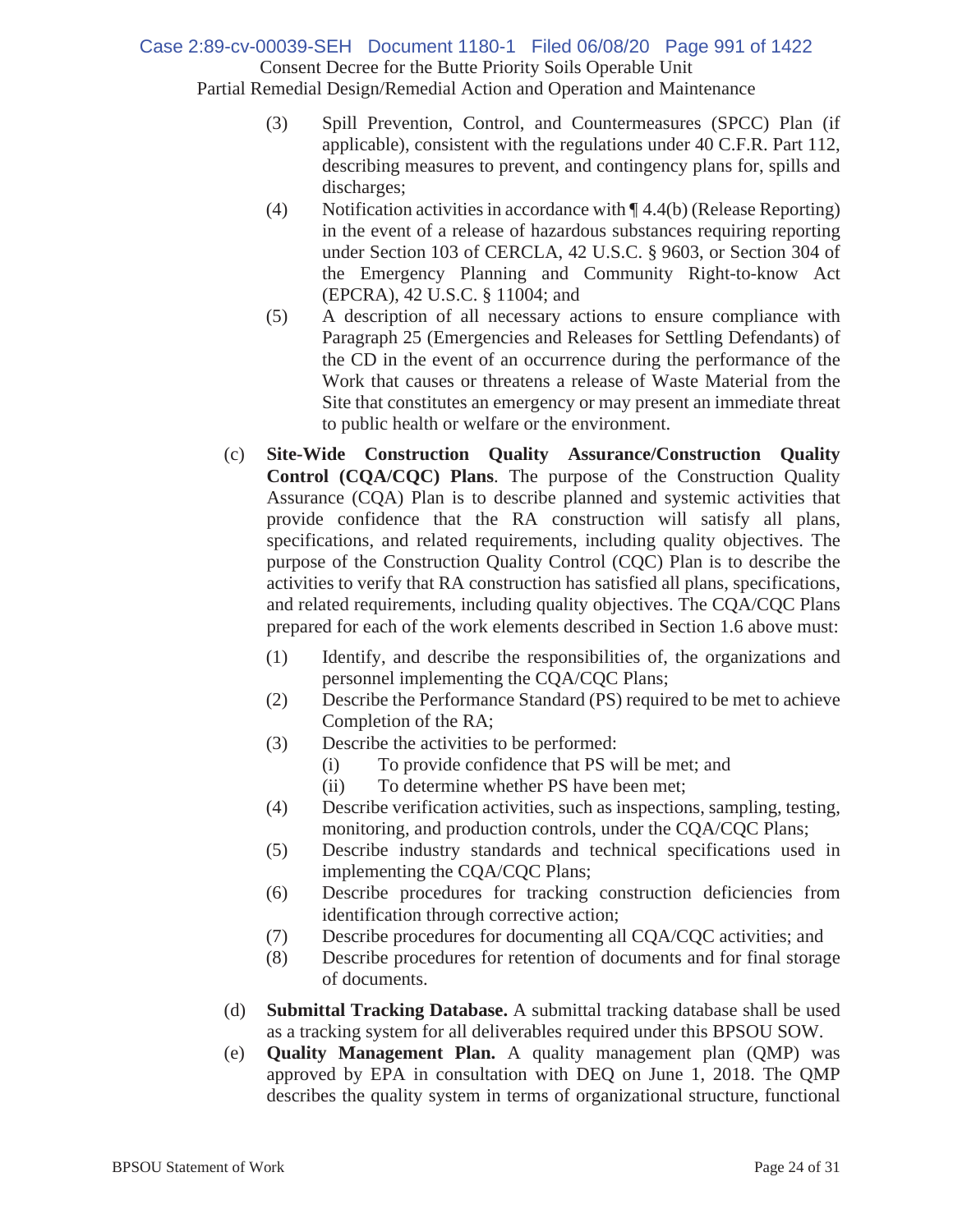# Case 2:89-cv-00039-SEH Document 1180-1 Filed 06/08/20 Page 992 of 1422

Consent Decree for the Butte Priority Soils Operable Unit

Partial Remedial Design/Remedial Action and Operation and Maintenance

responsibilities of management and staff, lines of authority, and required interfaces for those planning, implementing, and assessing all activities conducted by the SDs. The quality system provides the framework for planning, implementing, documenting, and assessing work performed by the SDs and for carrying out required QA and QC activities. The QMP will be updated and revised on an annual basis and submitted to EPA for review and approval by EPA in consultation with DEQ.

- (f) **Data Management Plan.** A data management plan (DMP) was approved by EPA in consultation with DEQ on June 28, 2018. The data management plan shall identify and document the requirements and responsibilities for managing and using data and information generated from O&M or OMM activities (e.g., environmental data, submittal tracking). The DMP will be updated and revised on an annual basis and submitted to EPA for reviewed and approval by EPA in consultation with DEQ.
- (g) **O&M Plan(s)**. The O&M Plans listed in Section 1.5 above, listed in Attachment B.1. and for each remedial element or group of remedial elements, except those described in Section  $1.6(g)$  and (h) which are addressed in the BRES O&M Plan, are required. The O&M Plans shall describe the requirements for inspecting, operating, and maintaining the RA. SDs shall develop the O&M Plans in accordance with *Guidance for Management of Superfund Remedies in Post Construction*, OLEM 9200.3- 105 (Feb. 2017). The O&M Plan must also include the following additional requirements:
	- (1) Description of PS required to be met to satisfy the ROD;
	- (2) Description of activities to be performed:
		- (i) to provide confidence that PS will be met; and
		- (ii) to determine whether PS have been met;
	- (3) O&M Reporting. Description of records and reports that will be generated during O&M, such as daily operating logs, laboratory records, records of operating costs, reports regarding emergencies, personnel and maintenance records, monitoring reports, and monthly and annual reports to EPA and State agencies;
	- (4) Description of corrective action in case of systems failure, including:
		- (i) Alternative procedures to prevent the release or threatened release of Waste Material which may endanger public health and the environment or may cause a failure to achieve PS;
		- (ii) Analysis of vulnerability and additional resource requirements should a failure occur;
		- (iii) Notification and reporting requirements should O&M systems fail or be in danger of imminent failure; and
		- (iv) Community notification requirements; and
	- (5) Description of corrective action to be implemented in the event that PS are not achieved; and a schedule for implementing these corrective actions.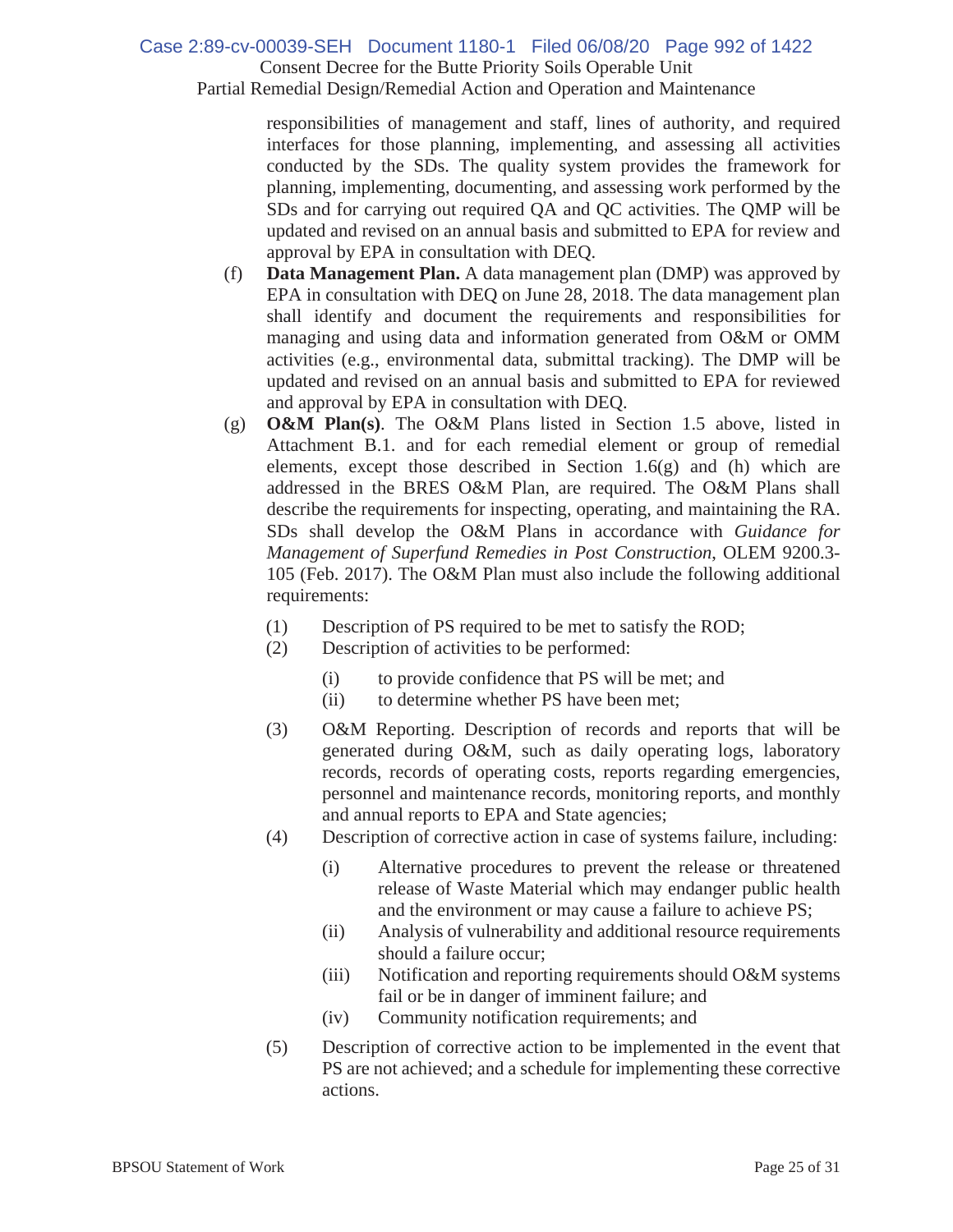### Consent Decree for the Butte Priority Soils Operable Unit Partial Remedial Design/Remedial Action and Operation and Maintenance Case 2:89-cv-00039-SEH Document 1180-1 Filed 06/08/20 Page 993 of 1422

- (h) **O&M Manual**. The O&M Manual shall be developed if needed, as determined by EPA in consultation with DEQ. The O&M Manual serves as a guide to the purpose and function of the equipment and systems that make up the remedy. SDs shall develop the O&M Manual in accordance with *Guidance for Management of Superfund Remedies in Post Construction*, OLEM 9200.3-105 (Feb. 2017).
- (i) **Wetlands ARAR Compliance Report.** At the time the KRECCR is submitted, the SDs shall also submit this report. The Wetlands ARAR Compliance Report shall describe compliance with the no-net loss of wetlands requirement, using the four-step methodology previously approved by EPA. See *Summary of Four-Step Process, Addressing Wetlands Issues in Upper Clark Fork River. Superfund Sites, Letter from Ms. Sandra Stash, ARCO, Anaconda, MT to Mr. Donald Pizzini and Mr. Robert Fox, USEPA, Helena, MT. January 27, 1992.*
- (j) **Historical Preservation Act Compliance Report.** At the time the KRECCR is submitted, the SDs shall also submit this report. The Historical Preservation Act Compliance Report shall describe compliance with this ARAR by listing identified eligible or protected historical resources within the BPSOU and the efforts to either avoid or mitigate any adverse impacts to those resources. The report may reference the list of eligible or protected historical resources identified in Section 5.7 of the 2006 ROD, and may also reference the 1st and 2<sup>nd</sup> Programmatic Agreements including the attachments to the 2<sup>nd</sup> Programmatic Agreement, which describe efforts to avoid or mitigate adverse impacts to these resources, and the status of the implementation of these efforts.
- (k) **Institutional Controls Implementation and Assurance Plan**. The Institutional Controls Implementation and Assurance Plan (ICIAP) describes plans to implement, maintain, and enforce the Institutional Controls (ICs) at the Site. This plan has been approved and is attached to the CD as Appendix E.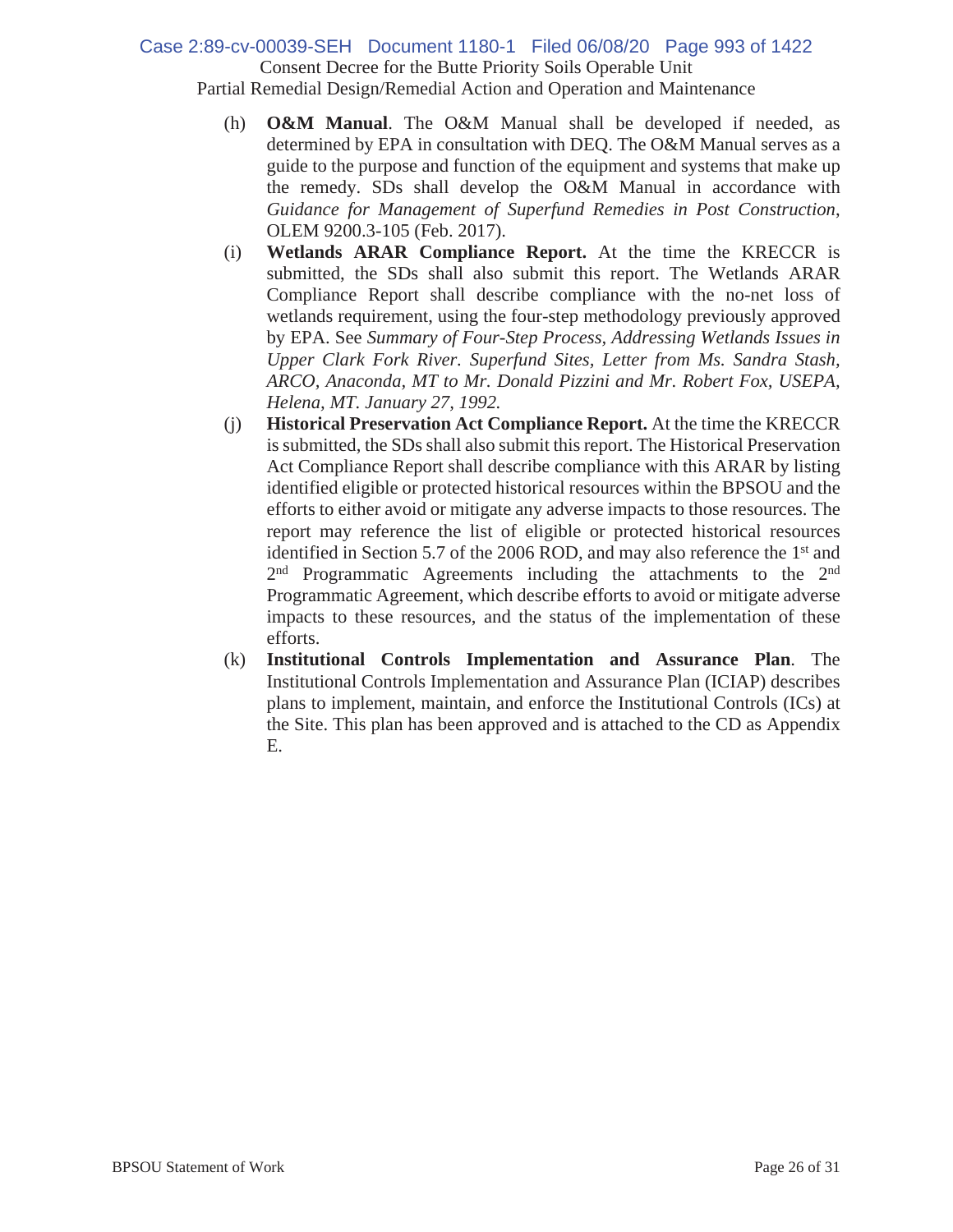### Consent Decree for the Butte Priority Soils Operable Unit Partial Remedial Design/Remedial Action and Operation and Maintenance Case 2:89-cv-00039-SEH Document 1180-1 Filed 06/08/20 Page 994 of 1422

### **7.0 SCHEDULES**

### **7.1 Applicability and Revisions**

All deliverables and tasks required under this BPSOU SOW must be submitted or completed by the deadlines or within the time durations listed in the RD and RA Schedules for the Further Remedial Elements set forth below. SDs may submit proposed revised RD Schedules or RA Schedules for EPA approval. Upon EPA's approval, the revised RD and/or RA Schedules supersede the RD and RA Schedules set forth below, and any previously-approved RD and/or RA Schedules.

### **7.2 RD and RA Schedules**

RD and RA Schedules for the Further Remedial Elements is shown as Exhibit 1 to this document.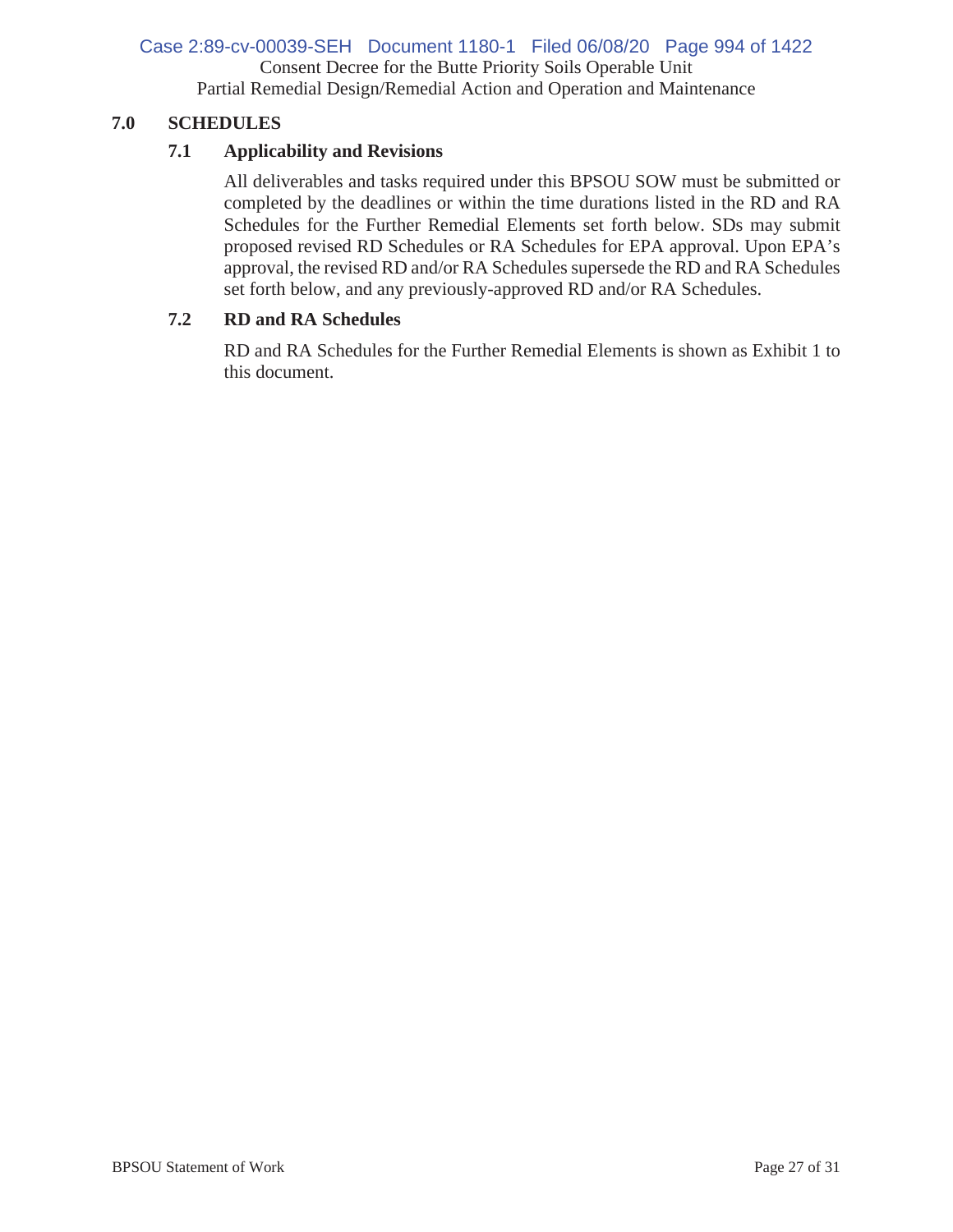# Case 2:89-cv-00039-SEH Document 1180-1 Filed 06/08/20 Page 995 of 1422

Consent Decree for the Butte Priority Soils Operable Unit

Partial Remedial Design/Remedial Action and Operation and Maintenance

### **8.0 STATE PARTICIPATION**

### **8.1 Copies**

SDs shall, at any time they send a deliverable to EPA, send a copy of such deliverable to DEQ and the Montana Natural Resource Damage Program. EPA shall, at any time it sends a notice, authorization, approval, disapproval, or certification to SDs, send a copy of such document to DEQ and the Montana Natural Resource Damage Program.

### **8.2 Review and Comment**

For SD submittals and deliverables, DEQ will have a reasonable opportunity for review and comment prior to:

- (a) Any EPA approval or disapproval under ¶ 6.6 (Approval of Deliverables) of any deliverables that are required to be submitted for EPA approval; and
- (b) Any approval or disapproval of the Construction Phase under ¶ 4.6 (RA Construction Completion), any disapproval of, or Certification of RA Completion under ¶ 4.7 (Certification of RA Completion), and any disapproval of, or Certification of Work Completion under ¶ 4.9 (Certification of Work Completion).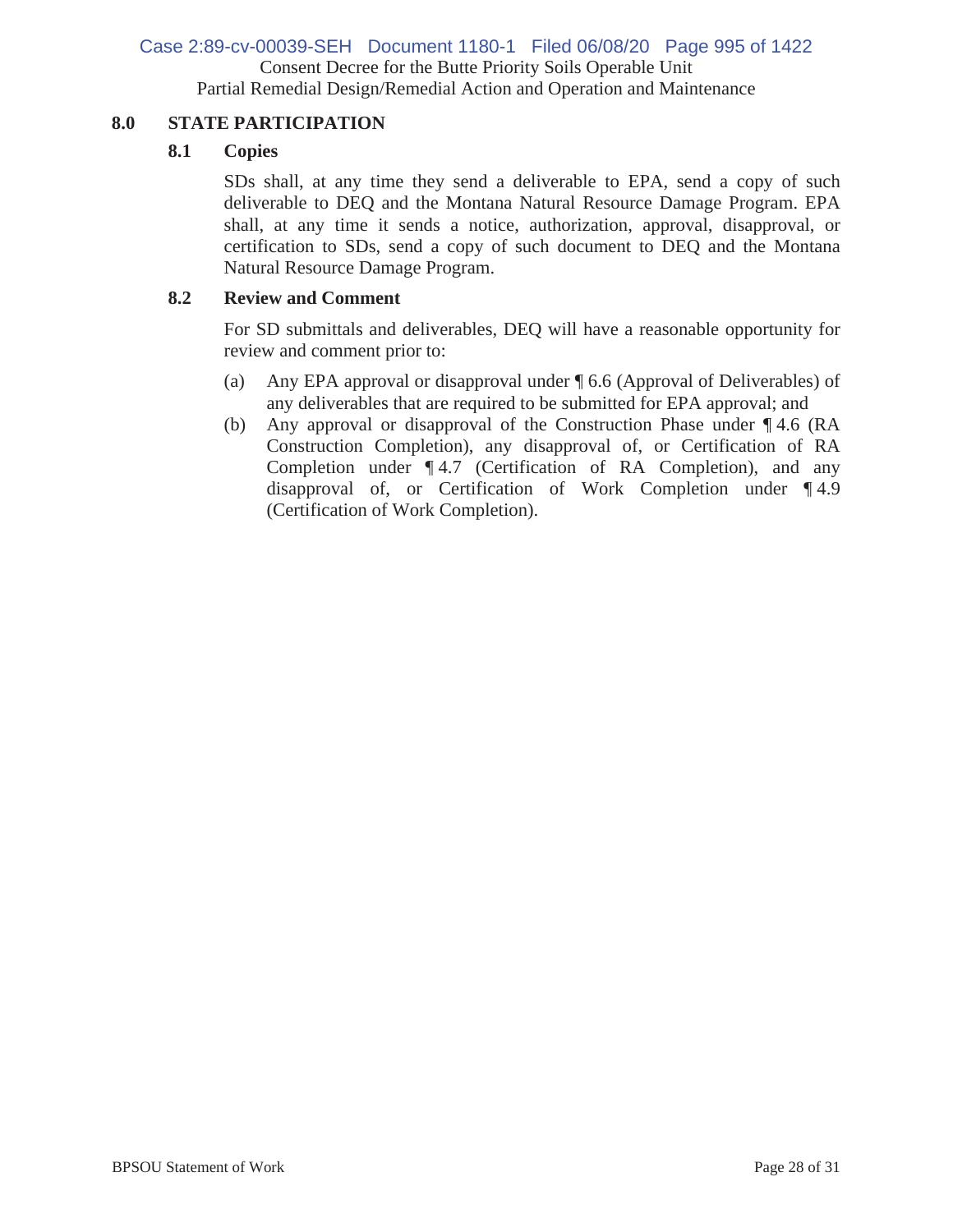Case 2:89-cv-00039-SEH Document 1180-1 Filed 06/08/20 Page 996 of 1422

Consent Decree for the Butte Priority Soils Operable Unit

Partial Remedial Design/Remedial Action and Operation and Maintenance

### **9.0 REFERENCES**

### **9.1 Regulations and Guidance Documents.**

The following regulations and guidance documents, among others, apply to the Work. Any item for which a specific URL is not provided below is available on one of the two EPA Web pages listed in ¶ 9.2:

- (a) A Compendium of Superfund Field Operations Methods, OSWER 9355.0-14, EPA/540/P-87/001a (Aug. 1987).
- (b) CERCLA Compliance with Other Laws Manual, Part I: Interim Final, OSWER 9234.1-01, EPA/540/G-89/006 (Aug. 1988).
- (c) CERCLA Compliance with Other Laws Manual, Part II, OSWER 9234.1-02, EPA/540/G-89/009 (Aug. 1989).
- (d) Guidance on EPA Oversight of Remedial Designs and Remedial Actions Performed by Potentially Responsible Parties, OSWER 9355.5-01, EPA/540/G-90/001 (Apr.1990).
- (e) Guidance on Expediting Remedial Design and Remedial Actions, OSWER 9355.5-02, EPA/540/G-90/006 (Aug. 1990).
- (f) Guide to Management of Investigation-Derived Wastes, OSWER 9345.3-03FS (Jan. 1992).
- (g) Permits and Permit Equivalency Processes for CERCLA On-Site Response Actions, OSWER 9355.7-03 (Feb. 1992).
- (h) Guidance for Conducting Treatability Studies under CERCLA, OSWER 9380.3-10, EPA/540/R-92/071A (Nov. 1992).
- (i) National Oil and Hazardous Substances Pollution Contingency Plan; Final Rule, 40 C.F.R. Part 300 (Oct. 1994).
- (j) Guidance for Scoping the Remedial Design, OSWER 9355.0-43, EPA/540/R-95/025 (Mar. 1995).
- (k) Remedial Design/Remedial Action Handbook, OSWER 9355.0-04B, EPA/540/R-95/059 (June 1995).
- (l) EPA Guidance for Data Quality Assessment, Practical Methods for Data Analysis, QA/G-9, EPA/600/R-96/084 (July 2000).
- (m) Comprehensive Five-year Review Guidance, OSWER 9355.7-03B-P, 540-R-01-007 (June 2001).
- (n) Guidance for Quality Assurance Project Plans, QA/G-5, EPA/240/R-02/009 (Dec. 2002).
- (o) Institutional Controls: Third Party Beneficiary Rights in Proprietary Controls (Apr. 2004).
- (p) Quality management systems for environmental information and technology programs -- Requirements with guidance for use, ASQ/ANSI E4:2014 (American Society for Quality, February 2014).
- (q) Uniform Federal Policy for Quality Assurance Project Plans, Parts 1-3, EPA/505/B-04/900A though 900C (Mar. 2005).
- (r) Superfund Community Involvement Handbook, SEMS 100000070 (January 2016), https://www.epa.gov/superfund/community-involvementtools-and-resources.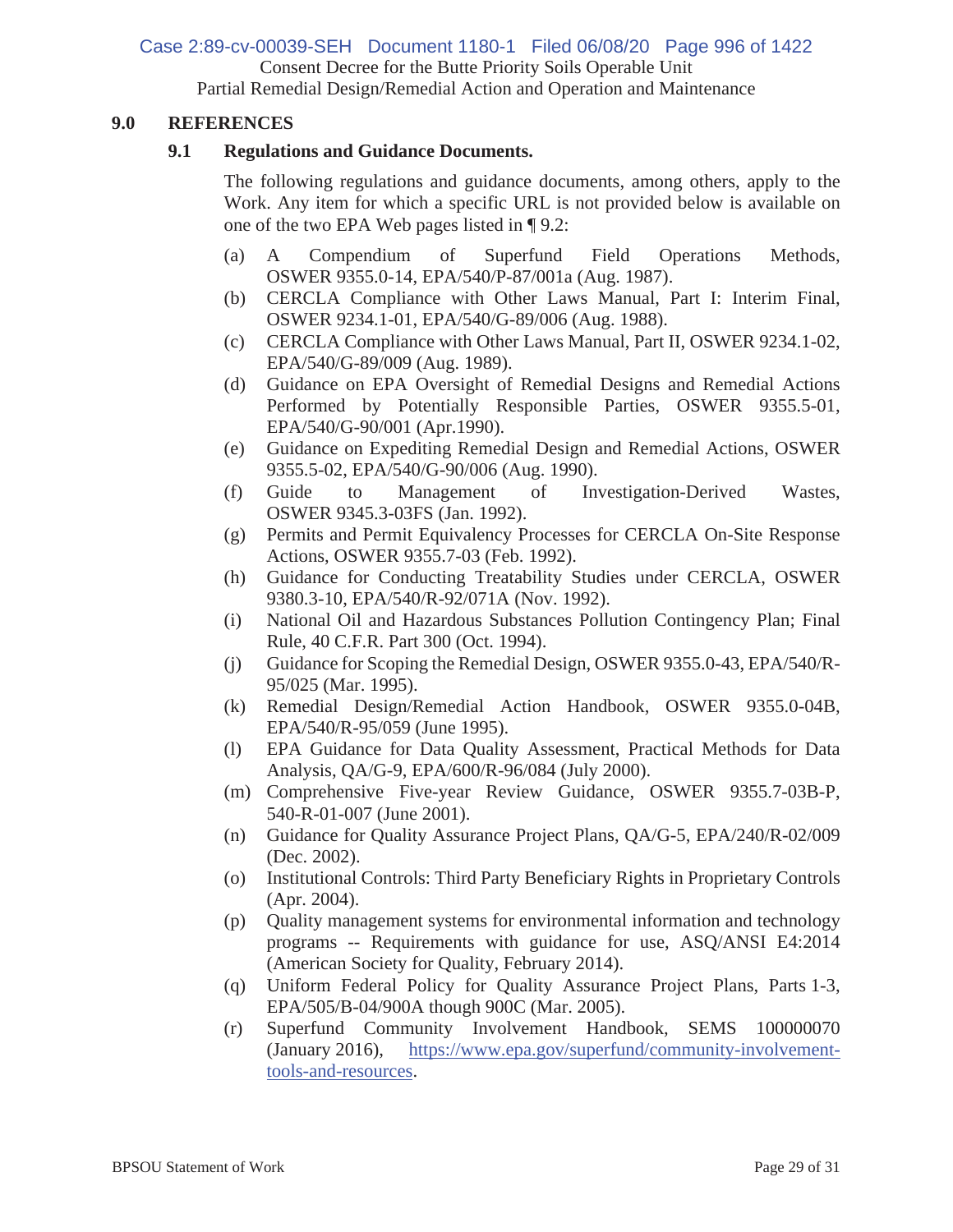# Consent Decree for the Butte Priority Soils Operable Unit Case 2:89-cv-00039-SEH Document 1180-1 Filed 06/08/20 Page 997 of 1422

Partial Remedial Design/Remedial Action and Operation and Maintenance

- (s) EPA Guidance on Systematic Planning Using the Data Quality Objectives Process, QA/G-4, EPA/240/B-06/001 (Feb. 2006).
- (t) EPA Requirements for Quality Assurance Project Plans, QA/R-5, EPA/240/B-01/003 (Mar. 2001, reissued May 2006).
- (u) EPA Requirements for Quality Management Plans, QA/R-2, EPA/240/B-01/002 (Mar. 2001, reissued May 2006).
- (v) EPA National Geospatial Data Policy, CIO Policy Transmittal 05-002 (Aug. 2008), https://www.epa.gov/geospatial/geospatial-policies-andstandards and https://www.epa.gov/geospatial/epa-national-geospatial-datapolicy.
- (w) Summary of Key Existing EPA CERCLA Policies for Groundwater Restoration, OSWER 9283.1-33 (June 2009).
- (x) Principles for Greener Cleanups (Aug. 2009), https://www.epa.gov/greenercleanups/epa-principles-greener-cleanups.
- (y) Close Out Procedures for National Priorities List Sites, OSWER 9320.2-22 (May 2011).
- (z) Groundwater Road Map: Recommended Process for Restoring Contaminated Groundwater at Superfund Sites, OSWER 9283.1-34 (July 2011).
- (aa) Recommended Evaluation of Institutional Controls: Supplement to the "Comprehensive Five-Year Review Guidance," OSWER 9355.7-18 (Sep. 2011).
- (bb) Construction Specifications Institute's Master Format, available from https://www.csiresources.org/home.
- (cc) Institutional Controls: A Guide to Planning, Implementing, Maintaining, and Enforcing Institutional Controls at Contaminated Sites, OSWER 9355.0-89, EPA/540/R-09/001 (Dec. 2012).
- (dd) Institutional Controls: A Guide to Preparing Institutional Controls Implementation and Assurance Plans at Contaminated Sites, OSWER 9200.0-77, EPA/540/R-09/02 (Dec. 2012).
- (ee) EPA's Emergency Responder Health and Safety Manual, OSWER 9285.3-12 (July 2005 and updates), https://www.epaosc.org/\_HealthSafetyManual/manual-index.htm.
- (ff) Broader Application of Remedial Design and Remedial Action Pilot Project Lessons Learned, OSWER 9200.2-129 (Feb. 2013).
- (gg) Groundwater Remedy Completion Strategy: Moving Forward with the End in Mind, OSWER 9200.2-144 (May 2014).
- (hh) Guidance for Management of Superfund Remedies in Post Construction, OLEM 9200.3-105 (Feb. 2017), https://www.epa.gov/superfund/superfundpost-construction-completion.

### **9.2 EPA Web Pages**

A more complete list may be found on the following EPA Web pages:

- (a) Laws, Policy, and Guidance: https://www.epa.gov/superfund/superfundpolicy-guidance-and-laws
- (b) Test Methods Collections: https://www.epa.gov/measurements/collectionmethods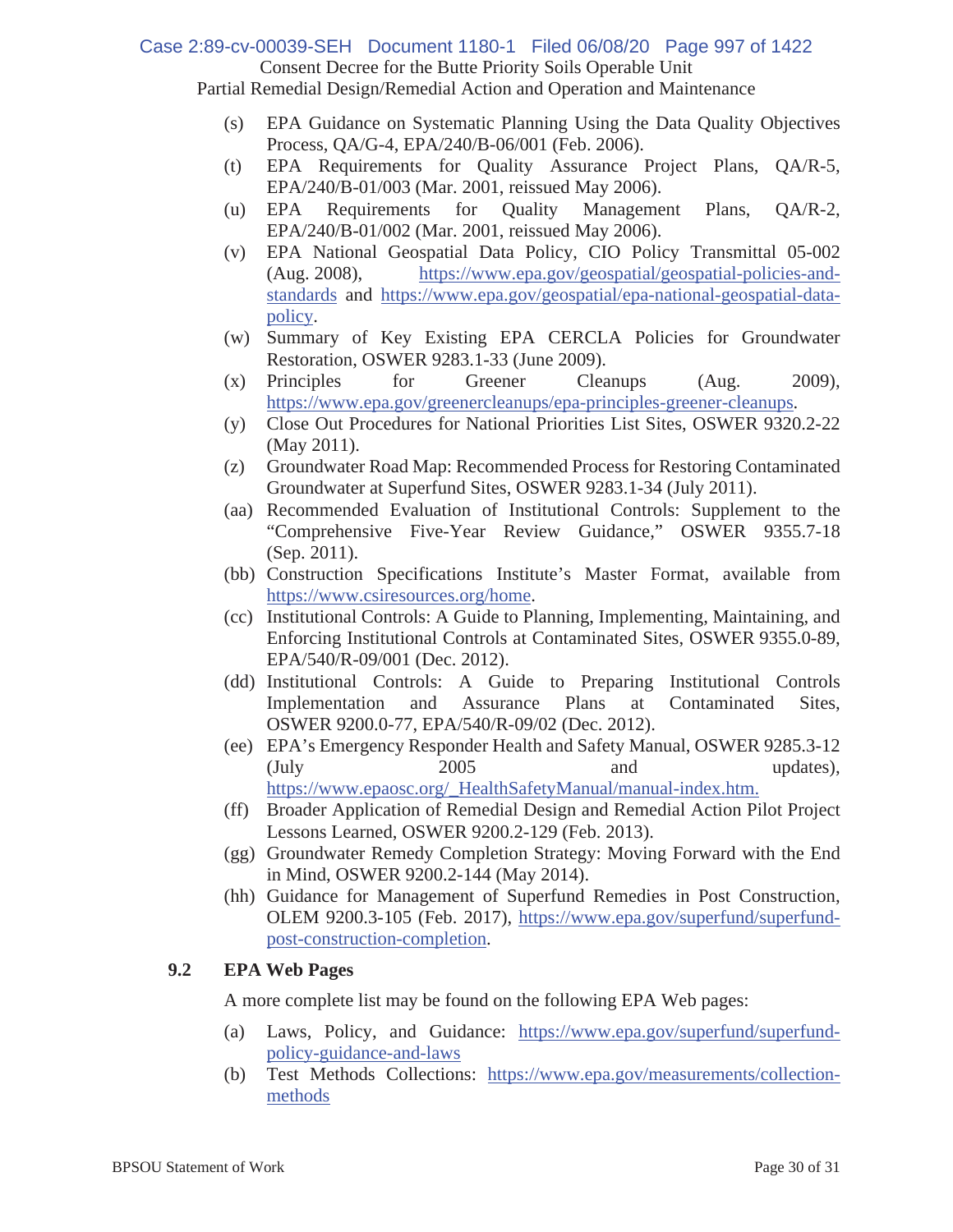### Case 2:89-cv-00039-SEH Document 1180-1 Filed 06/08/20 Page 998 of 1422

Consent Decree for the Butte Priority Soils Operable Unit

Partial Remedial Design/Remedial Action and Operation and Maintenance

### **9.3 Other Regulations and Guidance**

For any regulation or guidance referenced in the CD or BPSOU SOW, the reference will be read to include any subsequent modification, amendment, or replacement of such regulation or guidance. Such modifications, amendments, or replacements apply to the Work only after SDs receive notification from EPA of the modification, amendment, or replacement.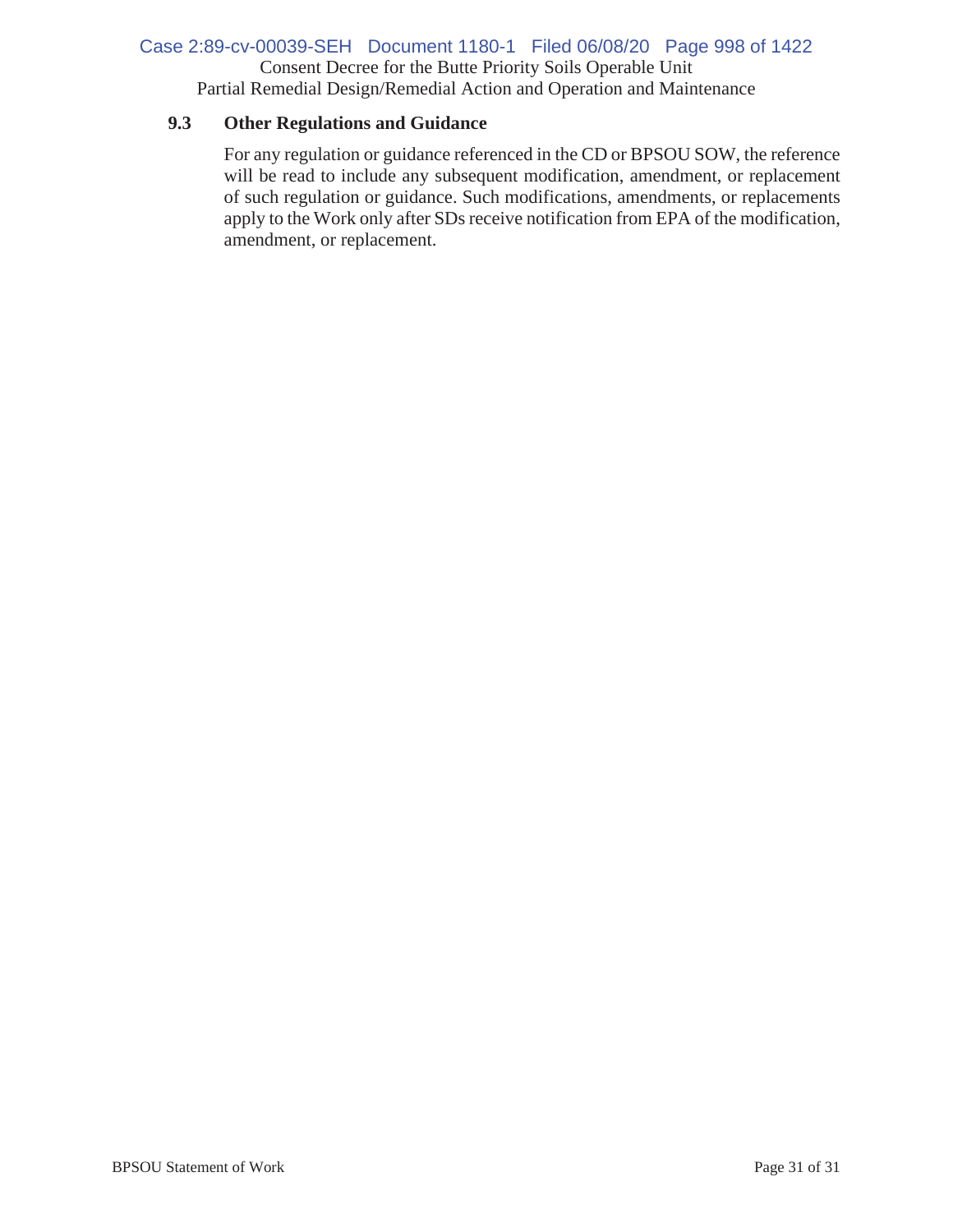#### Case 2:89-cv-00039-Sensent-Decree for the Butte-Priority Soils Operable Hots /20 Page 999 of 1422

#### EXHIBIT 1 TO THE REMEDIAL DESIGN/REMEDIAL ACTION STATEMENT OF WORK (SOW)

Remedial Design (RD)/Remedial Action (RA) Schedule for the Further Remedial Elements

Notes: 1) All deliverables and tasks required under this SOW must be submitted or completed by the deadlines or within the time durations listed in the RD and RA Schedules set forth below

2) SDs may submit proposed revised RD Schedules or RA Schedules for EPA approval.

3) Upon EPA approval, the revised RD and/or RA Schedules supersede the RD and RA Schedules set forth below, and any previously-approved RD and/or RA Schedules.

4) The below RD/RA Schedule is reflective of current project understanding and known site and project constraints, including but not limited to:

**Task Description** 

4.7 b (3) Begin Long-Term Surface Water Compliance Monitoring Period

a) A BPSOU Consent Decree will be lodged with the Court in 2020.<br>b) Parties will attempt to minimize simultaneous operations within the project areas, on haul roads, and at the selected repository location.<br>c) Partier etha

5) The below RD/RA Schedule addresses content of Sections 3 through 6 of Appendix D, BPSOU SOW. Items that do not require deliverables in accordance with the SOW, or would be addressed within the general tasks of the below

6) The below RD/RA Schedule is intended to be inclusive of all known activities required to complete the identified Further Remedial Elements SOW, including the tasks associated with preliminary design, intermediate design

#### **BPSOU SOW**<br>Reference

2020 2021 2022 2023 2024 2025 2026 2027 2028 2029 2030 2031 2032 2033 2034 2035 2036 2037 2038 2039 2040 2041  $3.1$ Remedial Design Work Plans Ξ  $3.3$ Pre-Design Investigation 3.4-3.7 Remedial Design  $4.1\,$ Remedial Action Work Plans  $42$ Further Remedial Elements Construction 4.6 c Shakedown  $4.6d$ Remedial Action Construction Completion Reports 4.6 g Key Remedial Elements Construction Completion Report 4.6 h Surface Water Compliance Determination Period  $4.7$ Certification of Remedial Action Completion

Remedial Design/Remedial Action Schedule for the Further Remedial Elements Scope of Work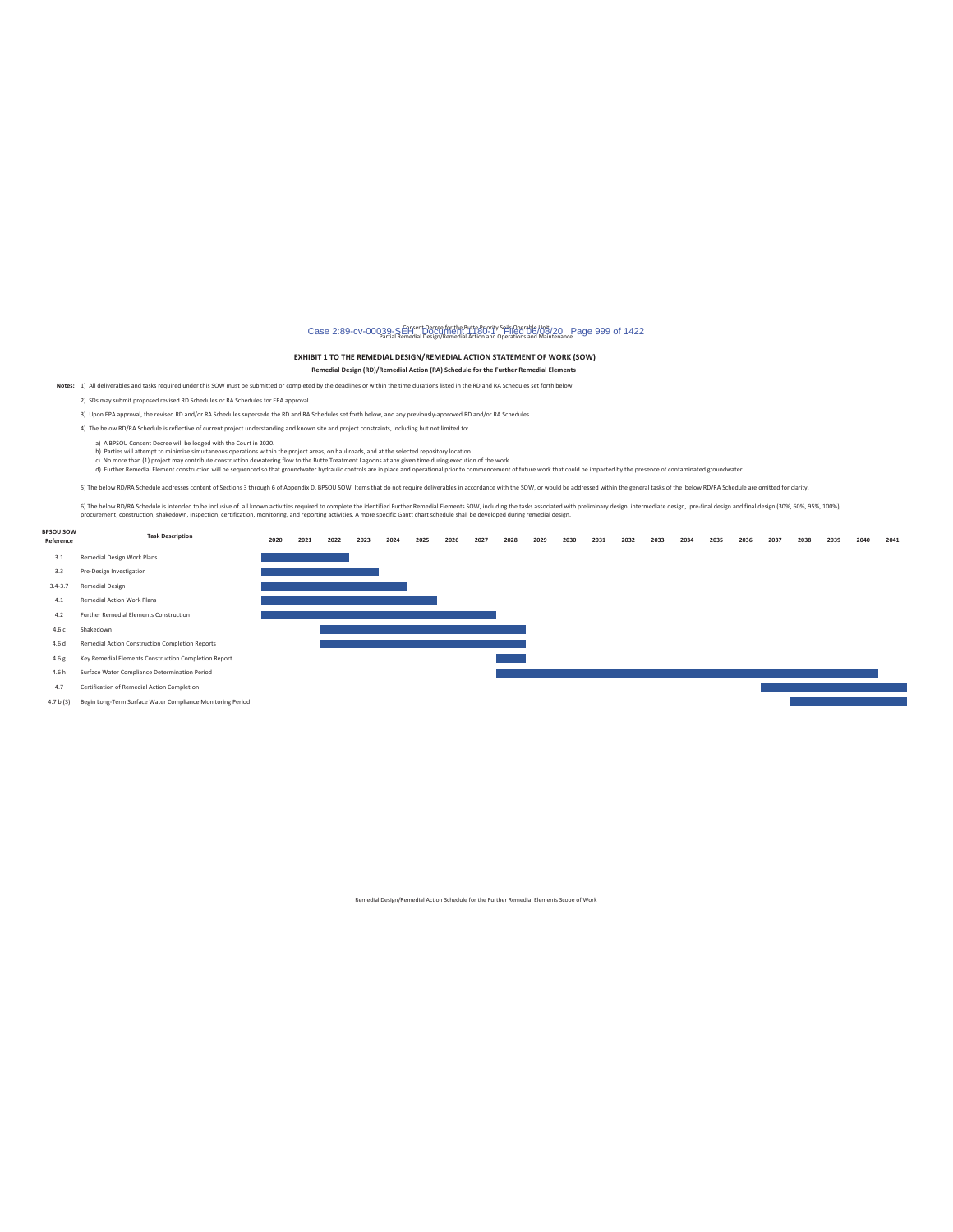# **BPSOU SURFACE WATER COMPLIANCE DETERMINATION PLAN**

# **BUTTE PRIORITY SOILS OPERABLE UNIT of the SILVER BOW CREEK / BUTTE AREA SUPERFUND SITE Butte-Silver Bow County, Montana**

ATTACHMENT A TO APPENDIX D TO THE CONSENT DECREE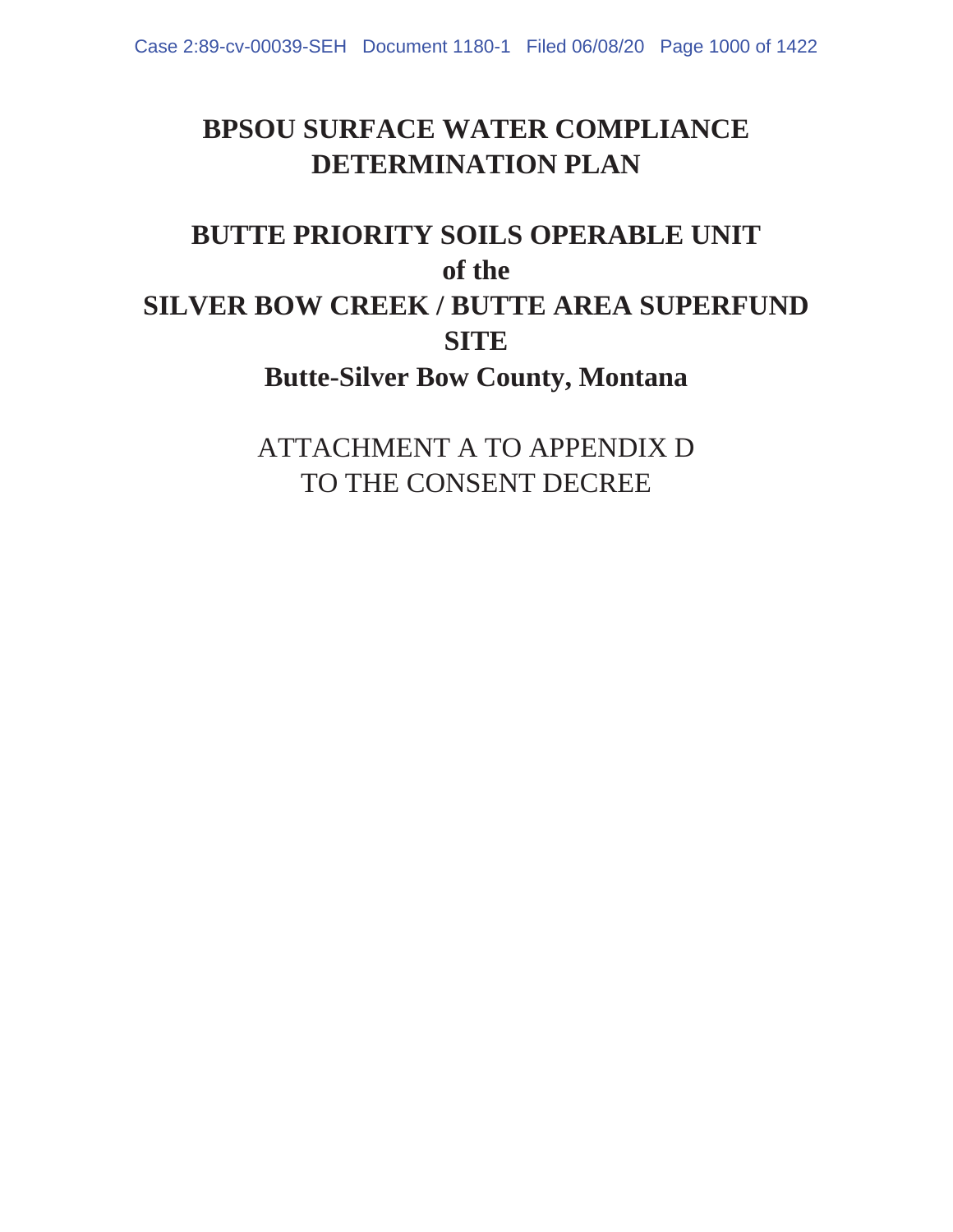Consent Decree for the Butte Priority Soils Operable Unit Partial Remedial Design/Remedial Action and Operation and Maintenance Case 2:89-cv-00039-SEH Document 1180-1 Filed 06/08/20 Page 1001 of 1422

## **TABLE OF CONTENTS**

| 1.0 |     |                                                                          |  |  |  |  |  |  |
|-----|-----|--------------------------------------------------------------------------|--|--|--|--|--|--|
|     | 1.1 |                                                                          |  |  |  |  |  |  |
| 2.0 |     | <b>IN-STREAM MONITORING FOR NORMAL FLOW AND WET WEATHER</b>              |  |  |  |  |  |  |
|     |     |                                                                          |  |  |  |  |  |  |
|     | 2.1 |                                                                          |  |  |  |  |  |  |
|     |     | 2.1.1                                                                    |  |  |  |  |  |  |
|     |     | 2.1.2                                                                    |  |  |  |  |  |  |
|     | 2.2 |                                                                          |  |  |  |  |  |  |
|     | 2.3 |                                                                          |  |  |  |  |  |  |
|     |     | In-Stream Surface Water Quality Performance Standards7<br>2.3.1          |  |  |  |  |  |  |
|     |     | 2.3.2                                                                    |  |  |  |  |  |  |
|     |     | Upstream Compliance Assessment Station - SS-01 10<br>2.3.3               |  |  |  |  |  |  |
|     | 2.4 |                                                                          |  |  |  |  |  |  |
|     |     | Wet-Weather Sampling Protocol and Sampling Frequency 10<br>2.4.1         |  |  |  |  |  |  |
|     |     | 2.4.2                                                                    |  |  |  |  |  |  |
|     |     |                                                                          |  |  |  |  |  |  |
| 3.0 |     | PROCEDURES FOR COMPARISON TO IN-STREAM SURFACE WATER                     |  |  |  |  |  |  |
|     |     |                                                                          |  |  |  |  |  |  |
|     | 3.1 |                                                                          |  |  |  |  |  |  |
|     | 3.2 |                                                                          |  |  |  |  |  |  |
|     | 3.3 |                                                                          |  |  |  |  |  |  |
|     | 3.4 |                                                                          |  |  |  |  |  |  |
|     |     |                                                                          |  |  |  |  |  |  |
| 4.0 |     | <b>COMPLIANCE STANDARD DETERMINATION AND USE OF</b>                      |  |  |  |  |  |  |
|     |     |                                                                          |  |  |  |  |  |  |
|     |     |                                                                          |  |  |  |  |  |  |
| 5.0 |     | <b>CORRECTION OF REMEDIAL ELEMENTS RELATED TO IN-STREAM</b>              |  |  |  |  |  |  |
|     |     |                                                                          |  |  |  |  |  |  |
|     |     |                                                                          |  |  |  |  |  |  |
| 6.0 |     | <b>COMPLIANCE DETERMINATION AND PENALTY APPLICATION FOR IN-</b>          |  |  |  |  |  |  |
|     |     |                                                                          |  |  |  |  |  |  |
|     |     |                                                                          |  |  |  |  |  |  |
| 7.0 |     | <b>ADDITIONAL WORK UNDER PARAGRAPH 27 OF THE CD TO ADDRESS</b>           |  |  |  |  |  |  |
|     |     | <b>IN-STREAM SURFACE WATER PERFORMANCE STANDARD</b>                      |  |  |  |  |  |  |
|     |     |                                                                          |  |  |  |  |  |  |
|     | 7.1 | Diagnostic Response and Additional Work to Address Chronic (Normal Flow) |  |  |  |  |  |  |
|     |     |                                                                          |  |  |  |  |  |  |
|     | 7.2 | Diagnostic Response and Additional Work to Address Acute (Wet Weather)   |  |  |  |  |  |  |
|     |     |                                                                          |  |  |  |  |  |  |
|     | 7.3 |                                                                          |  |  |  |  |  |  |
| 8.0 |     |                                                                          |  |  |  |  |  |  |
|     | 8.1 |                                                                          |  |  |  |  |  |  |
|     | 8.2 |                                                                          |  |  |  |  |  |  |
|     |     |                                                                          |  |  |  |  |  |  |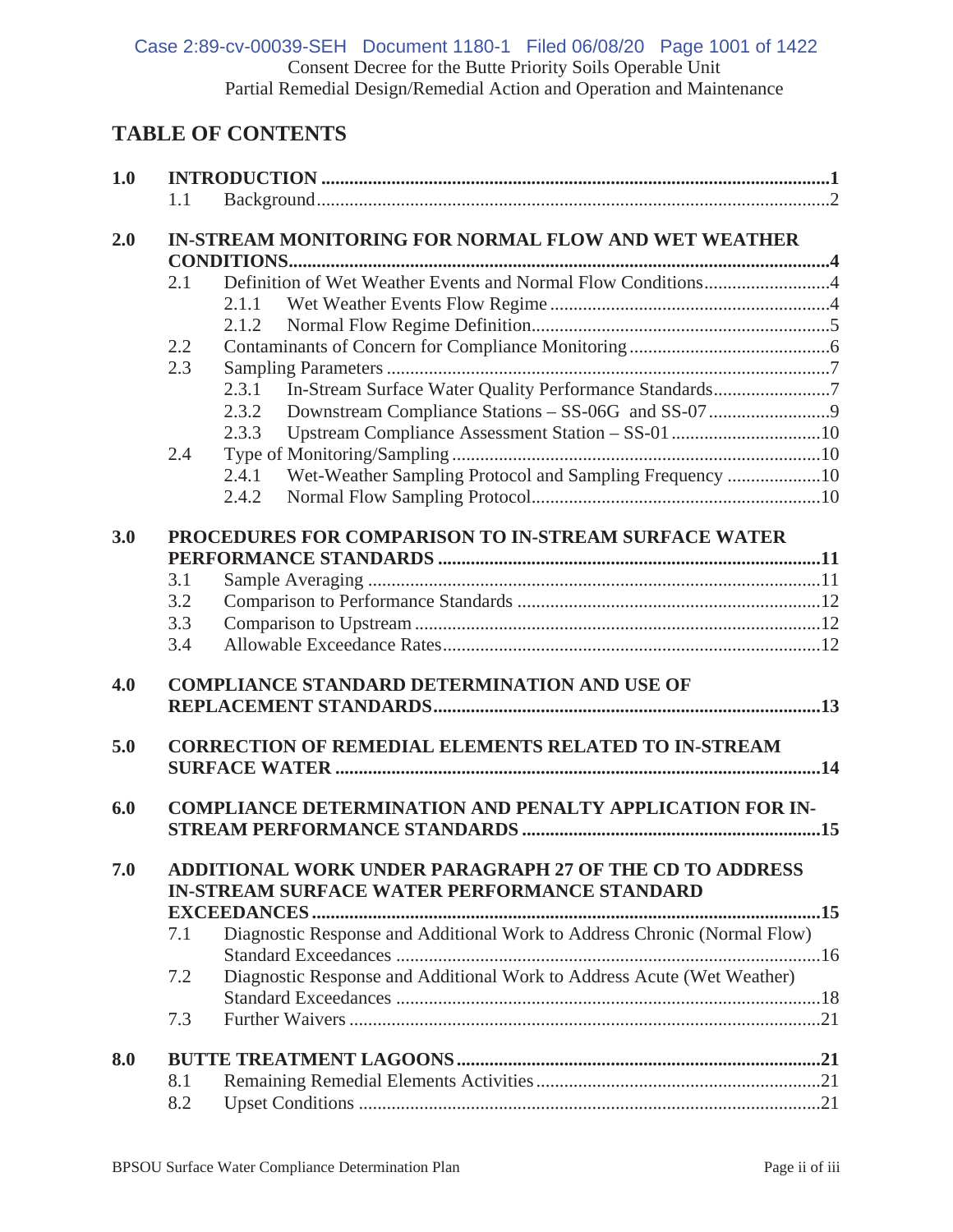Consent Decree for the Butte Priority Soils Operable Unit Partial Remedial Design/Remedial Action and Operation and Maintenance Case 2:89-cv-00039-SEH Document 1180-1 Filed 06/08/20 Page 1002 of 1422

| 9.0 |     |                                                                            |  |
|-----|-----|----------------------------------------------------------------------------|--|
|     |     | Lagoon (BTL) Systems to be Applied During Any Shakedown Period 24          |  |
|     | 8.4 | Interim Monitoring Period and Interim Standards Period for Butte Treatment |  |
|     | 8.3 |                                                                            |  |

# **LIST OF TABLES, FIGURES, AND EXHIBITS**

| Table 2-1 |  | In-Stream Surface Water Performance Standards |  |
|-----------|--|-----------------------------------------------|--|
|           |  |                                               |  |

- Table 8-1 Butte Treatment Lagoon Discharge Performance Standards
- Figure 1-1 In-stream Surface Water Compliance Timeline
- Figure 3-1 Summary of Instream Compliance Determination Process
- Figure 7-1 Flowchart for Addressing Surface Water Compliance Exceedances (Acute / Wet Weather flow and Chronic/Normal Flow)
- Figure 7-2 Corridor Area
- Figure 7-3 Surface Water In-stream ARAR Waiver Process
- Exhibit 1 BPSOU Surface Water Management Plan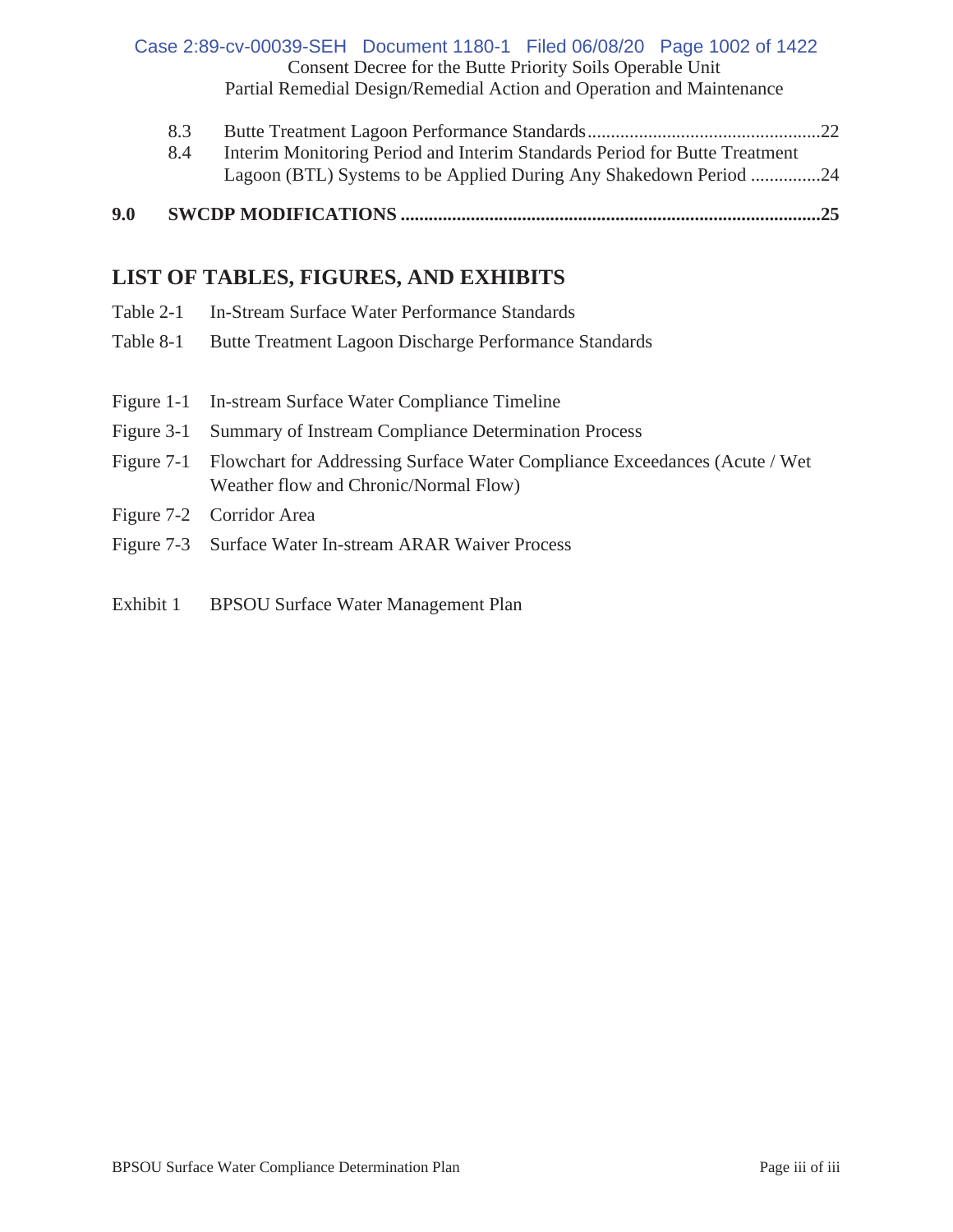Consent Decree for the Butte Priority Soils Operable Unit Partial Remedial Design/Remedial Action and Operation and Maintenance Case 2:89-cv-00039-SEH Document 1180-1 Filed 06/08/20 Page 1003 of 1422

## **1.0 INTRODUCTION**

This BPSOU Surface Water Compliance Determination Plan (SWCDP or this Plan) identifies the methodology for assessing compliance with the surface water Performance Standards at the Butte Priority Soils Operable Unit (BPSOU) of the Silver Bow Creek/Butte Area Superfund Site. This compliance plan, including its methodology, is sitespecific, applying to this operable unit only, and shall not serve as precedent for any actions outside of this operable unit. A companion document, the BPSOU Surface Water Management Plan (BPSOU SWMP or SWMP), describes, among other things, the procedures for obtaining the data to be used in this SWCDP and is attached as Exhibit 1 to this SWCDP.

Surface water monitoring under the BPSOU SWMP shall commence upon U.S. Environmental Protection Agency (EPA) approval, in consultation with Montana Department of Environmental Quality (DEQ), of the BPSOU SWMP.

For in-stream numeric surface water applicable or relevant and appropriate requirements (ARARs), also referred to as in-stream surface water Performance Standards, the surface water compliance determination process described in this plan shall commence following:

- a. Approval of the Key Remedial Elements Construction Completion Report (KRECCR) for these key remaining remedial elements including wet weather Best Management Practices (BMPs); additional source control including capping and cap upgrades; and bed, bank and adjacent floodplain contaminated materials removal actions, as further defined and described in Attachment C to the BPSOU Statement of Work (SOW). The KRECCR shall also address floodplain stabilization and vegetation establishment and cap vegetation establishment for new or upgraded caps; and
- b. A subsequent compliance standard determination monitoring period that begins upon approval of the KRECCR which shall include an operational and functional (O&F) demonstration, and lasts for nine (9) years, or a longer period of time that is needed to observe and sample a wet weather event as defined in Section 2.1.1, not to exceed a total of twelve years. In order to maintain consistency with compliance standard determination timing, the compliance standard determination monitoring period will apply for both normal flow and wet weather in-stream surface water Performance Standards. EPA in consultation with DEQ may approve revision of the SWMP if needed to more accurately monitor in-stream surface water quality based on the results during this period or recommendations contained in five-year reviews.

At the completion of the compliance standard determination monitoring period, a compliance standard determination of the in-stream surface water Performance Standards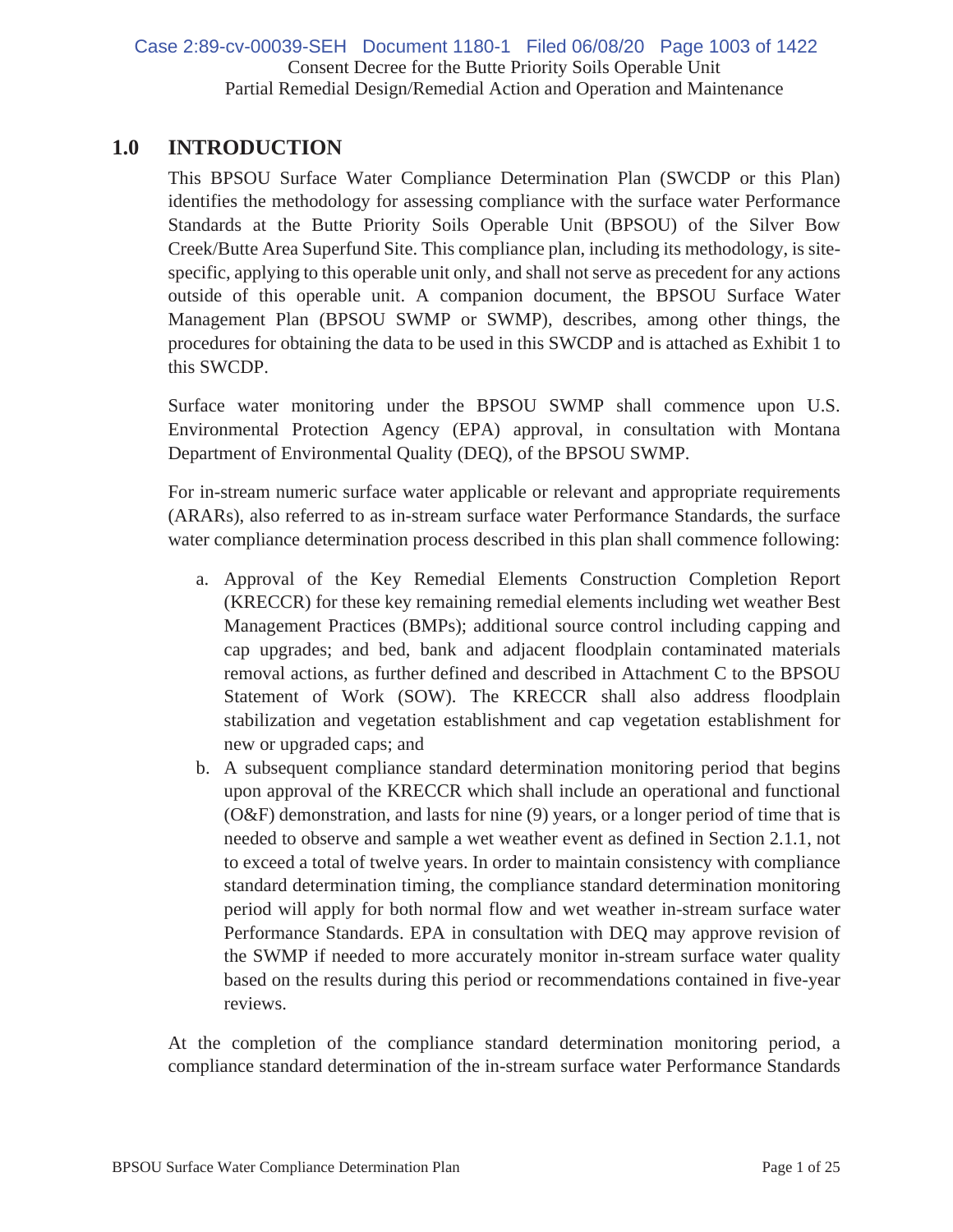### Consent Decree for the Butte Priority Soils Operable Unit Partial Remedial Design/Remedial Action and Operation and Maintenance Case 2:89-cv-00039-SEH Document 1180-1 Filed 06/08/20 Page 1004 of 1422

shall be made by EPA, in consultation with DEQ, as described in Section 4.0 of the SWCDP.

That determination shall be made and applied individually for each individual contaminant of concern (COC) and individually for each flow regime. The Performance Standards identified in that determination shall be applicable during subsequent compliance monitoring. Long term in-stream surface water monitoring shall also be conducted along with compliance monitoring.

The attached in-stream surface water compliance timeline (Figure 1-1) describes the sequencing and milestones for the compliance determination process.

For numeric ARAR standards applied to the Butte Treatment Lagoon (BTL) outflow, compliance with end-of-pipe performance standards described in Section 8.0, Table 8-1 shall be required at the end of the shakedown period for the BTL. The shakedown period is currently in place and shall continue until approval of the KRECCR. A new shakedown period shall be approved by EPA, in consultation with DEQ, if significant expansion or modification (i.e., greater than 25 percent capacity) of the BTL is required after the approval of the KRECCR. During the shakedown periods, the Settling Defendants shall use best efforts to achieve the end-of-pipe Performance Standards described in Section 8.0, Table 8-1 for the BTL.

From the Effective Date until the end of any shakedown period, interim standards protocols described in Section 8.4, subsections A. and B. shall apply to the BTL discharge.

### **1.1 Background**

The 2006 BPSOU Record of Decision, issued by EPA with partial concurrence by the DEQ, identified surface water ARAR Performance Standards for surface water within the operable unit. The 2006 Record of Decision adopted State of Montana (State) surface water quality standards set forth in Circular DEQ-7 (February 2006) for the COCs identified in the  $2006$  Record of Decision.<sup>1</sup> The  $2006$  Record of

<sup>&</sup>lt;sup>1</sup> The ROD identified these standards for certain surface water areas within the BPSOU, including Silver Bow Creek from its confluence with Blacktail Creek downstream. Subsequently, a State of Montana court decision known as *Silver Bow Creek Headwaters Coalition v. State of Montana, DV-10-431 (*August 17, 2015) declared that the surface area between Texas Avenue in Butte and the confluence of Blacktail and Silver Bow Creek was named "Silver Bow Creek." In prior Superfund removal and remedial documents and publications, including the 2006 Butte Priority Soils Operable Unit Record of Decision (2006 BPSOU ROD) and 2011 BPSOU Explanation of Significant Differences (ESD), EPA has called this surface area the "Metro Storm Drain." Due to MDEQ's involvement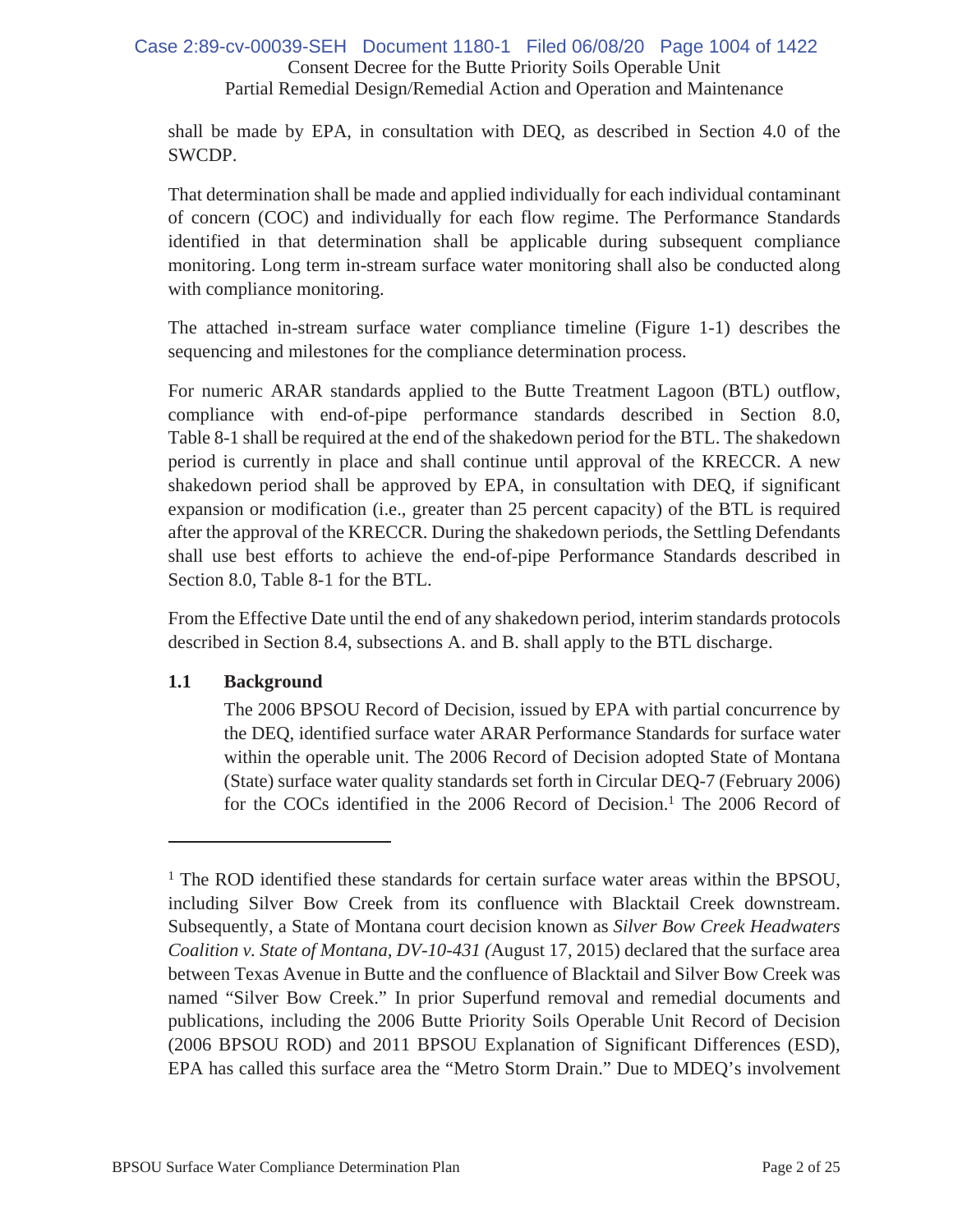### Consent Decree for the Butte Priority Soils Operable Unit Partial Remedial Design/Remedial Action and Operation and Maintenance Case 2:89-cv-00039-SEH Document 1180-1 Filed 06/08/20 Page 1005 of 1422

Decision surface water standards, measured in total recoverable form (dissolved for aluminum), were identified as ARARs for both point sources affected or created by the BPSOU cleanup and for ambient surface waters. These standards are identified in Appendix A, Section IV.A.1. of the 2006 Record of Decision, which identifies ARARs pursuant to the Comprehensive Environmental Response, Compensation, and Liability Act as amended (CERCLA).

Two of these standards – acute in-stream surface water standards for copper and zinc – were subsequently waived by EPA, with the concurrence of DEQ, pursuant to CERCLA and as described in the Amendment to the Record of Decision dated February 4, 2020, and are replaced by federal water quality criteria identified in the 2006 Record of Decision and the 2020 Amendment to the Record of Decision.

If certain aquatic life in-stream surface water Performance Standards in the ROD are exceeded more than three times during the nine-year compliance standard determination monitoring period as more specifically described in Sections 1.0, 3.0, 4.0 and Figure 7-3, that standard shall be waived and replaced with the applicable Replacement Standard identified in the fifth column of Table 2-1 at the time of the Compliance Standard Determination described in Section 4.0. No further ROD amendments or other decision documents are required for the Replacement Standards to become effective.

This document sets forth the compliance assessment methodology for in-stream surface water Performance Standards for the BPSOU and the compliance assessment methodology for end-of-pipe discharge standards from the BTL. Since ambient water quality criteria (AWQC) identified as in-stream surface water Performance Standards or proposed as Replacement Standards are meant only to protect aquatic life in the water column, a supporting in-stream sediment monitoring methodology is separately set forth in the BPSOU SWMP. The monitoring of in-stream sediments is meant to assist in Five Year Review determinations regarding the protectiveness of the BPSOU Remedy, focusing on sediment concentration trends, benthic macro invertebrate data and other relevant data. Further discussion of sediment-related data is contained in the SWMP.

in this document's issuance, and where reference to this specific section of Silver Bow Creek is necessary, further geographic descriptions, such as Silver Bow Creek "east" or "above" its confluence with Blacktail Creek is used in order for DEQ to comply with the court's order. Reference to the area as "Silver Bow Creek" or "Silver Bow Creek east of or above its confluence with Blacktail Creek" should not be construed as an admission or determination by any Consent Decree party on any procedural or substantive issue. The United States retains and reserves all its rights and authorities.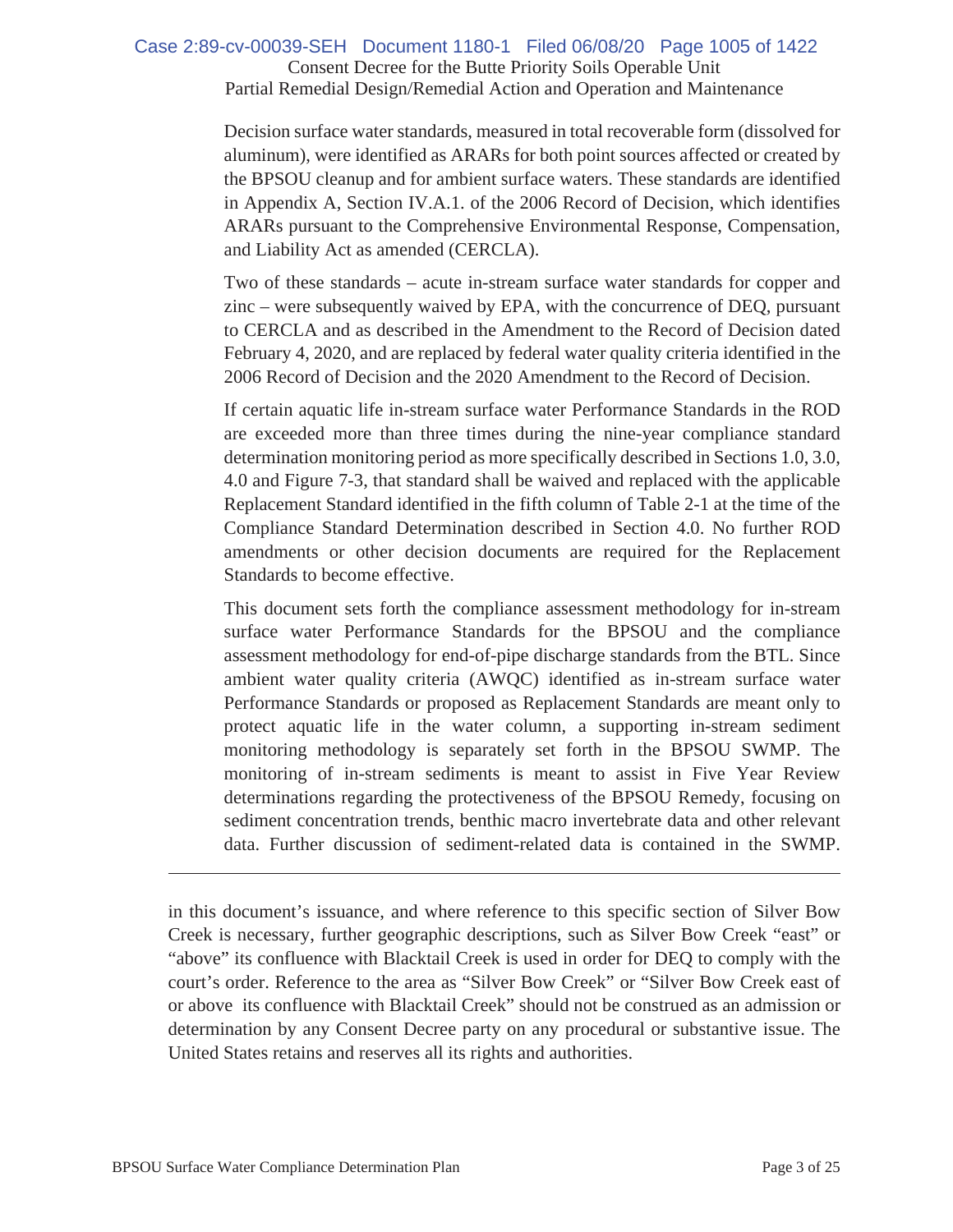### Consent Decree for the Butte Priority Soils Operable Unit Partial Remedial Design/Remedial Action and Operation and Maintenance Case 2:89-cv-00039-SEH Document 1180-1 Filed 06/08/20 Page 1006 of 1422

Specific in-stream sediment standards are not included as Performance Standards in the ROD or its amendments.

# **2.0 IN-STREAM MONITORING FOR NORMAL FLOW AND WET WEATHER CONDITIONS**

The 2006 Record of Decision specified that the overall surface water remedial goal is to obtain and maintain the in-stream concentrations of COCs below the numeric surface water performance standards for all flow conditions throughout Grove Gulch Creek, Blacktail Creek and Silver Bow Creek, and to return Silver Bow Creek downstream of its confluence with Blacktail Creek to its beneficial uses for all flow conditions, within and downstream of BPSOU.

The surface water in the watershed contains storm water runoff from a combination of historic mine waste and other nonpoint sources, including urban runoff, residential runoff, agricultural runoff, and runoff from other commercial\industrial sources that are not related to the CERCLA remediation. Therefore, while numeric standards are used as surface water Performance Standards, the presence of other third-party sources is considered when determining Settling Defendants' compliance with in-stream surface water Performance Standards. Given the past and future efforts to identify and remediate sources of historic mining waste, the impact of those sources is expected to decline over time. This document specifies procedures for evaluating compliance under these conditions, as described below.

### **2.1 Definition of Wet Weather Events and Normal Flow Conditions**

### **2.1.1 Wet Weather Events Flow Regime**

The 2006 Record of Decision defined wet weather flow conditions as flow greater than 50 cubic feet per second (cfs) at monitoring station SS-07 in Silver Bow Creek or greater than 35 cfs at station SS-04 in Blacktail Creek. Subsequent monitoring has found times when these specified flow rates occurred during dry weather flow conditions; thus, the definition needed to be revised. In general, wet weather flow conditions are highly variable and typically occur during rainfall and snowmelt events from spring through early fall, although snowmelt can occur at any time.

For the purposes of compliance monitoring, the terms wet weather flow conditions and wet weather events are defined as when there is measurable outflow, as set forth in the BPSOU SWMP, from the primary outlet of the following main stormwater detention/retention basins within the BPSOU: CB-9 in Missoula Gulch, the Diggings East basin, and the Buffalo Gulch basin. The primary outlet for the basins listed above is the discharge structure that is designed to convey water when the basin storage volume exceeds its maximum storage capacity as defined in Attachment C to the BPSOU SOW.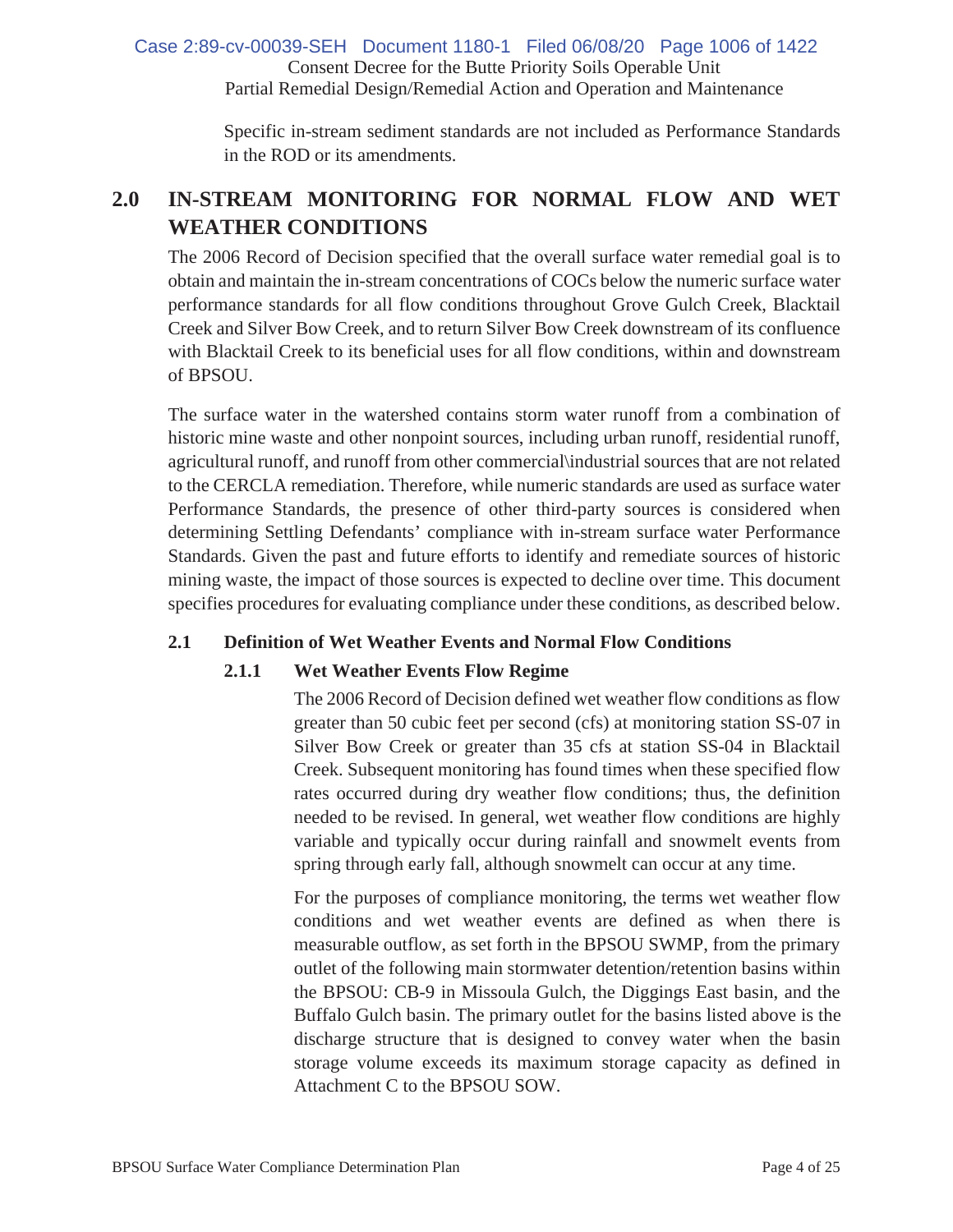### Consent Decree for the Butte Priority Soils Operable Unit Partial Remedial Design/Remedial Action and Operation and Maintenance Case 2:89-cv-00039-SEH Document 1180-1 Filed 06/08/20 Page 1007 of 1422

Sampling for wet weather compliance would be triggered by the above criteria. For compliance standard determination monitoring and for compliance purposes, arsenic and metals concentrations in samples collected during wet weather flow conditions are compared to acute aquatic ARAR Performance Standards. Column 4 of Table 2-1 lists the acute water quality standards applicable during the compliance standard determination period. After the compliance standard determination is made by EPA, in consultation with DEQ, as described in Section 4.0, the acute water quality standards resulting from that determination will be applicable.

The frequency of wet weather events is dependent on the number and type of storm or snowmelt events, the size of the stormwater basins described above, and the manner in which such basins are constructed and operated. Wet weather flow that has been sampled historically ranged from 4 to 10 events per year under a different flow definition. To account for anomalous weather patterns, the number of wet weather events sampled for compliance standard determination and compliance monitoring purposes is limited to three per month (Section 2.4.1). This document and the BPSOU SWMP require sampling of in-stream surface water to evaluate wet weather events for performance monitoring and compliance purposes (see Section 2.4.1 for further discussion).

Performance or diagnostic samples from storm water outfalls, within basins or at basin outfalls, or in-stream, will be collected pursuant to the BPSOU SWMP and its Standard Operating Procedures (SOPs), but will not be treated as compliance monitoring samples.

Given the past and future efforts to identify and remediate sources of historic mining waste, storm water impacts associated with historic mine waste sources are expected to decrease over time. Therefore, the frequency of storm water sampling for each contaminant of concern may be reduced after 10 years of consistent compliance for that contaminant, as determined through monitoring. The Settling Defendants may submit such a request to EPA and DEQ, which will be considered promptly by EPA in consultation with DEQ. In stream surface water samples collected during a measurable precipitation or snowmelt event shall not be used to evaluate chronic standard compliance or overall protectiveness, even if outflow from the main stormwater retention/detention basins does not occur.

### **2.1.2 Normal Flow Regime Definition**

The term "normal flow" regime is defined as flows outside of the defined wet weather flow regime as defined in Section 2.1.1, and flows outside of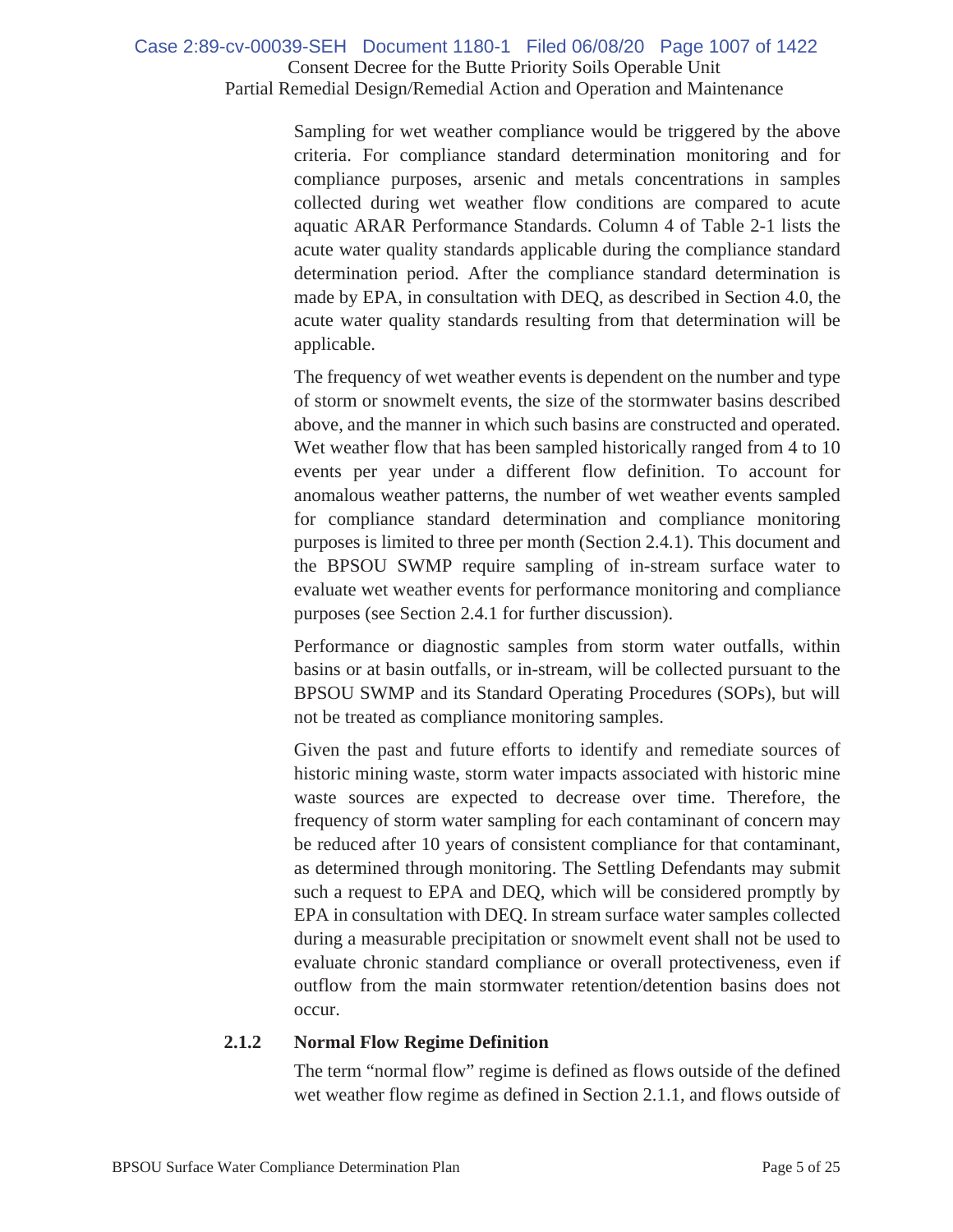### Consent Decree for the Butte Priority Soils Operable Unit Partial Remedial Design/Remedial Action and Operation and Maintenance Case 2:89-cv-00039-SEH Document 1180-1 Filed 06/08/20 Page 1008 of 1422

a 96-hour time period following a hydrologic change caused by a precipitation or snowmelt event or when one or more of the basins discharges, to allow for streams to return to normal flow conditions. For compliance standard determination monitoring and for compliance purposes, arsenic and metals concentrations in samples collected at normal flow are compared to the more restrictive of chronic aquatic ARAR Performance Standards or human health ARAR Performance Standards (see column 3 of Table 2-1). After the compliance standard determination is made by EPA, in consultation with DEQ, as described in Section 4.0, the normal flow water quality standards resulting from that determination will be applicable for compliance monitoring.

Normal flow samples shall not be collected for at least 96 hours following a hydrologic change caused by a precipitation or snowmelt event or when one or more of the basins discharges, to allow for streams to return to normal flow conditions. Discharge from the basins may be temporarily suspended for the purpose of collecting normal flow samples. Normal flow samples shall also not be collected when upstream precipitation events, such as storms which occur upstream of the BPSOU boundaries, cause elevated flows within Blacktail Creek and Silver Bow Creek below its confluence with Blacktail Creek though no storm event may have occurred within the BPSOU. A hydrologic change refers generally to short-term conditions when discharge in Blacktail or Silver Bow Creeks increases by 40 % over 12 hours or a lesser period of time (which is not a summer event caused by submerged macrophytes), for a period of 96 hours following the 40% increase.

Further detail regarding sampling triggers and methods is included in the BPSOU SWMP. Normal flow samples for compliance standard determination monitoring and for compliance purposes shall be collected in 8 compliance sampling events per year including 4 during base flow conditions and 4 during normal high flow conditions. The frequency of normal flow sampling for each contaminant of concern may be reduced after 10 years of consistent compliance for that contaminant, as determined through monitoring. The Settling Defendants may submit such a request to EPA and DEQ, which will be considered promptly by EPA in consultation with DEQ.

### **2.2 Contaminants of Concern for Compliance Monitoring**

The BPSOU ROD identified nine COCs for surface water within the BPSOU. This SWCDP incorporates the BPSOU ROD list, which includes:

- Aluminum (Al)
- Arsenic (As)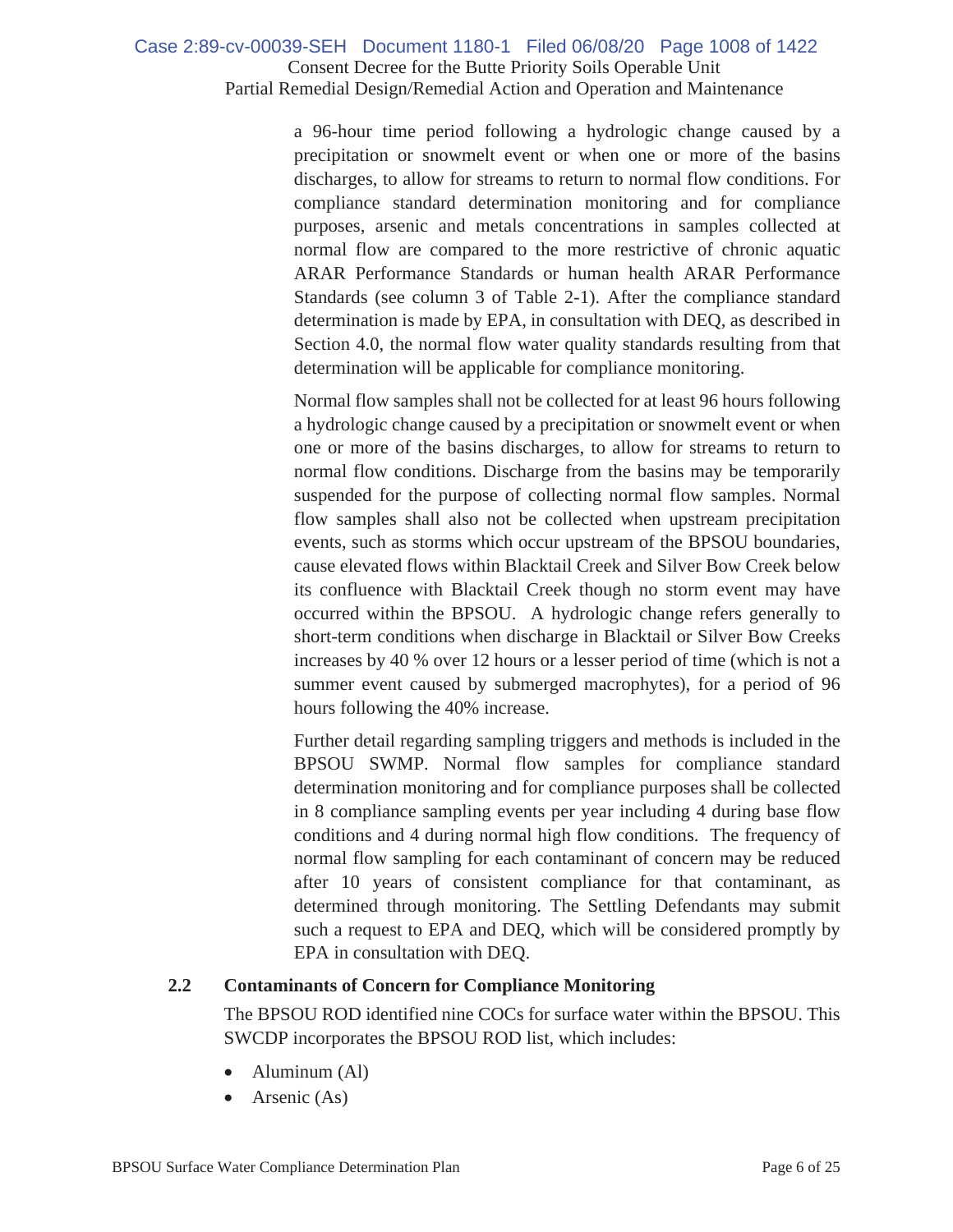### Consent Decree for the Butte Priority Soils Operable Unit Partial Remedial Design/Remedial Action and Operation and Maintenance Case 2:89-cv-00039-SEH Document 1180-1 Filed 06/08/20 Page 1009 of 1422

- Cadmium (Cd)
- Copper  $(Cu)$
- $\bullet$  Iron (Fe)
- $\bullet$  Lead (Pb)
- Mercury  $(Hg)$
- $\bullet$  Silver (Ag)
- Zinc  $(Zn)$

### **2.3 Sampling Parameters**

In accordance with the BPSOU SWMP, all in-stream surface water samples shall be analyzed for all COCs, both total recoverable and dissolved, plus hardness and applicable parameters that are needed to apply the Biotic Ligand Model (BLM) to storm water samples. Additional sampling parameters are set forth in BPSOU SWMP, including field measurements (e.g., pH, temperature, specific conductance, oxidation-reduction potential) and hydrologic measurements (e.g., stage, discharge). Sampling protocol as set forth in the BPSOU SWMP and in the Clark Fork River Superfund Site Investigations Quality Assurance Project Plan and any amendments thereto shall be utilized. Modifications to the sampling requirements may be completed through an EPA-approved (in consultation with DEQ) Request for Change, or through direction by EPA, in consultation with DEQ, and upon agreement by the Settling Defendants.

### **2.3.1 In-Stream Surface Water Quality Performance Standards**

In accordance with the BPSOU ROD, as modified, the in-stream surface water ARAR Performance Standard compliance requirements are set forth below.

For compliance purposes, COC concentrations in samples collected during wet weather events are compared to acute aquatic standards, and COC concentrations in samples collected during normal flow conditions are compared to the more restrictive of chronic aquatic standards or human health standards, all as identified in Table 2-1.

Table 2-1 summarizes the applicable in-stream surface water ARAR Performance Standards for each flow regime. Chronic aquatic life standards are based on 4-day average concentrations. Acute aquatic life standards are based on 1-hour average concentrations. Human health standards are discrete and do not have an averaging period.

Surface water ARAR Performance Standards shown below were determined in the 2006 BPSOU Record of Decision (see page 8-7), except as noted.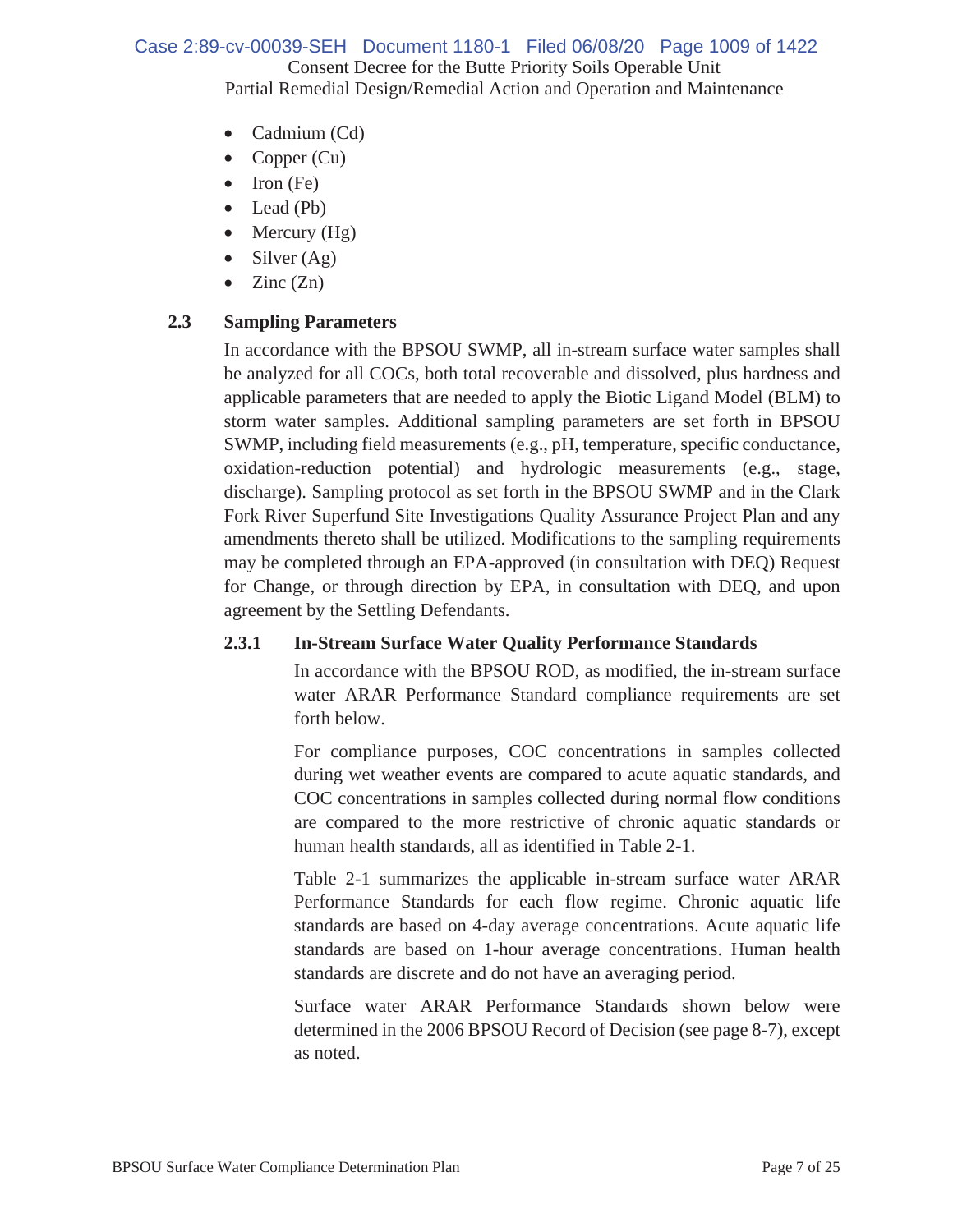### Consent Decree for the Butte Priority Soils Operable Unit Partial Remedial Design/Remedial Action and Operation and Maintenance Case 2:89-cv-00039-SEH Document 1180-1 Filed 06/08/20 Page 1010 of 1422

### **Table 2-1: In-Stream Surface Water Performance Standards**

| <b>COLUMN1</b>     | <b>COLUMN 2</b>                                                 | <b>COLUMN 3</b>                                                                                                                                                  | <b>COLUMN 4</b>                                                                                                        | <b>COLUMN 5</b>                                                                                                                                                                                                           |  |
|--------------------|-----------------------------------------------------------------|------------------------------------------------------------------------------------------------------------------------------------------------------------------|------------------------------------------------------------------------------------------------------------------------|---------------------------------------------------------------------------------------------------------------------------------------------------------------------------------------------------------------------------|--|
| <b>CONTAMINANT</b> | <b>FRACTION</b>                                                 | <b>NORMAL FLOW</b><br><b>COMPLIANCE</b><br><b>STANDARD</b> (The<br>more stringent of<br>the Chronic<br><b>Aquatic or</b><br><b>Human Health</b><br>standard) $c$ | <b>WET WEATHER</b><br><b>EVENT</b><br><b>COMPLIANCE</b><br><b>STANDARD</b><br>(Acute Aquatic<br>standard) <sup>c</sup> | <b>REPLACEMENT</b><br><b>STANDARD, IF</b><br><b>NECESSARY BASED</b><br><b>ON THE</b><br><b>COMPLIANCE</b><br><b>STANDARD</b><br><b>DETERMINATION</b><br><b>PROCESS</b><br><b>DESCRIBED</b><br><b>BELOW</b> <sup>c,d</sup> |  |
| Aluminum           | Dissolved for<br>Chronic and<br>Acute <sup>a</sup>              | $87 \mu g/L$                                                                                                                                                     | 750 μg/L                                                                                                               | None – currently in<br>compliance.                                                                                                                                                                                        |  |
| Arsenic            | Total<br>Recoverable for<br>Chronic and<br>Acute                | $10 \mu g/L$                                                                                                                                                     | 340 µg/L                                                                                                               | None - elevated normal<br>flow arsenic due to<br>sources upstream of<br>BPSOU. In compliance<br>with acute standard.                                                                                                      |  |
| Cadmiumf           | Total<br>Recoverable for<br>Chronic and<br>Acute                | $0.26 \mu g/L$                                                                                                                                                   | $0.49 \mu g/L$                                                                                                         | Acute - $0.49 \mu g/L$ ,<br>measured as dissolved <sup>b</sup><br>Chronic – none, currently<br>in compliance                                                                                                              |  |
| Copper             | Total<br>Recoverable for<br>Chronic;<br>Dissolved for<br>Acuteb | $2.85 \mu g/L$                                                                                                                                                   | $3.6 \mu g/L$                                                                                                          | Acute – Biotic Ligand<br>Model <sup>e</sup><br>Chronic - Biotic Ligand<br>Model <sup>e</sup>                                                                                                                              |  |
| Iron               | Total<br>Recoverable for<br>Chronic                             | $1,000 \mu g/L$                                                                                                                                                  | <b>NA</b>                                                                                                              | Acute - NA<br>None - elevated iron due<br>to sources upstream of<br>BPSOU.                                                                                                                                                |  |
| Lead               | Total<br>Recoverable for<br>Chronic and<br>Acute                | $0.545 \mu g/L$                                                                                                                                                  | 13.98 µg/L                                                                                                             | Acute - 14 µg/L measured<br>as dissolved<br>Chronic - 0.54 µg/L,<br>measured as dissolved.                                                                                                                                |  |
| Mercury            | Total<br>Recoverable for<br>Chronic and<br>Acute                | $0.05 \mu g/L$                                                                                                                                                   | $1.7 \mu g/L$                                                                                                          | None - acute standard<br>currently in compliance.<br>Occasional exceedances<br>of human health standard<br>are addressed in stipulated<br>penalty and Additional<br>Work provisions.                                      |  |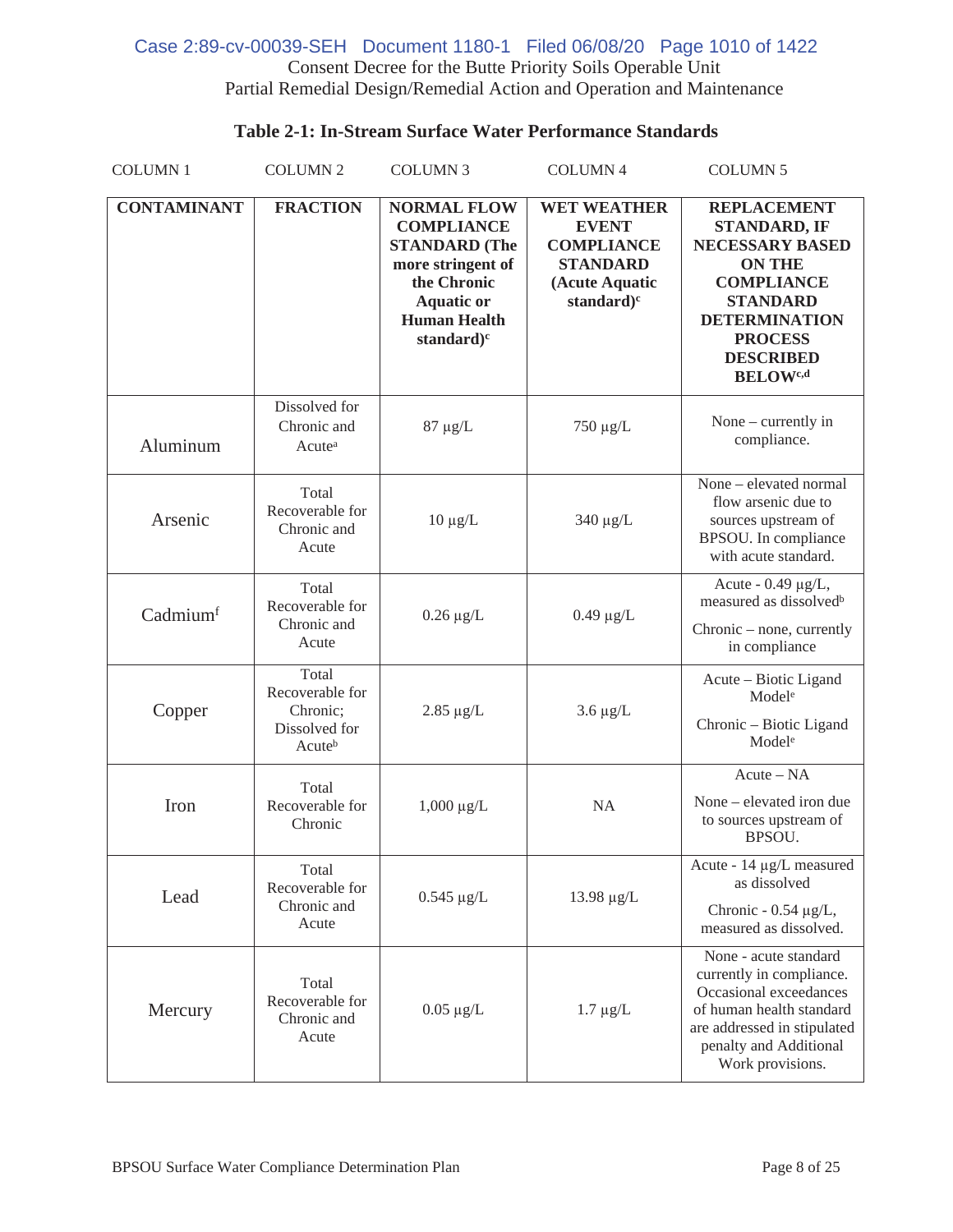### Consent Decree for the Butte Priority Soils Operable Unit Partial Remedial Design/Remedial Action and Operation and Maintenance Case 2:89-cv-00039-SEH Document 1180-1 Filed 06/08/20 Page 1011 of 1422

| Silver | Total<br>Recoverable for<br>Acute                                           | <b>NA</b>    | $0.374 \mu g/L$ | Acute - $0.30 \mu g/L$ ,<br>measured as dissolved.                                                                                            |
|--------|-----------------------------------------------------------------------------|--------------|-----------------|-----------------------------------------------------------------------------------------------------------------------------------------------|
| Zinc   | Total<br>Recoverable for<br>Chronic:<br>Dissolved for<br>Acute <sup>b</sup> | $37 \mu g/L$ | $37 \mu g/L$    | $Acute - applicable$<br>Federal standard at time<br>of Compliance Standard<br>Determination<br>$Chronic - none$ , currently<br>in compliance. |

Notes:

- a. The DEQ-7 standards for aluminum refer to the dissolved fraction and do not represent a waiver of a ROD standard.
- b. The DEQ-7 standards for acute copper and zinc are waived and replaced with federal water quality criteria based on Section 121(d)(4)(C) of CERCLA, 42 U.S.C. §  $9621(d)(4)(C)$ , referred to as the technically impracticable waiver.
	- c. Standards for cadmium, copper, lead, silver and zinc are hardness dependent. Values shown are calculated at a hardness of 25 mg/L unless otherwise shown.
	- d. Numeric replacement standards identified in this column are based on published federal water quality criteria, issued pursuant to Section 403(a) of the federal Clean Water Act, 33. U.S.C. § 1314(a). See https://www.epa.gov/wqc/nationalrecommended-water-quality-criteria-aquatic-life-criteria-table. All contaminants will be eligible for replacement to other federally accepted standards for determining compliance if necessary – see Attachment D to the BPSOU SOW.
	- e. The Biotic Ligand Model (BLM) standard in place at the time of compliance standard determination shall be the Replacement Standard for copper for both chronic and acute conditions. For acute conditions (wet weather events), the BLM standard or any other appropriate EPA-approved methodology that will perform in non-equilibrium conditions such as stormwater or diel pH cycling shall be used. The criteria for defining frequency for collection of individual parameters will be defined in the SWMP.
- f. Cadmium standards are updated to the April 2017 Circular DEQ-7 values. Compliance Monitoring Stations

### **2.3.2 Downstream Compliance Stations – SS-06G and SS-07**

The downstream compliance monitoring stations for the BPSOU are SS-06G and SS-07.

The stations are located in Silver Bow Creek. SS-06G is near the end of the BTL but just upstream of the Metro Sewer effluent discharge. SS-07 is near the downstream end of the BPSOU. These stations have a long record of monitoring with automated equipment during wet weather events and also as normal flow stations.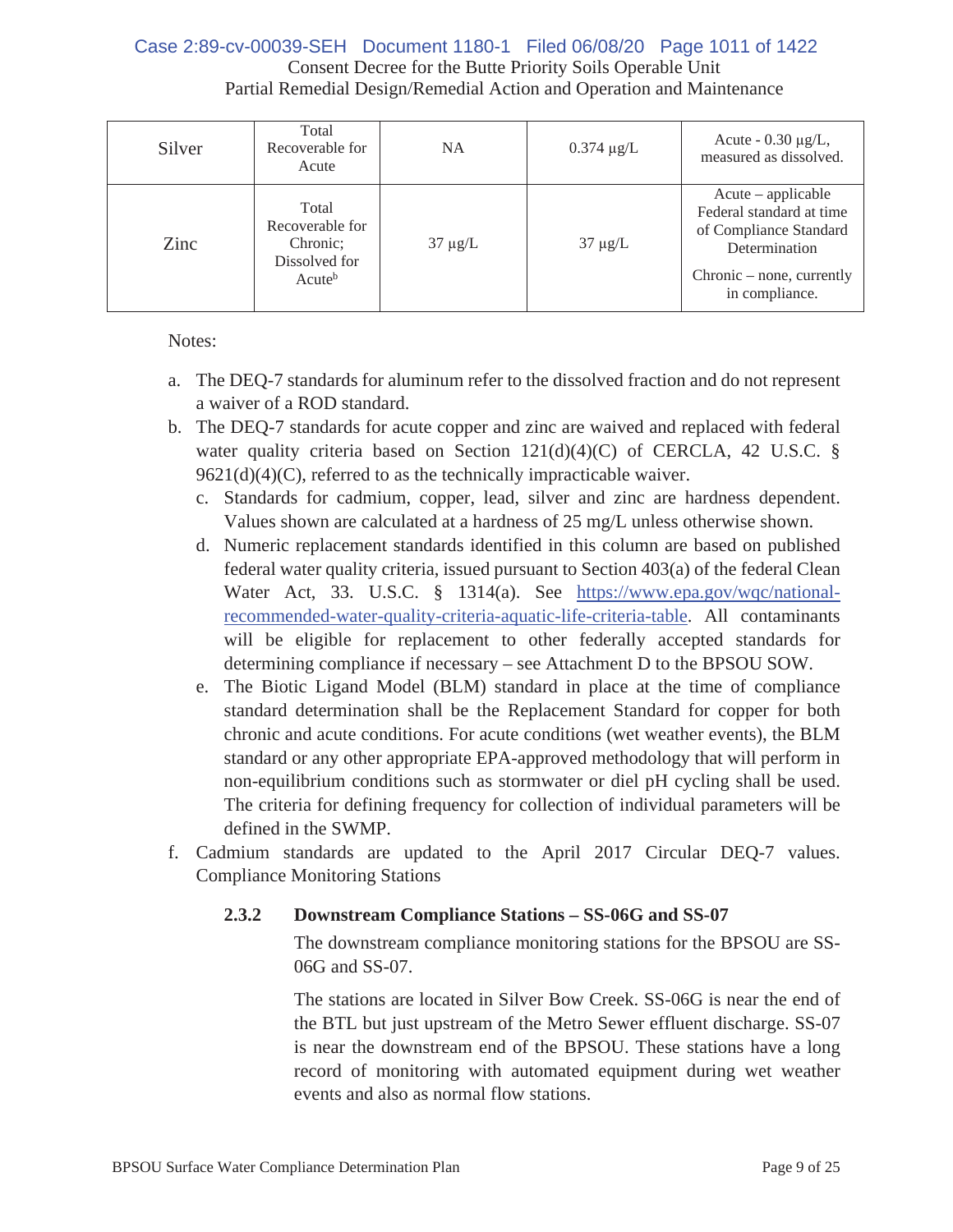### Consent Decree for the Butte Priority Soils Operable Unit Partial Remedial Design/Remedial Action and Operation and Maintenance Case 2:89-cv-00039-SEH Document 1180-1 Filed 06/08/20 Page 1012 of 1422

### **2.3.3 Upstream Compliance Assessment Station – SS-01**

The upstream compliance assessment monitoring station for the BPSOU is SS-01. The upstream compliance assessment station provides data for COC concentrations upstream of BPSOU. Data will be collected at the SS-01 compliance assessment monitoring station for each COC and the other required sampling parameters, as described in the BPSOU SWMP, for use in the upstream comparison protocol (see Section 3.3). The Settling Defendants (Atlantic Richfield with the concurrence of Butte Silver Bow County) may propose re-location and/or one or more new upstream compliance assessment monitoring station(s) to recognize significant changes to stream flow or water quality entering BPSOU. The new upstream location(s) may replace or be proposed in addition to the existing upstream assessment station (SS-01). Any such change or changes is/are subject to EPA and DEQ approval. Should EPA and DEQ not reach agreement on whether to approve a change in the upstream assessment station, the dispute will be resolved pursuant to the SMOA. If that process results in a denial of the SDs request, that decision is subject to Dispute Resolution pursuant to Section XV of the Consent Decree.

### **2.4 Type of Monitoring/Sampling**

### **2.4.1 Wet-Weather Sampling Protocol and Sampling Frequency**

To the extent practicable, during wet weather flow conditions samples shall be collected using automated equipment, within the wet weather flow regime defined in Section 2.1.1, and the number of wet weather events that would be sampled shall be limited to three per month.

A 1-hour measure or, in the alternative, an averaging period of 1 hour shall be used for measuring compliance during wet weather events. To the extent practicable, a 1-hour measurement shall be collected using the compositing features of the automated sampling equipment. If not practicable (such as during a snow melt event), manual sampling may be utilized, if such sampling can be completed in accord with applicable federal and State health and safety regulations and the SWMP.

Wet weather sample collection shall be initiated based on a trigger when the condition described in Section 2.1.1 occurs. Sampling stations for performance monitoring will be further described in the BPSOU SWMP.

### **2.4.2 Normal Flow Sampling Protocol**

In accordance with the ROD, normal flow monitoring shall consist of manually collecting stage, flow, and water quality data for a total of 8 compliance sampling events per year including 4 during base flow conditions and 4 during normal high flow conditions, collected consistent with the BPSOU SWMP. Sampling shall be integrated across the cross-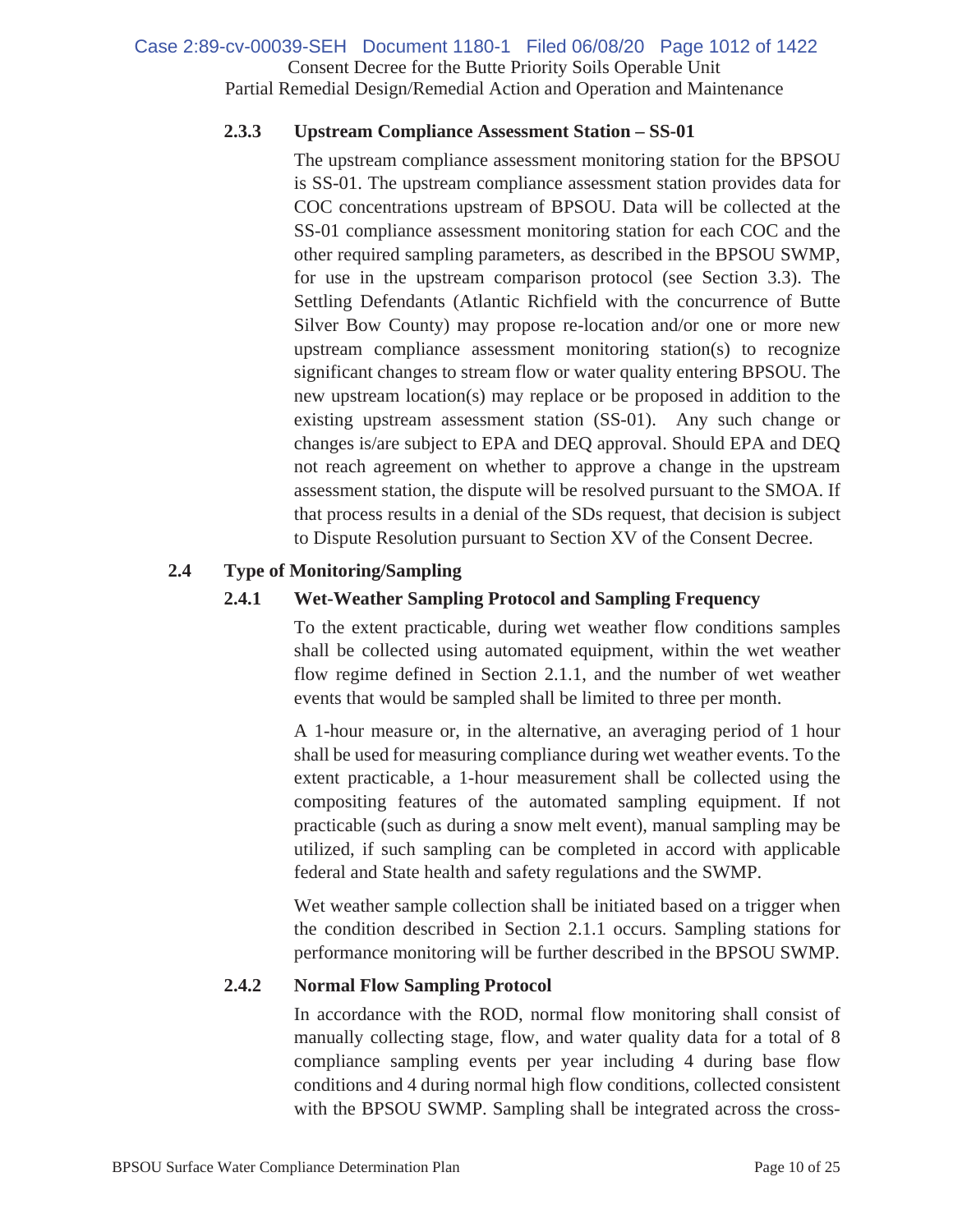Consent Decree for the Butte Priority Soils Operable Unit Partial Remedial Design/Remedial Action and Operation and Maintenance Case 2:89-cv-00039-SEH Document 1180-1 Filed 06/08/20 Page 1013 of 1422

> section of the stream at each compliance station. COCs from this sampling method shall be directly compared to the normal flow in-stream surface water ARAR Performance Standards described above and in accordance with Section 3.2 below. In order to be consistent with historical data, compliance sampling shall be conducted in the morning hours beginning with station SS-07.

> As noted previously, normal flow compliance samples shall not be collected for at least 96 hours following a precipitation or snowmelt event or when one or more of the basins discharges to allow for streams to return to normal flow conditions. Discharge from the basins may be temporarily suspended for the purpose of collecting normal flow samples. Normal flow samples shall also not be collected when upstream precipitation events, such as storms which occur upstream of the BPSOU boundaries, cause elevated flows within Blacktail Creek and Silver Bow Creek below its confluence with Blacktail Creek though no storm event may have occurred within the BPSOU.

> Additional performance samples for normal flow may include United States Geological Survey (USGS) sampling data and additional samples collected under the SOP within the BPSOU SWMP but are not required by this SWCDP.

# **3.0 PROCEDURES FOR COMPARISON TO IN-STREAM SURFACE WATER PERFORMANCE STANDARDS**

The following procedures apply during the compliance standard determination monitoring period and during compliance monitoring. See Figure 3-1 for a summary of this process.

### **3.1 Sample Averaging**

Aquatic standards used as Performance Standards are based on time of exposure and allow averaging of samples to obtain the appropriate concentrations for comparison to the standards.

Acute aquatic standards are based on a 1-hour exposure, and an average concentration during a 1-hour period is appropriate. Section 2.4.1 specifies that a 1-hour composite sample should be collected to meet this data need. If a composite sample is unavailable, two discrete samples collected within 1 hour can be averaged to obtain a 1-hour average result. Composite samples should not be averaged to obtain a 1-hour average concentration unless the total time span of the composite samples is 1 hour or less.

Chronic aquatic standards are based on a 4-day exposure period, and samples used for comparison to this standard are generally a single discrete sample. Samples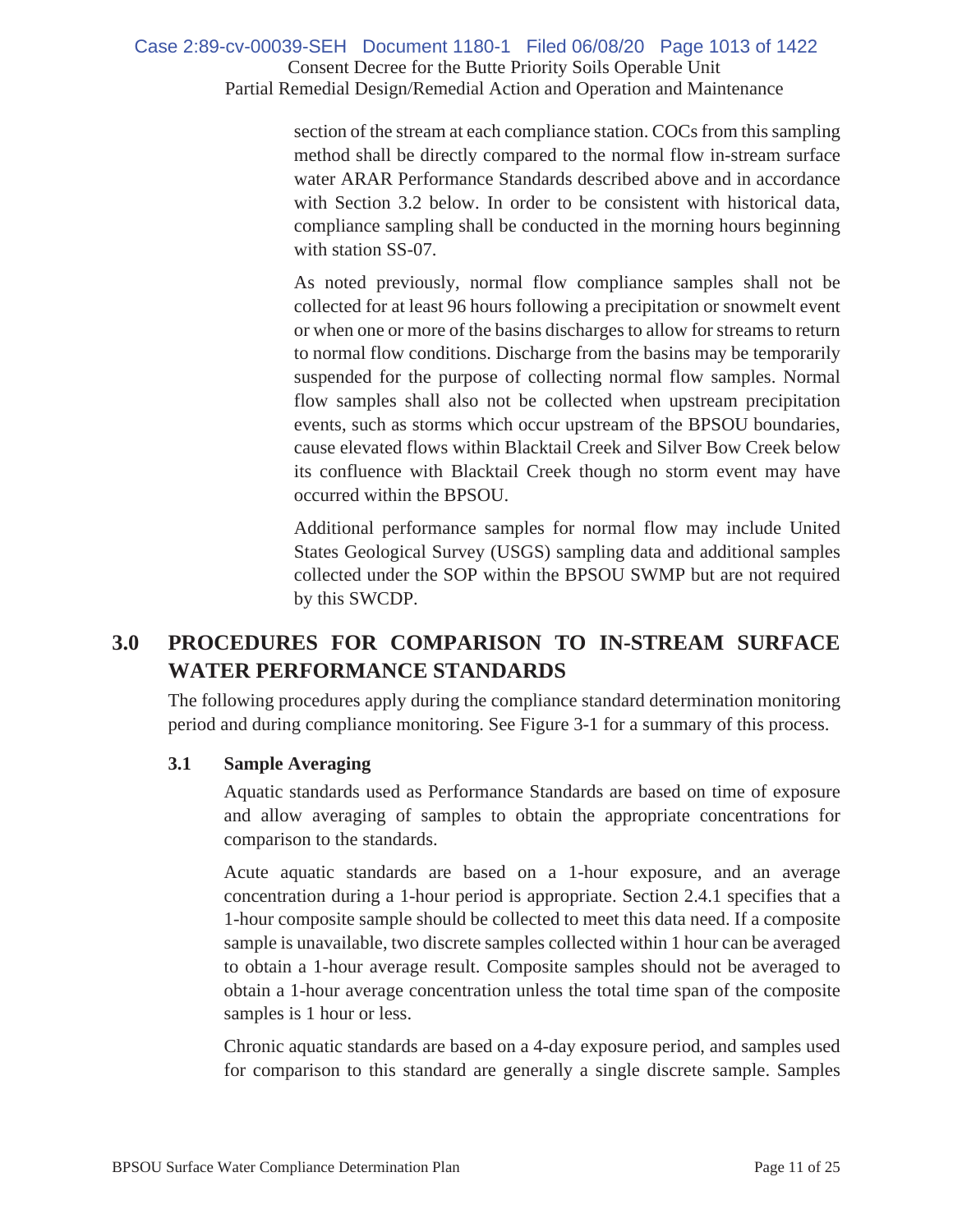# Consent Decree for the Butte Priority Soils Operable Unit Case 2:89-cv-00039-SEH Document 1180-1 Filed 06/08/20 Page 1014 of 1422

Partial Remedial Design/Remedial Action and Operation and Maintenance

collected within a contiguous 4-day period may be averaged to obtain an average concentration.

Human health standards are discrete and do not have an averaging period.

### **3.2 Comparison to Performance Standards**

Certain performance standards vary based on hardness and instantaneous water quality criteria for BLM in the stream, and this calculation shall be made to determine the surface water Performance Standards identified in Table 2-1. If compliance samples at the point of compliance are to be averaged, this averaging must also be conducted before the averaged samples are compared with Performance Standards.

Comparison of compliance sample COC concentrations are subject to variability due to many factors, including variations in sampling and analytical processes in the specific aliquot of water to be sampled and variability in timing of the sampling attempting to compare the same or similar aliquots of water between two different sampling points in the stream. To allow for sampling and analysis uncertainty, the contaminant concentrations in the compliance samples shall be reduced by 10 percent of the reported concentration.

If the adjusted COC concentration in the downstream sample is less than or equal to the performance standard, the sample is in compliance. If the COC concentration in the downstream sample exceeds the performance standard, comparison to upstream is conducted.

SDs shall prepare and submit by June  $30<sup>th</sup>$  of each year, a draft Surface Water Compliance Comparison and Interpretation Report. The description and content of the report is included in Section 7.3 of the SWMP and shall be prepared annually by the SDs.

### **3.3 Comparison to Upstream**

To account for COC contributions entering the BPSOU from upstream, the upstream comparison methodology shall be applied when appropriate. If the upstream concentration is greater than the adjusted downstream compliance concentration for that COC, there is no exceedance. An exceedance occurs when the adjusted compliance concentration at a point of compliance (SS-07 or SS-06G) exceeds the Performance Standard and the COC upstream concentration.

### **3.4 Allowable Exceedance Rates**

As stated in AWQC documentation, one exceedance of the aquatic life standards is allowable per 3 years. No exceedances are allowable for human health standards.

Exceedances are counted on an event basis. If one or more downstream samples collected during a single storm event is determined to exceed one standard following the methods in Section 3.2, then one exceedance of that standard has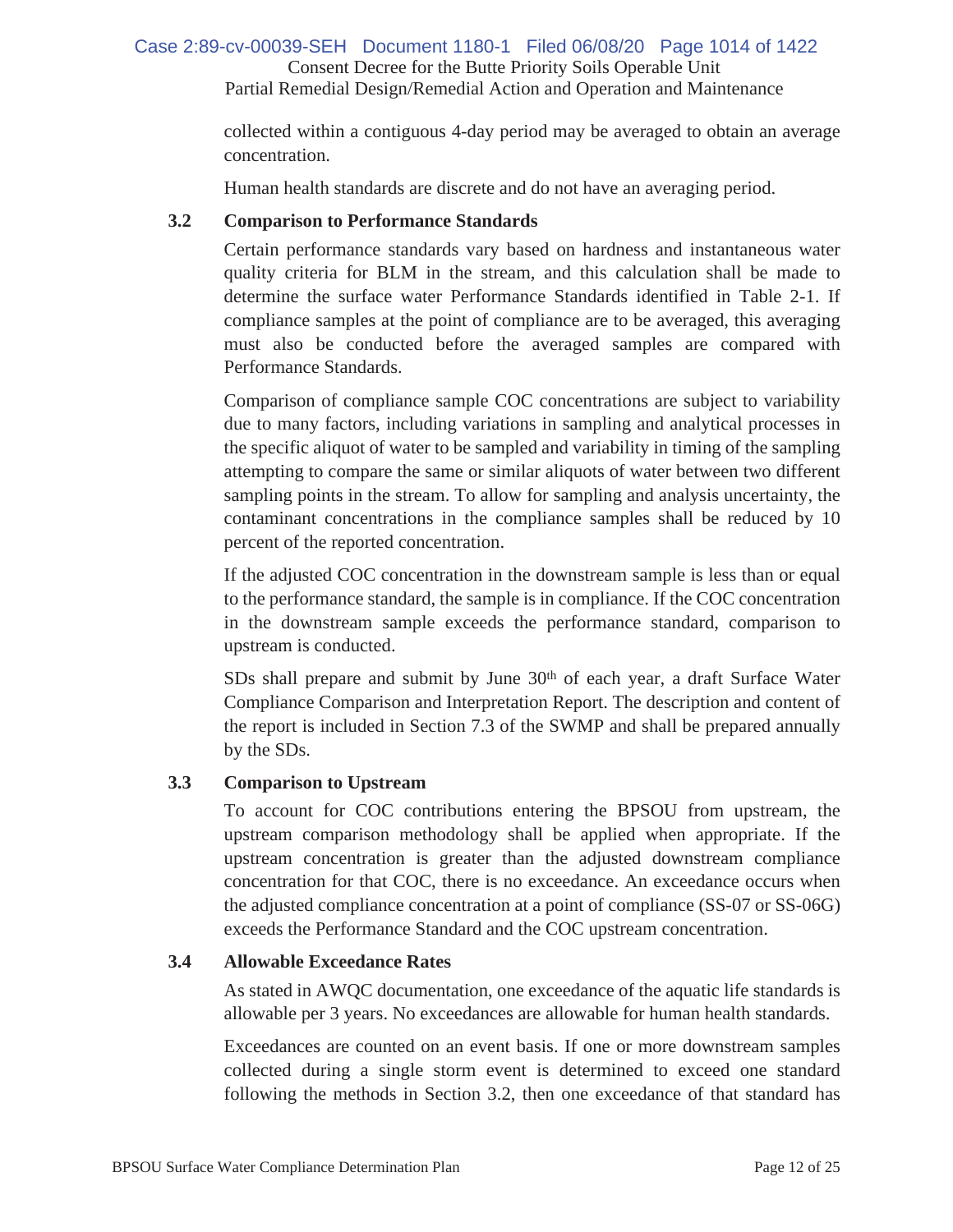### Consent Decree for the Butte Priority Soils Operable Unit Partial Remedial Design/Remedial Action and Operation and Maintenance Case 2:89-cv-00039-SEH Document 1180-1 Filed 06/08/20 Page 1015 of 1422

occurred for that storm event. Multiple exceedances occurring in one storm event are not additive, and only a single event exceedance is enumerated. Similarly, exceedances are counted per standard. If more than one standard is exceeded in a storm event, the exceedances are not additive, and exceedances would be enumerated as one per standard for that storm event.

During the compliance standard determination monitoring period only, any exceedance that results from a failure of a surface water related remedial element, including the failure of Settling Defendants to operate or maintain a surface water related remedial element, is not counted as an exceedance for purposes of the compliance standard determination monitoring, as described in Section 4.0 below. Paragraphs 6 and 7 of Section 4.0 describe the manner in which the Settling Defendants will address the potential exclusion of exceedances described in this paragraph.

# **4.0 COMPLIANCE STANDARD DETERMINATION AND USE OF REPLACEMENT STANDARDS**

The SWCDP and the steps described below indicate how the compliance standard determination monitoring period and the compliance standard determination decision by EPA, in consultation with DEQ, at the conclusion of that monitoring period, will be implemented. Compliance assessments and determinations after the compliance standard determination decision is issued are separate steps and issues, addressed in Sections 5.0 through 7.0.

The compliance standard determination monitoring period shall begin upon approval of the KRECCR, as defined in Section 1.0 of the SWCDP.

The compliance standard determination monitoring period shall last for nine (9) years or a longer period of time if needed to observe and sample a wet weather event as defined in Section 2.1.1, not to exceed twelve years.

Within 120 days after the receipt of validated data collected during the full compliance standard determination monitoring period, EPA, in consultation with DEQ, shall make a compliance standard determination for in-stream surface water standards, based on the sampling data and the protocols described in this SWCDP and the BPSOU SWMP.

Data collected at downstream compliance measurement stations will be compared to Performance Standards and upstream concentrations to determine compliance with Performance Standards for in-stream COCs, as described in Section 3.0 above.

During the compliance standard determination period only, if more than three exceedances of a contaminant ARAR is detected in a 9 year period (or a longer period of time if needed to observe and sample a wet weather event as defined in Section 2.1.1, not to exceed twelve years), then the Replacement Standard for that contaminant of concern (identified in Table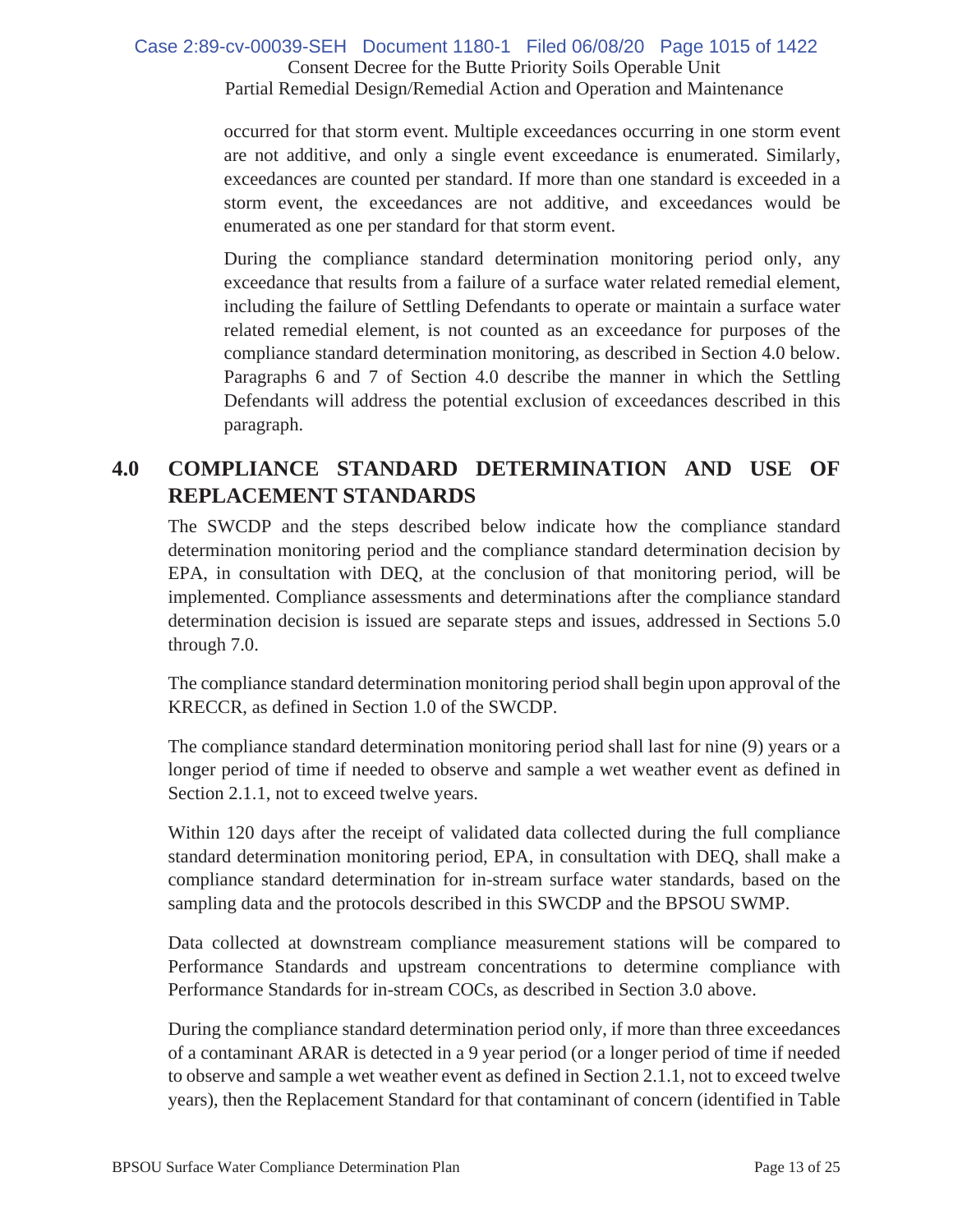### Consent Decree for the Butte Priority Soils Operable Unit Partial Remedial Design/Remedial Action and Operation and Maintenance Case 2:89-cv-00039-SEH Document 1180-1 Filed 06/08/20 Page 1016 of 1422

2-1, fifth column) shall become the applicable in-stream surface water ARAR Performance Standard, unless any one of the three exceedances resulted from a failure of a surface water related remedial element, including the failure of Settling Defendants to operate or maintain a surface water related remedial element as required by the applicable operation and maintenance plans (including operation and maintenance plans related to groundwater controls), other than such failures which are related to the exceedance in a de minimis manner.<sup>2</sup>

Upon request by EPA or DEQ, or upon the Settling Defendants' notice to EPA and DEQ, within 45 days of such request or notice, the Settling Defendants shall investigate and report on whether a failure to operate or maintain a surface water related remedial element occurred for a given exceedance. Further discussion of this investigation and report is found in the SWMP. Such reports are subject to the approval of EPA, in consultation with DEQ. Within 120 days following submission of the Settling Defendants' report, EPA, in consultation with DEQ, shall provide Settling Defendants with a written notice that identifies each surface water related remedial element that Settling Defendants' failed to operate or maintain during any event for which EPA claims an exceedance resulted from such failure, if any. This notice and the findings therein shall be subject to review under the Dispute Resolution provisions of the Consent Decree. Replacement Standards are evaluated and applied on a per COC and per flow condition basis. The standards determined in this manner will apply during subsequent compliance monitoring.

# **5.0 CORRECTION OF REMEDIAL ELEMENTS RELATED TO IN-STREAM SURFACE WATER**

If at any time after the Effective Date of the Consent Decree there is a failure to perform a remedial element related to surface water or to operate and maintain a surface water-related remedial element in accordance with the approved operation and maintenance plans, the Settling Defendants shall promptly correct any such conditions, and report in writing on their efforts to EPA and DEQ. Such reports are subject to the approval of EPA, in consultation with DEQ.

<sup>2</sup> For purposes of the SWCDP, "de minimis" shall mean quantities of contaminants of concern measured in a specific release or failure event which are negligible in comparison to the eventual impact of such a release on in-stream performance standard exceedances. A determination of "negligible" is event and site specific. Any rejection of a "de minimis" finding by EPA in consultation with DEQ is subject to the Dispute Resolution provisions of the Consent Decree.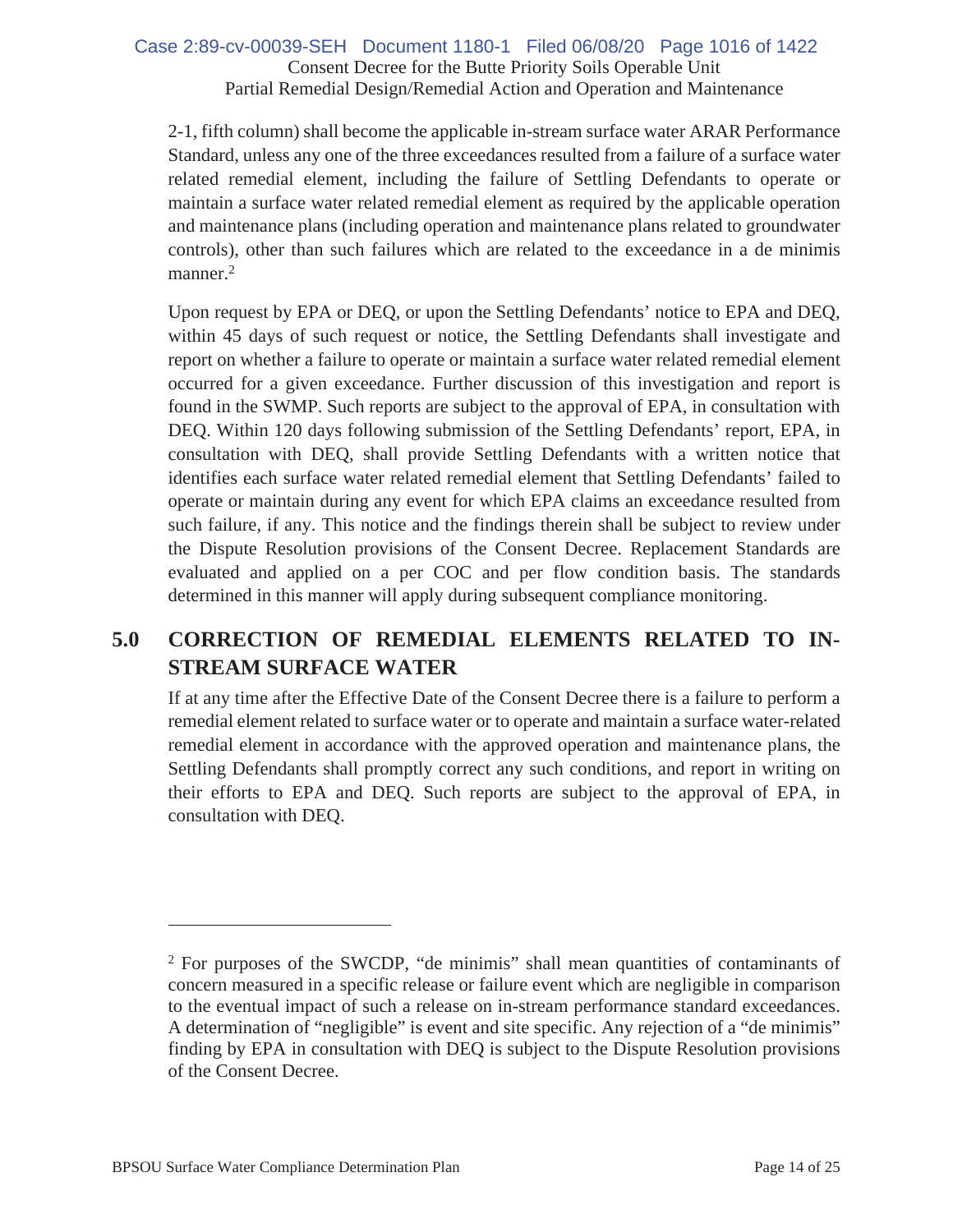Consent Decree for the Butte Priority Soils Operable Unit Partial Remedial Design/Remedial Action and Operation and Maintenance Case 2:89-cv-00039-SEH Document 1180-1 Filed 06/08/20 Page 1017 of 1422

# **6.0 COMPLIANCE DETERMINATION AND PENALTY APPLICATION FOR IN-STREAM PERFORMANCE STANDARDS**

No claim for stipulated or statutory penalties against the Settling Defendants for alleged noncompliance with any in-stream surface water Performance Standards including Replacement Standards shall arise under this Consent Decree. Stipulated and statutory penalties are applicable to the implementation of response actions, in accordance with Section XVI of the Consent Decree.

# **7.0 ADDITIONAL WORK UNDER PARAGRAPH 27 OF THE CD TO ADDRESS IN-STREAM SURFACE WATER PERFORMANCE STANDARD EXCEEDANCES**

If an exceedance of in-stream chronic (normal flow) surface water Performance Standard is found during the compliance standard determination monitoring period or if an exceedance of a chronic standard is found during compliance monitoring, the process for the determination of further remedial action (hereinafter "Additional Work") pursuant to Paragraph 27 of the CD is described in Section 7.1 and shown in Figure 7-1. If an exceedance of an in-stream acute (wet weather flow) in-stream surface water Performance Standard occurs during such monitoring, the process for determination of Additional Work pursuant to paragraph 27 of the CD is described in Section 7.2 and shown in Figure 7-1.

For the purposes of Additional Work requirements pursuant to Paragraph 27 of the CD, this Section and Figure 7-1, "Diagnostic Response Investigation" is limited to actions to investigate and address Historic Mine Waste Source(s), remedy elements, or operation and maintenance failures, through investigations and response actions, if required, within the "Scope of the Remedy selected in the ROD" (hereinafter referred to as the "Scope of the Remedy") as described below and in Section 1.3 of the BPSOU SOW.

For purposes of Section 7 of the SWCDP only (and its application to Paragraph 27 of the Consent Decree), Historic Mine Waste Source shall mean a source, or a combination of sources, such as former mine yards; pre-1980 waste rock piles; pre-1980 mining, milling or smelting wastes (excluding historic smelter emissions); pre-1980 tailings impoundments; or open pit mines within the BPSOU.

Historic Mine Waste Source does not include:

- a. A source which is substantially from a primary source located outside of the BPSOU surface boundary;
	- b. A source which is associated with such things as metal-bearing construction materials (such as copper piping or wire, lead solder or fittings, copper or galvanized roofing material) of homes or businesses or other commercial structures; or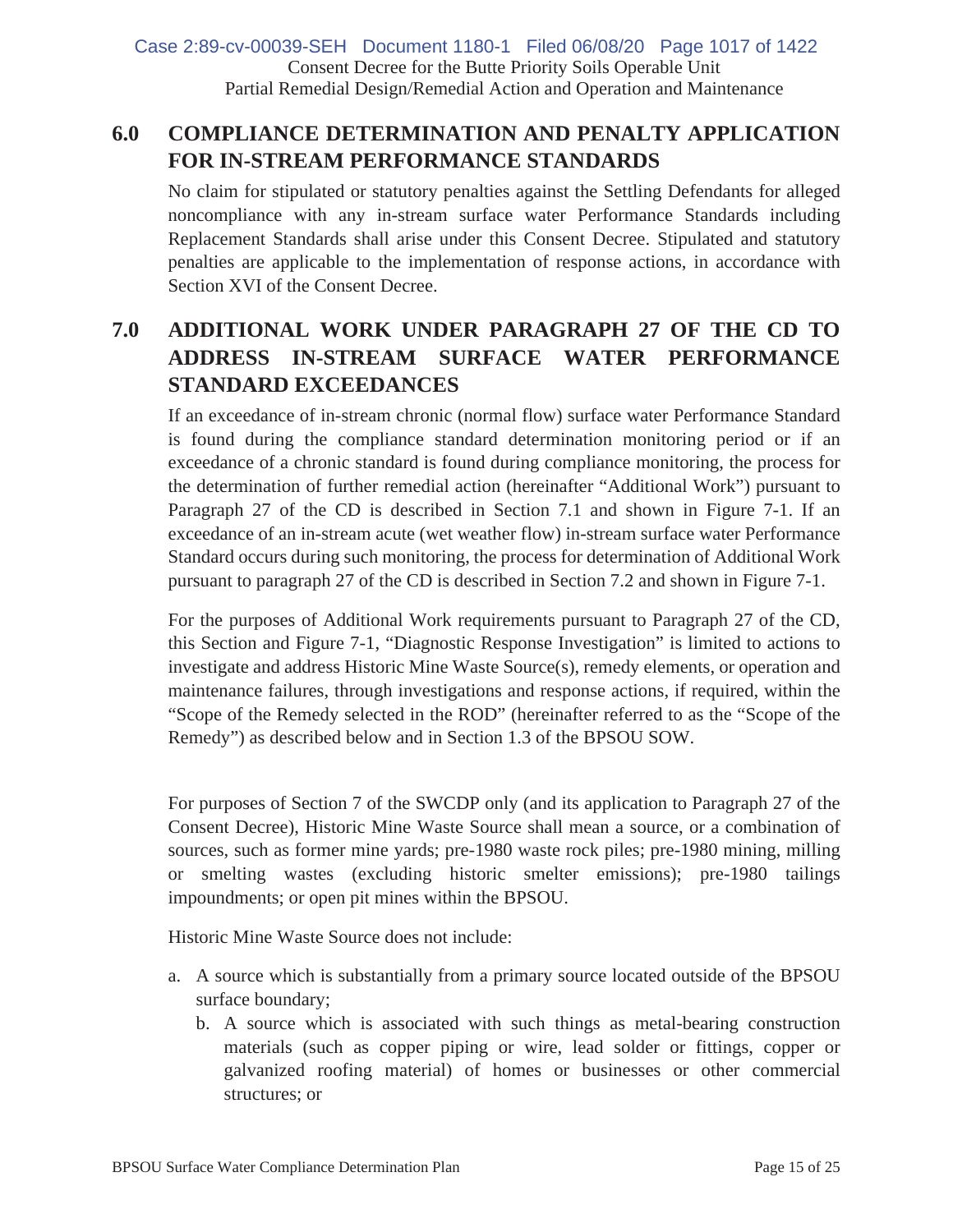### Consent Decree for the Butte Priority Soils Operable Unit Partial Remedial Design/Remedial Action and Operation and Maintenance Case 2:89-cv-00039-SEH Document 1180-1 Filed 06/08/20 Page 1018 of 1422

c. A source which is controlled by an existing, enforceable and separate regulatory program such as activities governed by the Butte Silver Bow County ordinance governing stormwater control at construction activities.

For the purposes of the SWCDP only, the "Corridor" shall mean all areas within the BPSOU that do not drain to: (a) one of the main stormwater basins located within Missoula Gulch, Buffalo Gulch, Diggings East, or Northside Tailings; or (b) any storm water basins constructed under Attachment C, Sections 4 or 9 (Further Remedial Elements Scope of Work). The Corridor includes streambeds, banks, and adjacent floodplains of Silver Bow Creek below its confluence with Blacktail Creek and Blacktail Creek within the BPSOU and located downgradient of the described stormwater basins and controls; areas immediately adjacent to Silver Bow above its confluence with Blacktail Creek, Silver Bow Creek below its confluence with Blacktail Creek, and Blacktail Creek; uncontrolled surface water runoff areas on the Butte Hill (e.g. Montana Street storm sewer outlet drainage area); and areas within the stormwater basins footprints. No new BMPs are required within the Montana Street stormwater drainage area or outfalls / runoff from I-90 to surface water. These structures collect storm water from urban sources and not from an Historic Mine Waste Source. Notwithstanding the prior sentence, the existing Montana Street HDD shall be maintained by the SDs, and SDs will investigate, propose and implement low impact BMPs to address unpaved areas within the Montana Street stormwater drainage to address unpaved areas that direct stormwater runoff to surface water. See Figure 7-2.

### **7.1 Diagnostic Response and Additional Work to Address Chronic (Normal Flow) Standard Exceedances**

Upon verification of an exceedance of a chronic standard, the process detailed in Figure 7-1 shall be used to determine the response and Additional Work, if any. A key requirement in this process is the performance of a Diagnostic Response Investigation and resulting report. Any Additional Work to address an exceedance of chronic in-stream Performance Standards shall be limited to the "Corridor" and the Settling Defendants shall not be required to search for Historic Mine Waste Sources outside of that defined area. However, this does not preclude the Settling Defendants from performing O&M improvements and remedial actions outside of the Corridor at their discretion.

Such investigations in accordance with Figure 7-1 shall not exceed six months.

Other steps to be performed by the Settling Defendants in addition to those steps described in Figure 7-1 to help identify the cause of exceedances may include some or all of the following elements:

- Additional diagnostic monitoring at in-stream stations for normal flow events, as appropriate;
- Additional normal flow diagnostic monitoring of in-stream sediments and groundwater, as appropriate.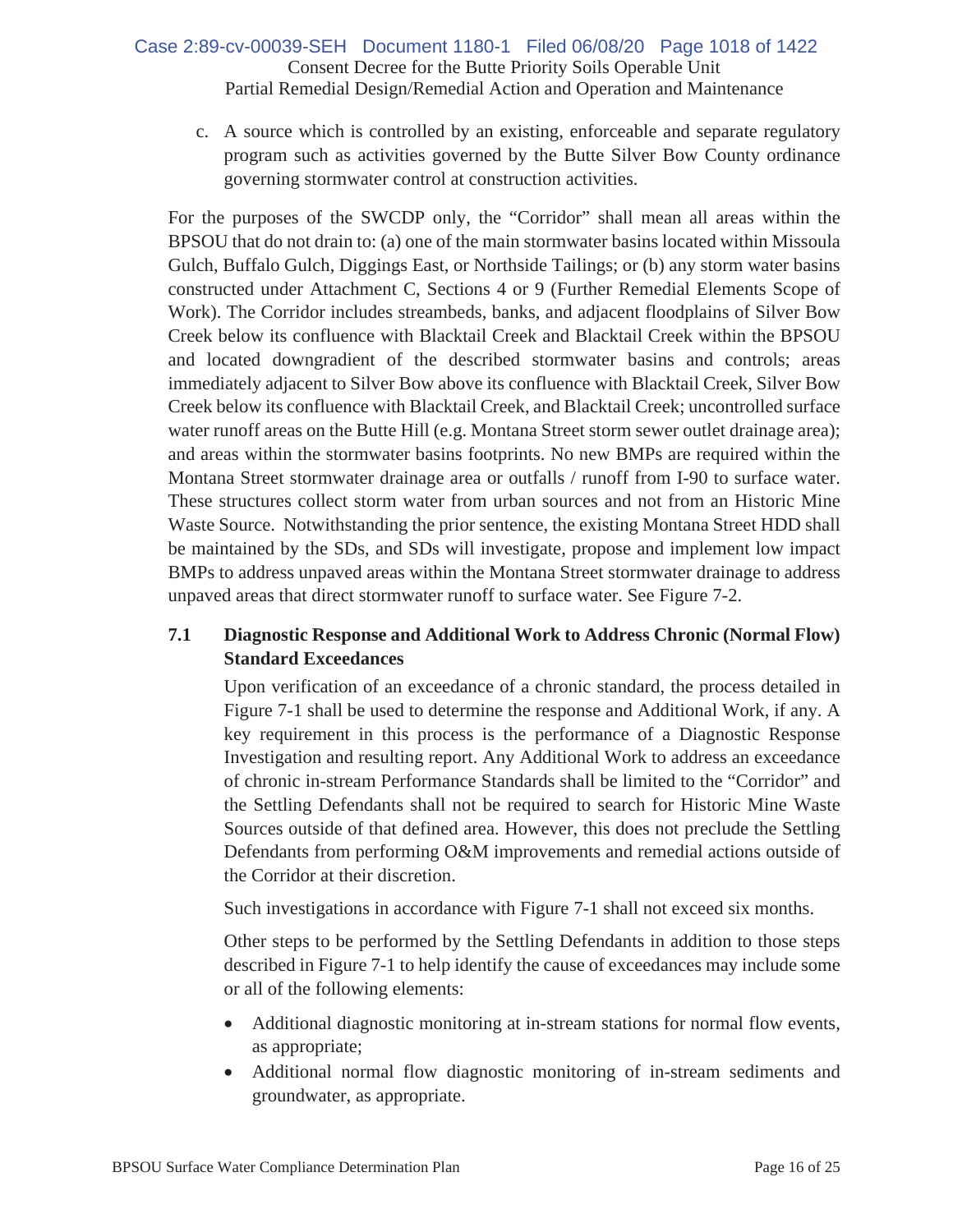### Consent Decree for the Butte Priority Soils Operable Unit Partial Remedial Design/Remedial Action and Operation and Maintenance Case 2:89-cv-00039-SEH Document 1180-1 Filed 06/08/20 Page 1019 of 1422

Once the Diagnostic Response Investigation within the Corridor, as required, is complete, Settling Defendants shall submit a Diagnostic Response Investigation report with all investigation data, and Settling Defendants' findings regarding whether the exceedance(s) is/are attributed to an Historic Mine Waste Source or a combination of Historic Mine Waste Sources, O&M failure or failure of constructed remedy elements. The report shall detail the nature and extent of such source(s) (if located) or failure of constructed remedy elements or  $O&M$  failures, and recommended Additional Work within the Scope of the Remedy as described in Section 1.3 of the BPSOU SOW and as shown in Figure 7-1, as appropriate, to mitigate the potential for further exceedances. The report may also address the de minimis nature of the contribution to the exceedance(s) from the Historic Mine Waste Source, the combination of Historic Mine Waste Sources, or failure of constructed remedy elements. Such reports are subject to the approval of EPA, in consultation with DEQ.

EPA, in consultation with DEQ, will consider the Diagnostic Response Investigation report and any other pertinent information, and determine if the exceedance(s) is/are related to a release from an Historic Mine Waste Source or a combination of Historic Mine Waste Sources or failure of constructed remedy elements or O&M failure within the BPSOU. The frequency, magnitude, and whether such exceedances are de minimis shall also be considered when making this determination.

If EPA, in consultation with DEQ, does not agree with the scope of the Diagnostic Response Investigation conducted by Settling Defendants, or the findings set forth by Settling Defendants in the submitted Diagnostic Response Investigation report, EPA, in consultation with DEQ, may conduct further investigations within the Corridor and collect additional empirical data to determine whether the cause of the exceedance is from an Historic Mine Waste Source or a combination of Historic Mine Waste Sources and the contribution from that source is not de minimis.

The Diagnostic Response Investigation will be further described in a SOP within the BPSOU SWMP.

EPA, in consultation with DEQ, may require the following Additional Work actions (as described in Section 1.3 of the BPSOU SOW):

To mitigate exceedances of chronic in-stream Performance Standards, the Scope of the Remedy includes only:

(i) Optimization of Butte Site groundwater interception, control and treatment structures and systems in place after Remedy construction, such as system enhancements, installation of extraction wells, and/or expanded interception of impacted groundwater, or enhancement of treatment facility operations;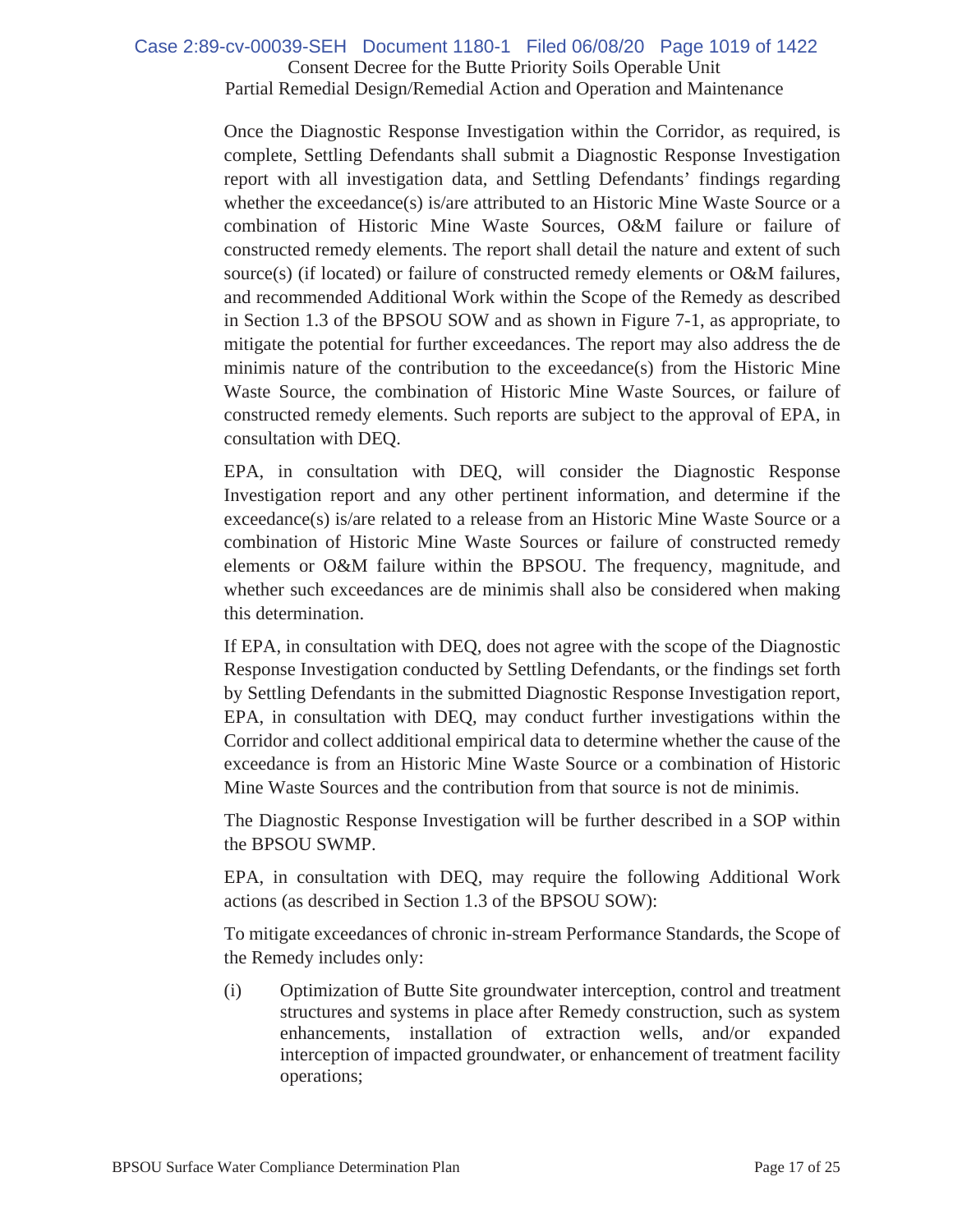### Consent Decree for the Butte Priority Soils Operable Unit Partial Remedial Design/Remedial Action and Operation and Maintenance Case 2:89-cv-00039-SEH Document 1180-1 Filed 06/08/20 Page 1020 of 1422

- (ii) Capping and/or revegetation of an Historic Mine Waste Source within the Corridor, as defined in Section 7.0 of this SWCDP; and
- (iii) Removal of contaminated in-stream sediments, in accordance with the protocols set forth in the SWMP, determined to be impacted by groundwater in contact with a Historic Mine Waste Source or re-contaminated by a Historic Mine Waste Source, as defined in Section 7.0 of this SWCDP, utilizing the diagnostic evaluation process described in the SWMP.

Except as described in Section  $1.3(d)(3)(iii)$  of the BPSOU SOW, EPA, in consultation with DEQ, may not require additional removal / excavation of any Historic Mine Waste Source(s). However, Settling Defendants may, in Settling Defendants sole discretion, propose additional removal / excavation of any Historic Mine Waste Source(s) or O&M improvements to address non-compliance with a chronic in-stream Performance Standard.

If EPA, in consultation with DEQ, conducts additional investigations and determines an Historic Mine Waste Source or a combination of Historic Mine Waste Sources located within the Corridor is a cause of one or more chronic standard exceedances at a point of compliance during normal flow conditions, Settling Defendants shall have the right to challenge that determination through the Dispute Resolution process provided in the Consent Decree. If EPA's determination is upheld, the Settling Defendants shall be required to remediate the Historic Mine Waste Source(s) in a manner consistent with this Section 7.1 and the Modification of the BPSOU SOW provisions of the Consent Decree found in paragraph 27 of the Consent Decree, and reimburse EPA's investigation costs as provided in the Consent Decree. If EPA's determination is overturned in the Dispute Resolution process, EPA may not require Settling Defendants to remediate the Historic Mine Waste Source, and EPA may not recover its costs of investigation of this source from Settling Defendants.

### **7.2 Diagnostic Response and Additional Work to Address Acute (Wet Weather) Standard Exceedances**

Upon verification of an exceedance of an acute (wet weather) in-stream performance standard, the process detailed in Figure 7-1 shall be used to determine the response and Additional Work, if any. A key requirement in this process is the performance of a Diagnostic Response Investigation and resulting report, which will be based on performance monitoring data collected at or near the time of the exceedance. Additional Work by the Settling Defendants to address an exceedance of acute Performance Standards is limited to optimization of surface water-related remedial elements within the Scope of the Remedy as described below and in Section 1.3 of the BPSOU SOW and as shown in Figure 7-1, as appropriate.

Appropriate optimization, as determined by EPA in consultation with DEQ, will be based on the nature and extent of the exceedance and the ability of optimization to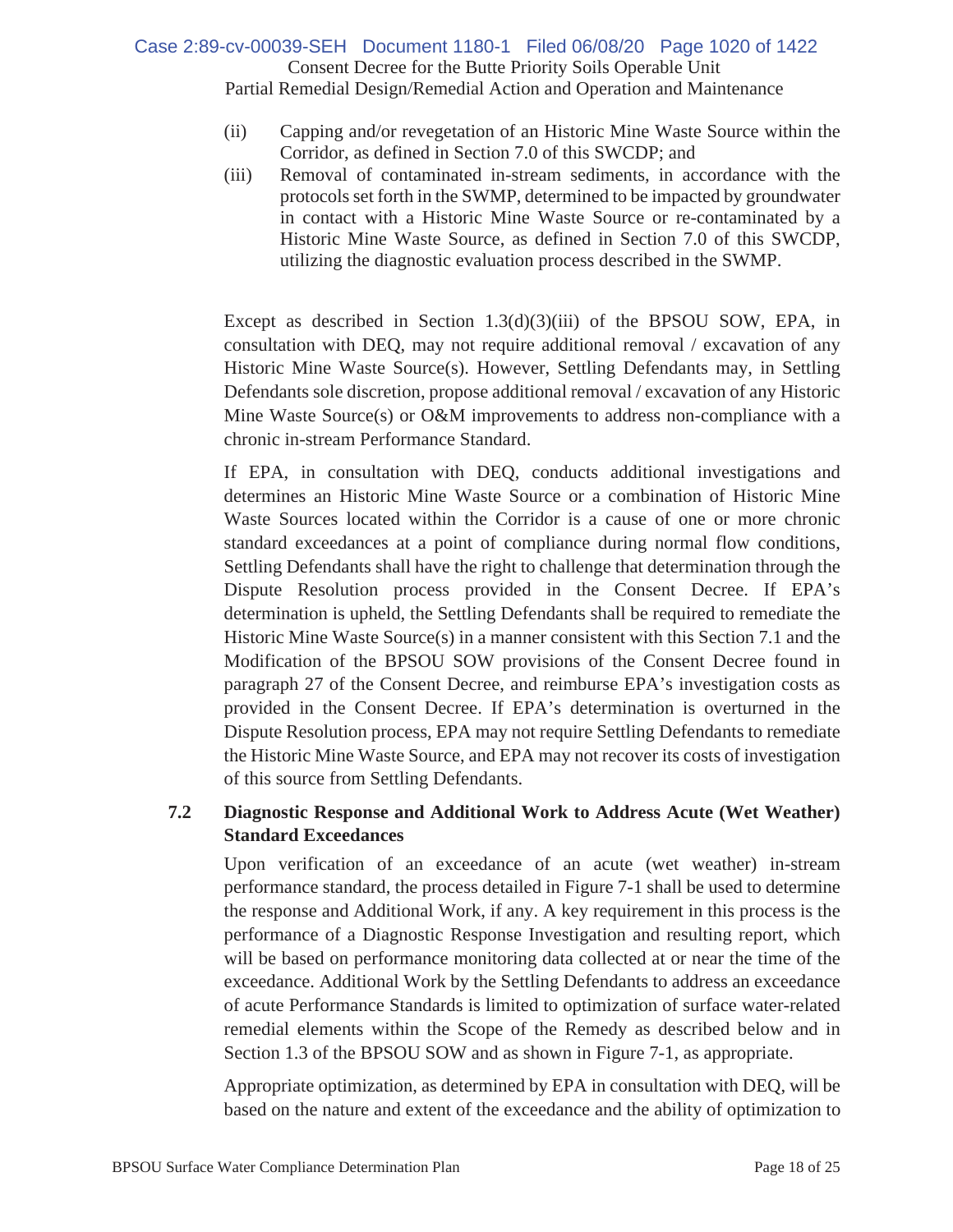### Consent Decree for the Butte Priority Soils Operable Unit Partial Remedial Design/Remedial Action and Operation and Maintenance Case 2:89-cv-00039-SEH Document 1180-1 Filed 06/08/20 Page 1021 of 1422

improve in-stream water quality. Additional removal / excavation of any Historic Mine Waste Source(s) or additional storm water controls may not be required as Additional Work to address an exceedance of an acute in-stream Performance Standard.

Upon a finding of an exceedance, the Settling Defendants may take the following steps in addition to those described in Figure 7-1 to help identify the cause of an acute standard exceedance:

- Additional diagnostic monitoring at in-stream stations for wet weather events, as appropriate;
- Additional diagnostic monitoring during wet weather events at the outfalls of major storm water discharge points, as appropriate.

Once the Diagnostic Response Investigation within the Corridor, as required, is complete, Settling Defendants shall submit a Diagnostic Response Investigation report with all investigation data, and Settling Defendants' findings regarding whether the exceedance(s) is attributed to an Historic Mine Waste Source or a combination of Historic Mine Waste Sources, O&M failure or failure of constructed remedy elements. The report shall detail the nature and extent of such source(s) (if located through investigation within the Corridor) or failure of constructed remedy elements or O&M failures, and recommended Additional Work within the Scope of the Remedy as described in Section 1.3 of the BPSOU SOW and as shown in Figure 7-1, as appropriate, to mitigate the potential for further exceedances. The report may also address the de minimis nature of the contribution to the exceedance(s) from the Historic Mine Waste Source, the combination of Historic Mine Waste Sources, or failure of constructed remedy elements. Such reports are subject to the approval of EPA, in consultation with DEQ.

EPA, in consultation with DEQ, will consider the Diagnostic Response Investigation report and any other pertinent information, and determine if the exceedance(s) is/are related to a release from an Historic Mine Waste Source or a combination of Historic Mine Waste Sources or failure of constructed remedy elements or O&M failure within the BPSOU. The frequency, magnitude, and whether such exceedances are de minimis shall also be considered when making this determination.

If EPA, in consultation with DEQ, does not agree with the scope of the Diagnostic Response Investigation conducted by Settling Defendants, or the findings set forth by Settling Defendants in the submitted Diagnostic Response Investigation report, EPA, in consultation with DEQ, may conduct further investigations within the Corridor and collect additional empirical data to determine whether the cause of the exceedance is from an Historic Mine Waste Source or a combination of Historic Mine Waste Sources and the contribution from that source is not de minimis.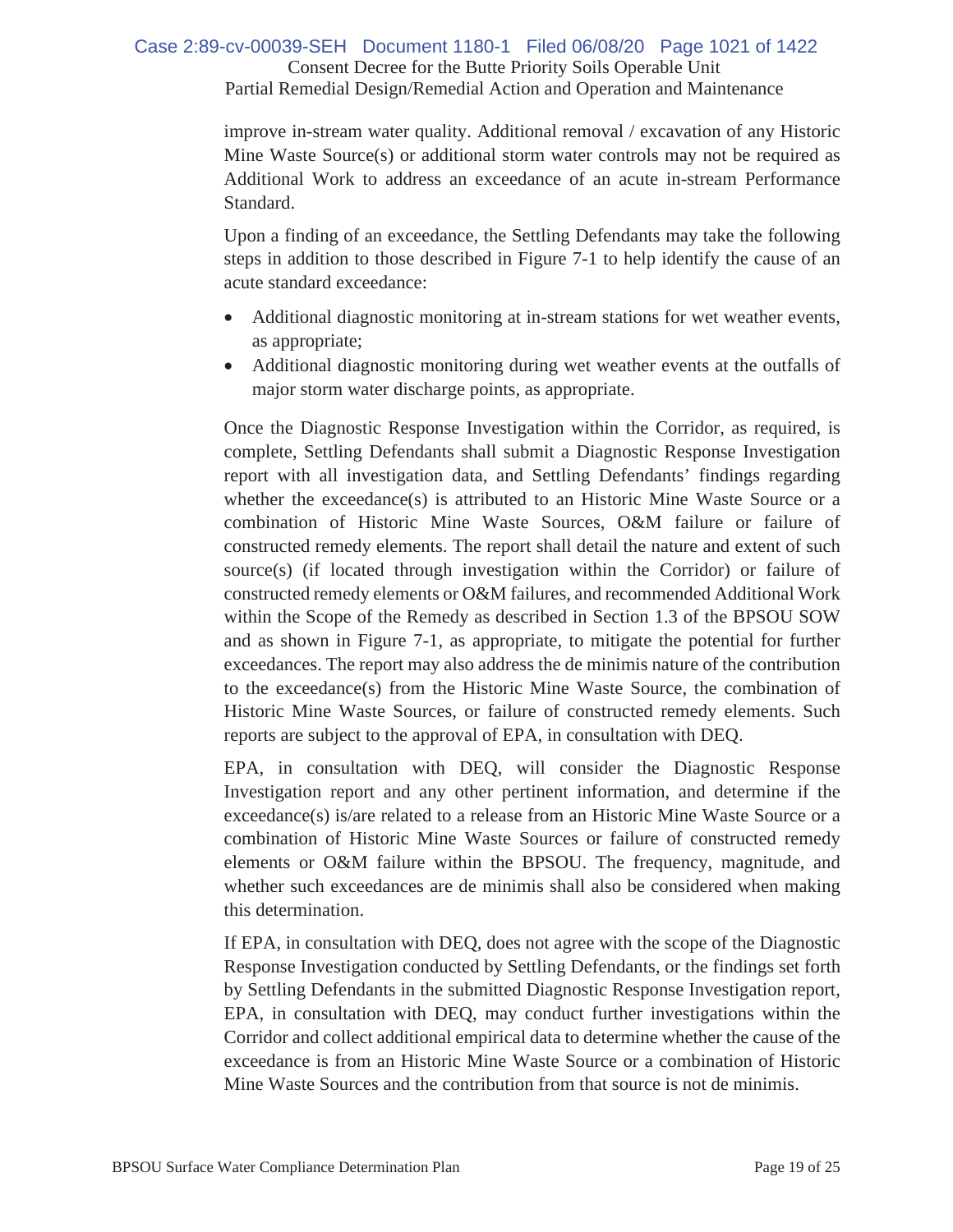### Consent Decree for the Butte Priority Soils Operable Unit Partial Remedial Design/Remedial Action and Operation and Maintenance Case 2:89-cv-00039-SEH Document 1180-1 Filed 06/08/20 Page 1022 of 1422

The diagnostic response investigation will be further described in a SOP within the BPSOU SWMP.

Optimization of surface water-related remedial elements is limited to the following:

To mitigate exceedances of acute in-stream Performance Standards, the Scope of the Remedy includes the Optimization Elements listed in subparagraphs (i) through (iii) only, as described below. Nothing in the BPSOU SOW prevents the Settling Defendants from considering these Optimization Elements in design, and the elements that are supported by the design engineering analysis will be installed in addition to the Work outlined in the Further Remedial Element Scope of Work (Attachment C to the BPSOU SOW), to allow for post-construction optimization of the surface water remedy. The Scope of the Remedy does not include major infrastructure modifications except as defined below after KRECCR approval to construct any Optimization Elements that would require the demolition or reconstruction of previously completed Remedial Elements. The Optimization Elements are:

- (i) Adjustable Diversion and Outlet Structures. Diversion and outlet structures will integrate removable weir plates or stop logs, adjustable screw gates, and/or variable diameter and elevation orifice outlets, as appropriate, to manipulate retained/detained volume and discharge rate at the primary basin discharge point and potentially within each basin's respective forebay.
- (ii) Basin Segregation. The interior of the basins may be segregated to promote confinement of sediment accumulation, to optimize the treatment flow path, and to enhance future land use. Segregation could be completed by general grading, development of micro-pools, construction of berms or structural walls, or installation of turbidity curtains. As appropriate, adjustable outlet structures would be installed similar to those discussed in Optimization Element 1.
- (iii) Logic and Controls. Logic and controls will be considered during the final design process. Control and monitoring devices may accommodate automated system adjustment based upon measured surface water quality at each respective BMP discharge and/or at the Silver Bow Creek compliance monitoring point. A supervisory control and data acquisition (SCADA) system with programmable logic controller(s), proportional-integralderivative (PID) controllers, and communication systems would be installed and networked as needed to provide necessary operational function.

If EPA, in consultation with DEQ, conducts additional investigations and determines an Historic Mine Waste Source or a combination of Historic Mine Waste Sources located within the Corridor is a cause of one or more acute standard exceedances at a point of compliance during wet weather flow conditions, Settling Defendants shall have the right to challenge that determination through the Dispute Resolution process provided in the Consent Decree. If EPA's determination is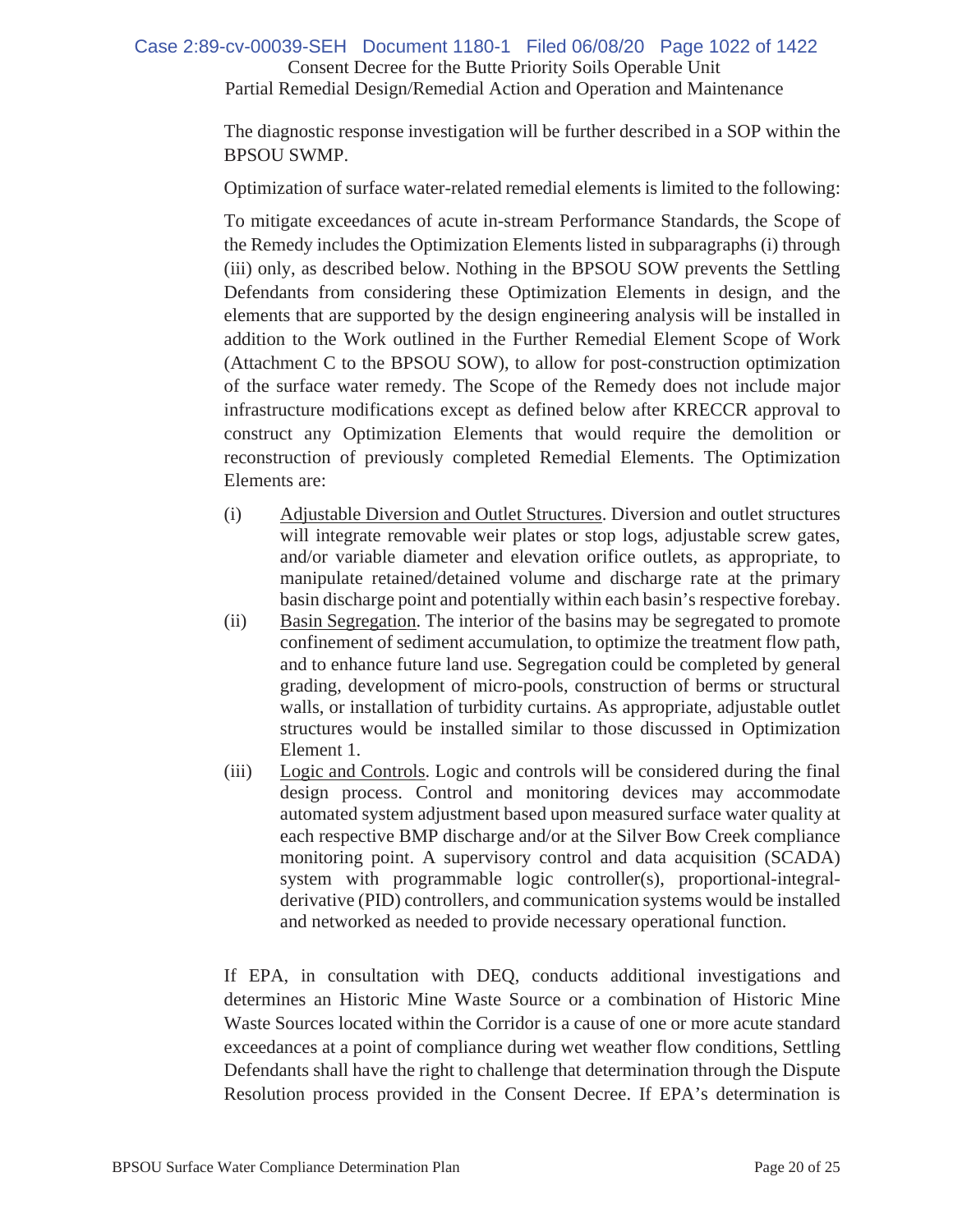### Consent Decree for the Butte Priority Soils Operable Unit Partial Remedial Design/Remedial Action and Operation and Maintenance Case 2:89-cv-00039-SEH Document 1180-1 Filed 06/08/20 Page 1023 of 1422

upheld, the Settling Defendants shall be required to remediate the Historic Mine Waste Source(s) in a manner consistent with this Section 7.2 and the Modification of the BPSOU SOW provisions of the Consent Decree found in paragraph 27 of the Consent Decree, and reimburse EPA's investigation costs as provided in the Consent Decree. If EPA's determination is overturned in the Dispute Resolution process, EPA may not require Settling Defendants to remediate the Historic Mine Waste Source, and EPA may not recover its costs of investigation of this source from Settling Defendants.

### **7.3 Further Waivers**

Any time after the Compliance Standard Determination provided by EPA in consultation with DEQ, the Settling Defendants may petition EPA and DEQ to issue a further technical impracticability waiver of in-stream surface water ARAR Performance Standards including any Replacement Standards, as set forth in Attachment D to the BPSOU SOW. Any further waiver of an in-stream surface water ARAR Performance Standard granted by EPA and DEQ would include a Replacement Standard which would become the in-stream surface water quality Performance Standard. See Figure 7-3.

## **8.0 BUTTE TREATMENT LAGOONS**

Effluent from the Butte Treatment Lagoons (BTL) must meet federal and state point source discharge standards prior to discharge into Silver Bow Creek. Compliance standards for the BTL discharge are detailed below.

### **8.1 Remaining Remedial Elements Activities**

It should be noted that any changes in conditions due to the remaining surface water Key Remedial Elements with respect to treatment volumes at the BTL would result in the extension of the shakedown period, as described in Section 1.0, Introduction.

### **8.2 Upset Conditions**

If periodic and/or atypical contributions to the BTL or other BMPs could cause upset conditions, Settling Defendants shall notify EPA and DEQ promptly. The definition of upset conditions is:

"Upset" means an exceptional incident in which there is unintentional and temporary noncompliance with effluent limitations because of factors beyond the reasonable control of Settling Defendants. An upset does not include noncompliance caused by operational error, improperly designed treatment facilities, inadequate treatment facilities, lack of preventative maintenance, or careless or improper operation.

### **8.3 Butte Treatment Lagoon Performance Standards**

The BPSOU ROD identifies certain DEQ-7 standards as the Performance Standards for the BTL discharge. Table 8-1 identifies these standards. Monitoring and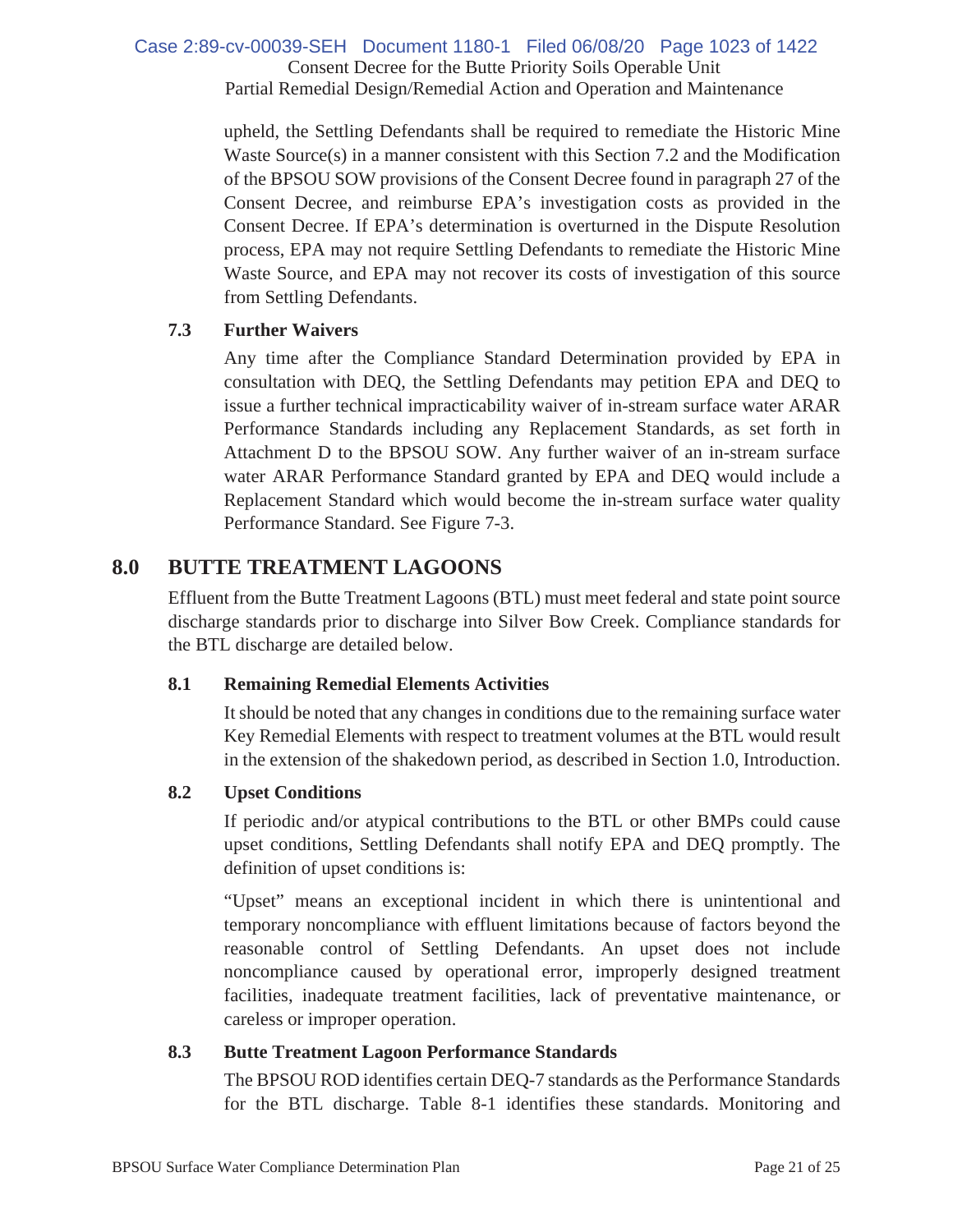### Consent Decree for the Butte Priority Soils Operable Unit Partial Remedial Design/Remedial Action and Operation and Maintenance Case 2:89-cv-00039-SEH Document 1180-1 Filed 06/08/20 Page 1024 of 1422

reporting requirements for these Performance Standards are described in Section 7.0 of the BTL Groundwater Treatment System Routine Operations, Maintenance, and Monitoring (OM&M) Plan.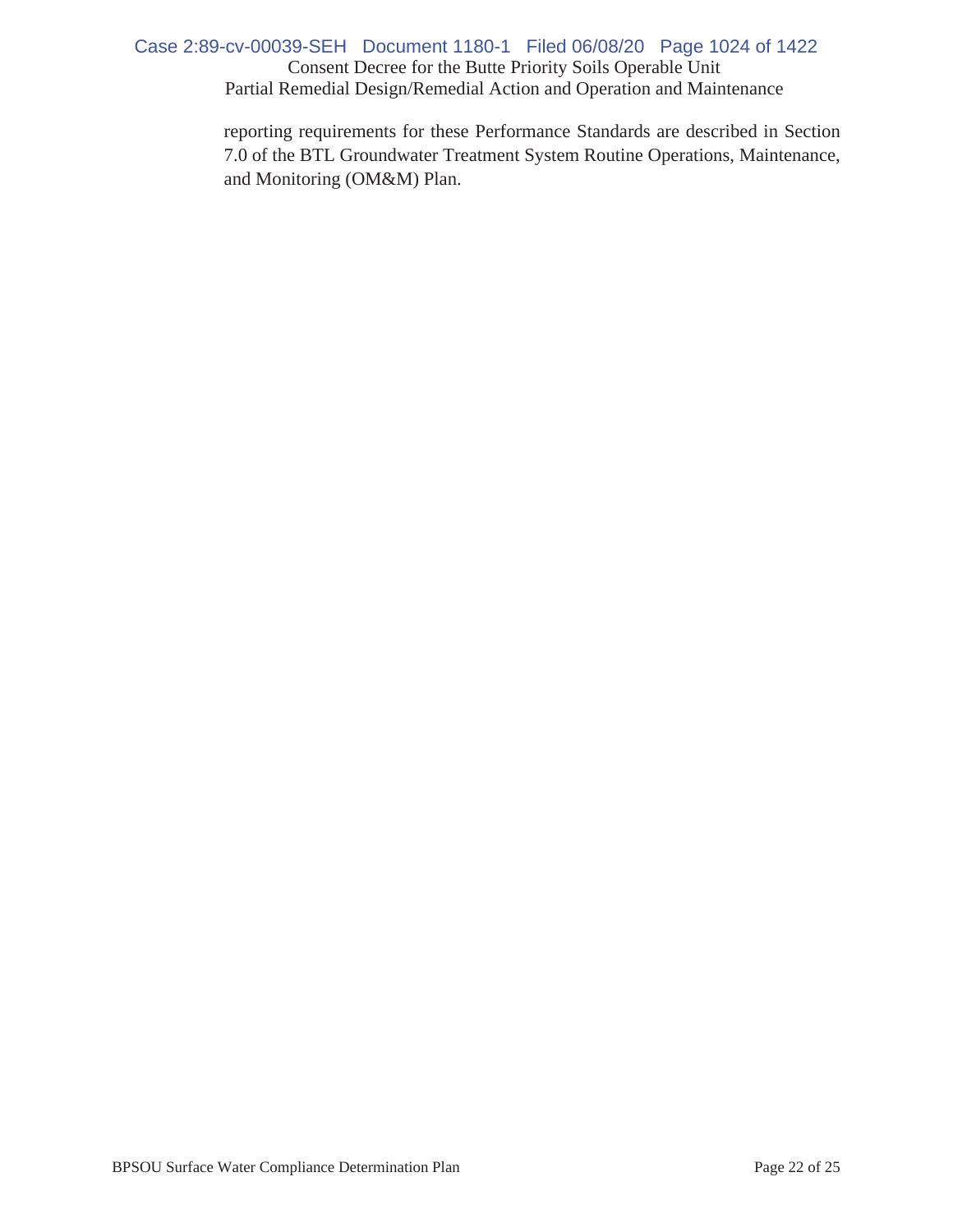### Consent Decree for the Butte Priority Soils Operable Unit Partial Remedial Design/Remedial Action and Operation and Maintenance Case 2:89-cv-00039-SEH Document 1180-1 Filed 06/08/20 Page 1025 of 1422

| <b>CONSTITUENT</b> | <b>FRACTION</b>      | <b>BTL</b><br><b>EFFLUENT</b><br><b>STANDARD</b> | <b>NOTES</b>                                                                              |
|--------------------|----------------------|--------------------------------------------------|-------------------------------------------------------------------------------------------|
| Aluminum*          | Dissolved            | $87 \mu g/L$                                     | Chronic aquatic standard                                                                  |
| Arsenic            | Total<br>Recoverable | $10 \mu g/L$                                     | Human health standard                                                                     |
| Cadmium            | Total<br>Recoverable | $0.097 \mu g/L \ @~25$<br>mg/L hardness          | Chronic aquatic standard                                                                  |
| Copper             | Total<br>Recoverable | 2.85 µg/L @ 25<br>mg/L hardness                  | Chronic aquatic standard                                                                  |
| Iron               | Total<br>Recoverable | $1,000 \mu g/L$                                  | Chronic aquatic standard                                                                  |
| Lead               | Total<br>Recoverable | 0.545 µg/L @ 25<br>mg/L hardness                 | Chronic aquatic standard                                                                  |
| Mercury            | Total<br>Recoverable | $0.05 \ \mu g/L$                                 | Human health standard                                                                     |
| Silver             | Total<br>Recoverable | $0.374 \mu g/L \ @ 25$<br>mg/L hardness          | No chronic standard listed for silver;<br>thus, acute standard applies to BTL<br>effluent |
| Zinc               | Total<br>Recoverable | 37 $\mu$ g/l @<br>25<br>mg/L hardness            | Chronic aquatic standard                                                                  |
| pH                 | <b>NA</b>            | Between 6.5 and<br>9.5 standard units            |                                                                                           |

### **Table 8-1: Butte Treatment Lagoon Discharge Standards After Conclusion of any Shakedown Period**

 $\mu$ g/L = microgram per liter; mg/L = milligram per liter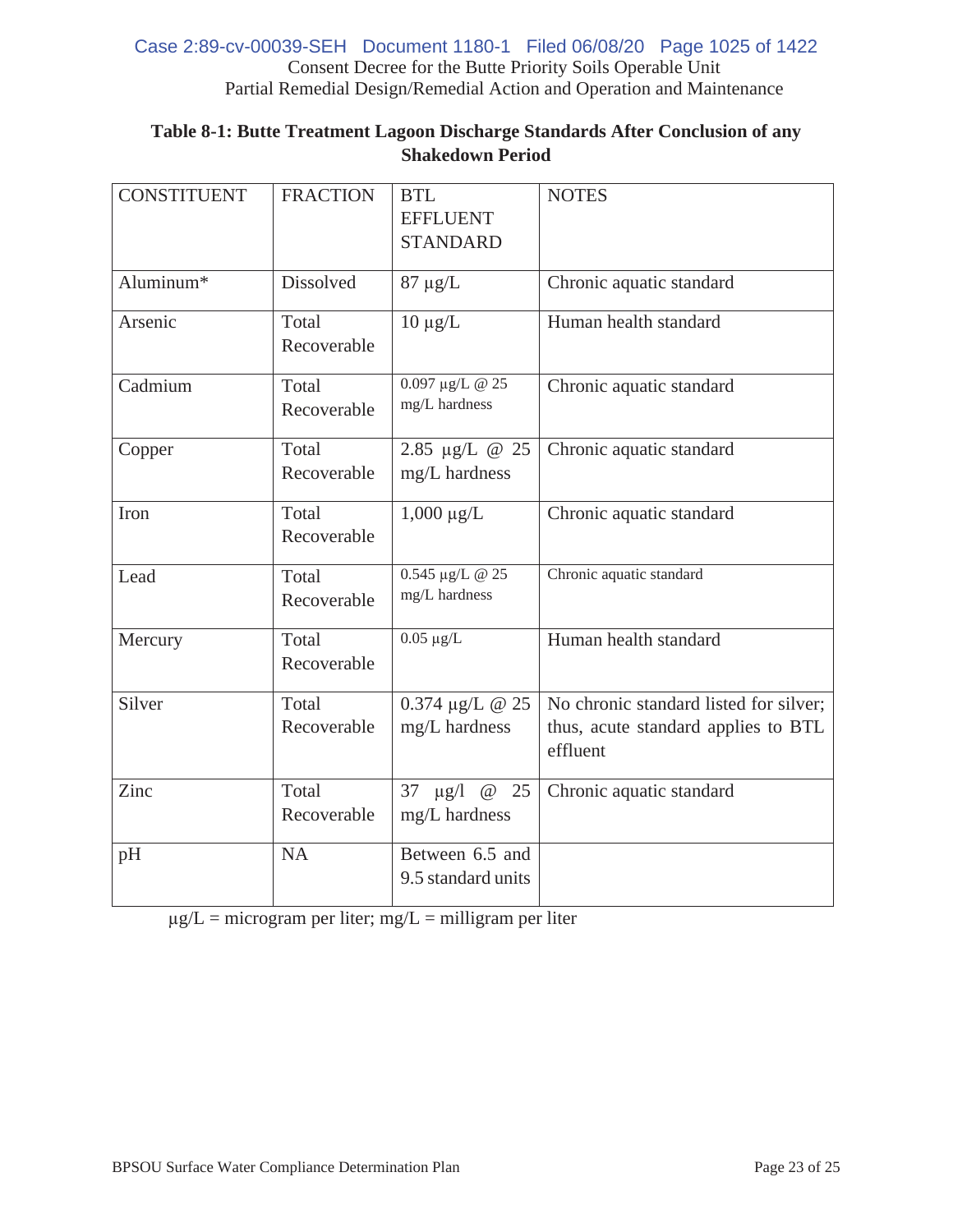### Consent Decree for the Butte Priority Soils Operable Unit Partial Remedial Design/Remedial Action and Operation and Maintenance Case 2:89-cv-00039-SEH Document 1180-1 Filed 06/08/20 Page 1026 of 1422

### **8.4 Interim Monitoring Period and Interim Standards Period for Butte Treatment Lagoon (BTL) Systems to be Applied During Any Shakedown Period**

### **A. Interim Monitoring Period – During Construction of Remedial Elements that Affect the Butte Treatment Lagoons**

As described in Section 1.0, an interim monitoring period is necessary during implementation of remedial work that has the potential to affect the BTL operations and prior to the approval of the KRECCR.

The effluent standards described in Table 8-1 will continue to apply during the interim monitoring period in the following manner. The application of the aluminum, arsenic, iron, and mercury standards shown in Table 8-1 will apply without any modification, except that no stipulated or statutory penalties shall apply to exceedances during the interim monitoring period. During the interim monitoring period, the exceedance of discharge standards for cadmium, copper, silver, and zinc standards will not constitute exceedances.

During the interim monitoring period, protocols and BTL corrective actions shall still be followed and documented per the BTL Operations and Maintenance (O&M) plan when discharge concentrations for cadmium, copper, silver, and zinc are above the standards. If appropriate, the SDs shall create an addendum to the O&M Plan for any additional corrective actions for the interim monitoring period to specifically address these parameters.

### **B. Interim Standards Period for Recalculation of Hardness-dependent Contaminants – After Construction is Complete**

Upon the approval of the KRECCR, end-of-pipe BTL discharge standards will be recalculated by EPA, in consultation with DEQ, for hardness-dependent contaminants of concern (cadmium, copper, lead, silver, and zinc) for treated water discharged to Silver Bow Creek that considers the receiving water hardness, and mixing of the BTL effluent with the receiving water. Also, standards shall be the lesser of the chronic and human health standard. Based on the recalculated standards, if necessary, the SDs shall determine an optimization plan and timeframe to achieve these standards. EPA, in consultation with DEQ, shall review and approve the SD's implementation of the optimization plan to achieve compliance.

For the duration of the approved optimization timeframe and until optimization is deemed complete based on the approved plan, the BTL will resume standards at calculations derived with a hardness of 400 mg/L and lead at .015 mg/L. The standards for aluminum, arsenic, iron, and mercury will remain the same as described in Table 2-2. These shall be considered BTL end-of-pipe discharge standards for optimization.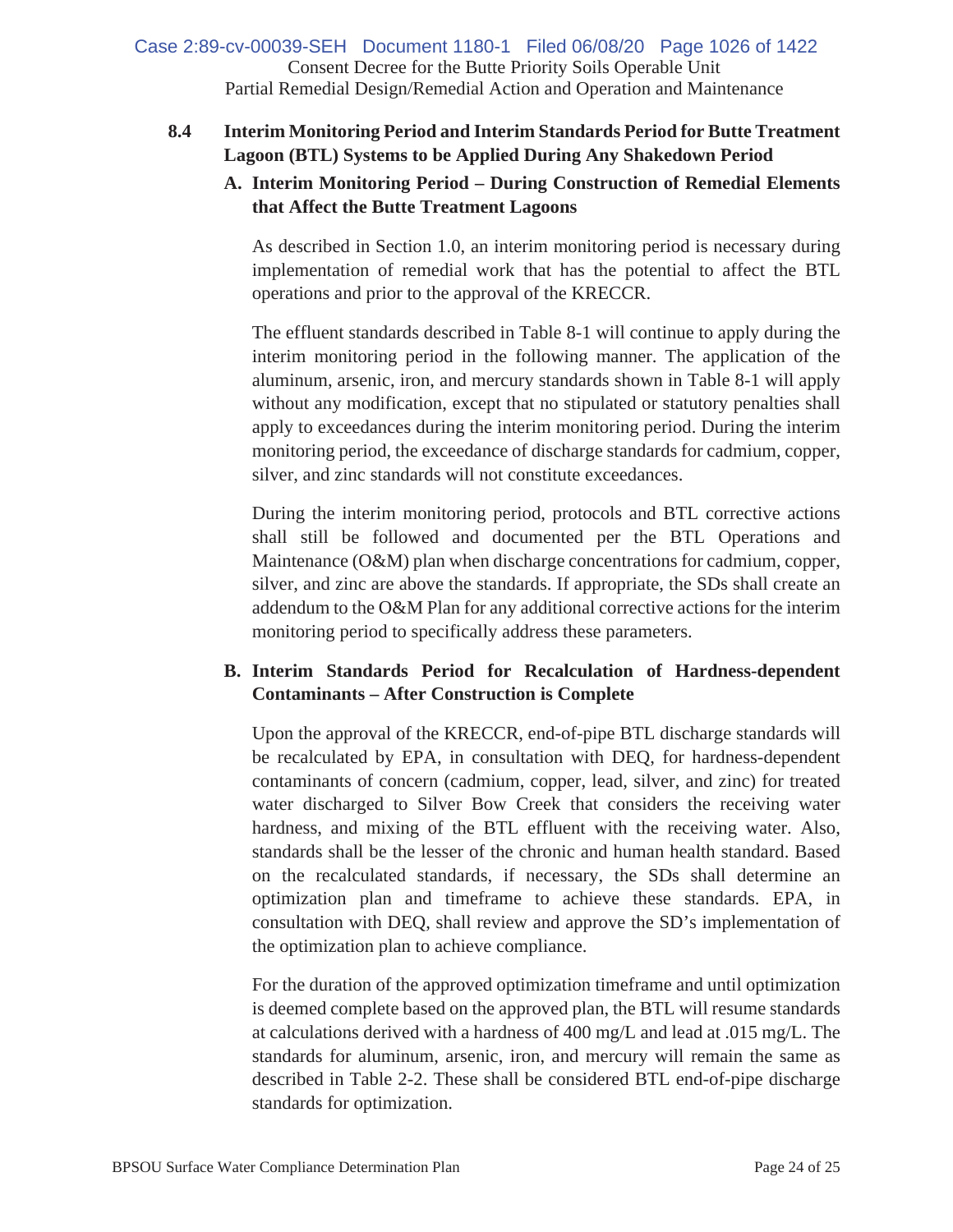### Consent Decree for the Butte Priority Soils Operable Unit Partial Remedial Design/Remedial Action and Operation and Maintenance Case 2:89-cv-00039-SEH Document 1180-1 Filed 06/08/20 Page 1027 of 1422

At the end of the optimization timeframe, the BTL must then l comply with the final, recalculated standards and be subject to any corrective action requirements and/or penalties. This optimization period does not preclude the BTL from future optimization due to changes in receiving water conditions.

## **9.0 SWCDP MODIFICATIONS**

This SWCDP may be reviewed from time to time during and after the compliance determination monitoring period to evaluate appropriateness and efficacy at measuring compliance with remedial goals. Any revisions to the SWCDP must be adopted in accordance with Paragraph 119 of the Consent Decree. ROD requirements, including compliance monitoring stations and COCs, can only be modified through a ROD amendment or Explanation of Significant Differences.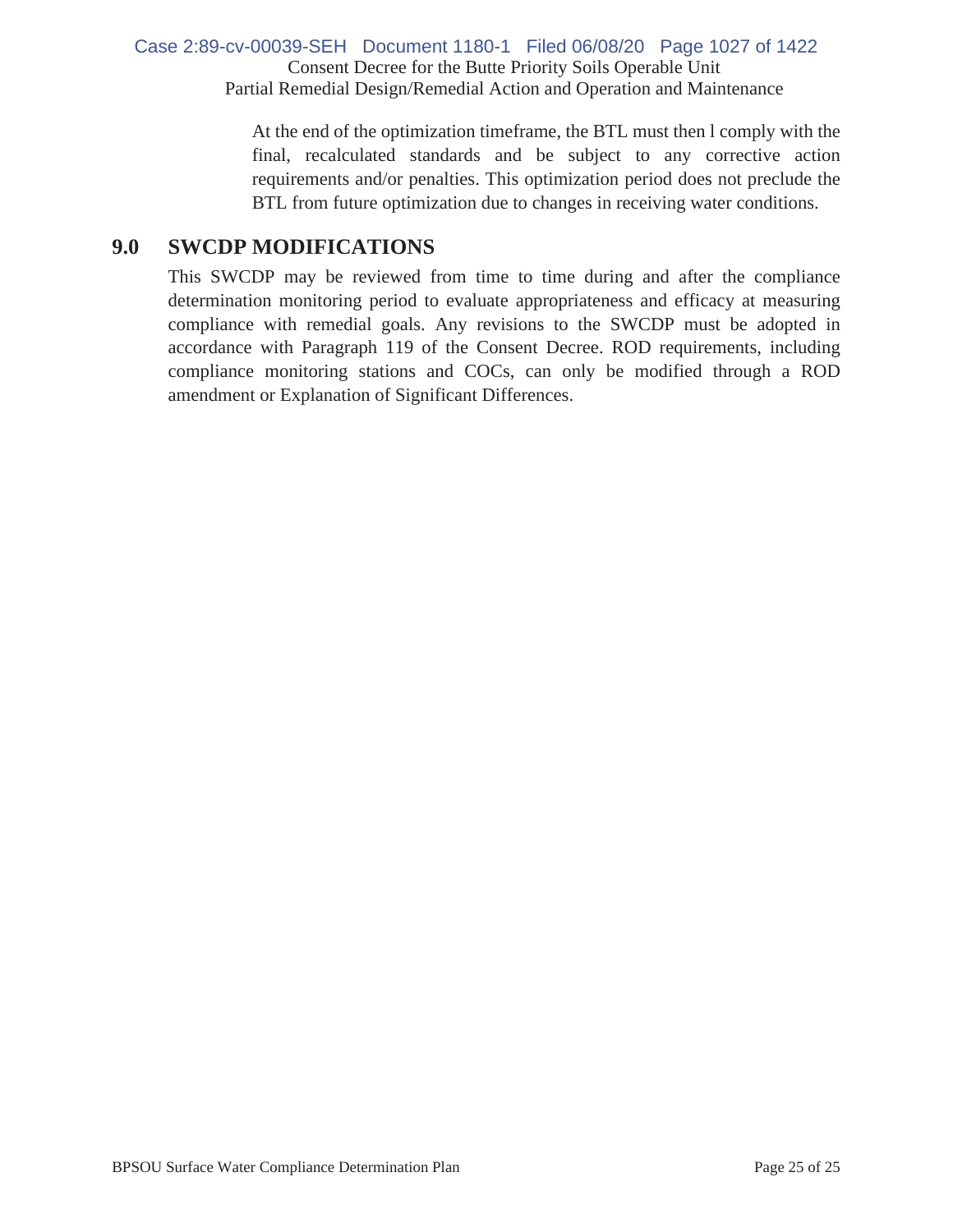#### Case 2:89-cv-00039-SEH Document 1180-1 Filed 06/08/20 Page 1028 of 1422

#### Figure 1-1. In-Stream Surface Water ARAR Compliance Timeline.



Other Consent Decree provisions, such as the emergency response provisions, new information/unknown conditions reopeners and<br>the general reservations of rights apply as stated in the Consent Decree.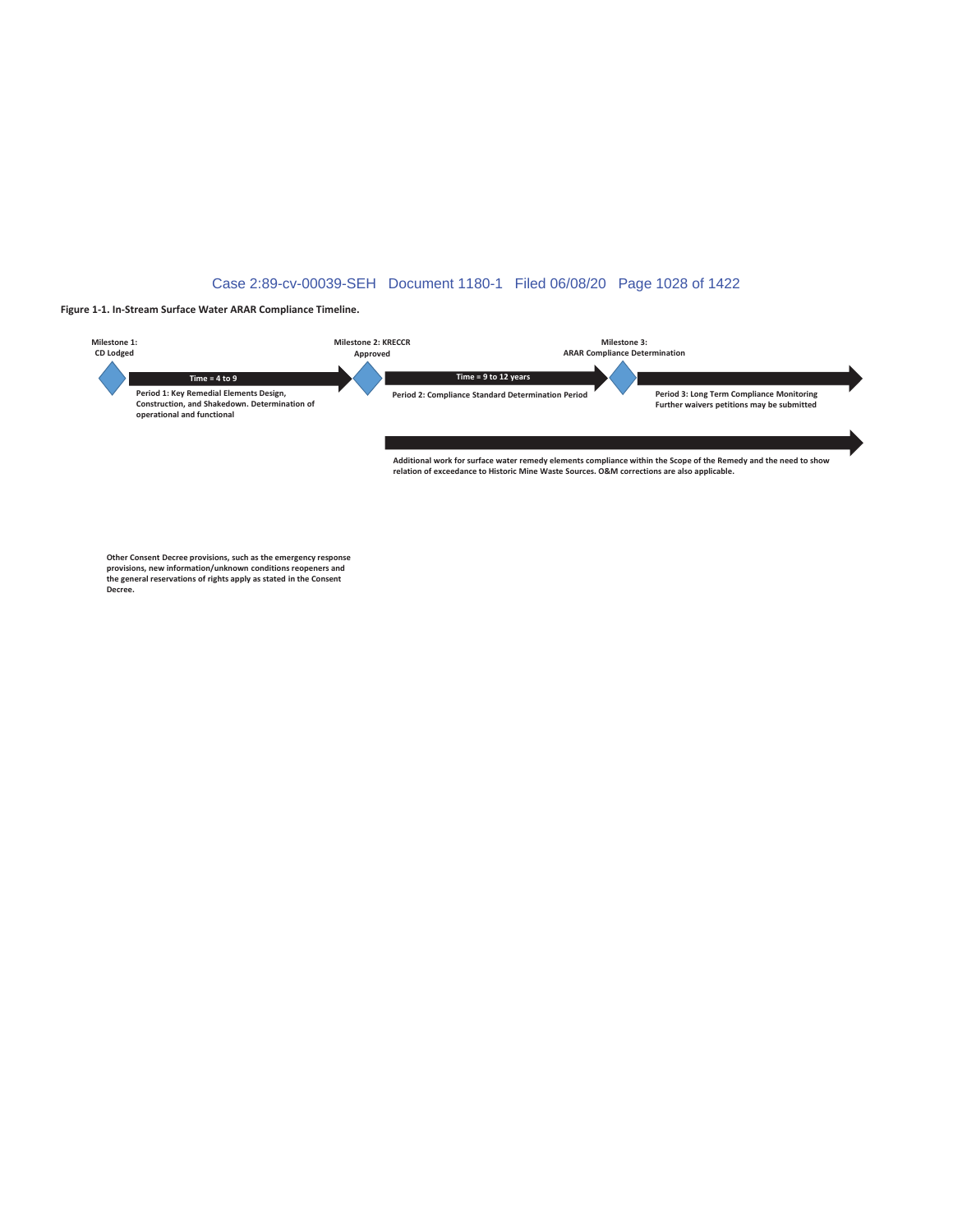Case 2:89-cv-00039-SEH **Document 12: Period 2 or 3<sup>6/0</sup>8/20** Page 1029 of 1422

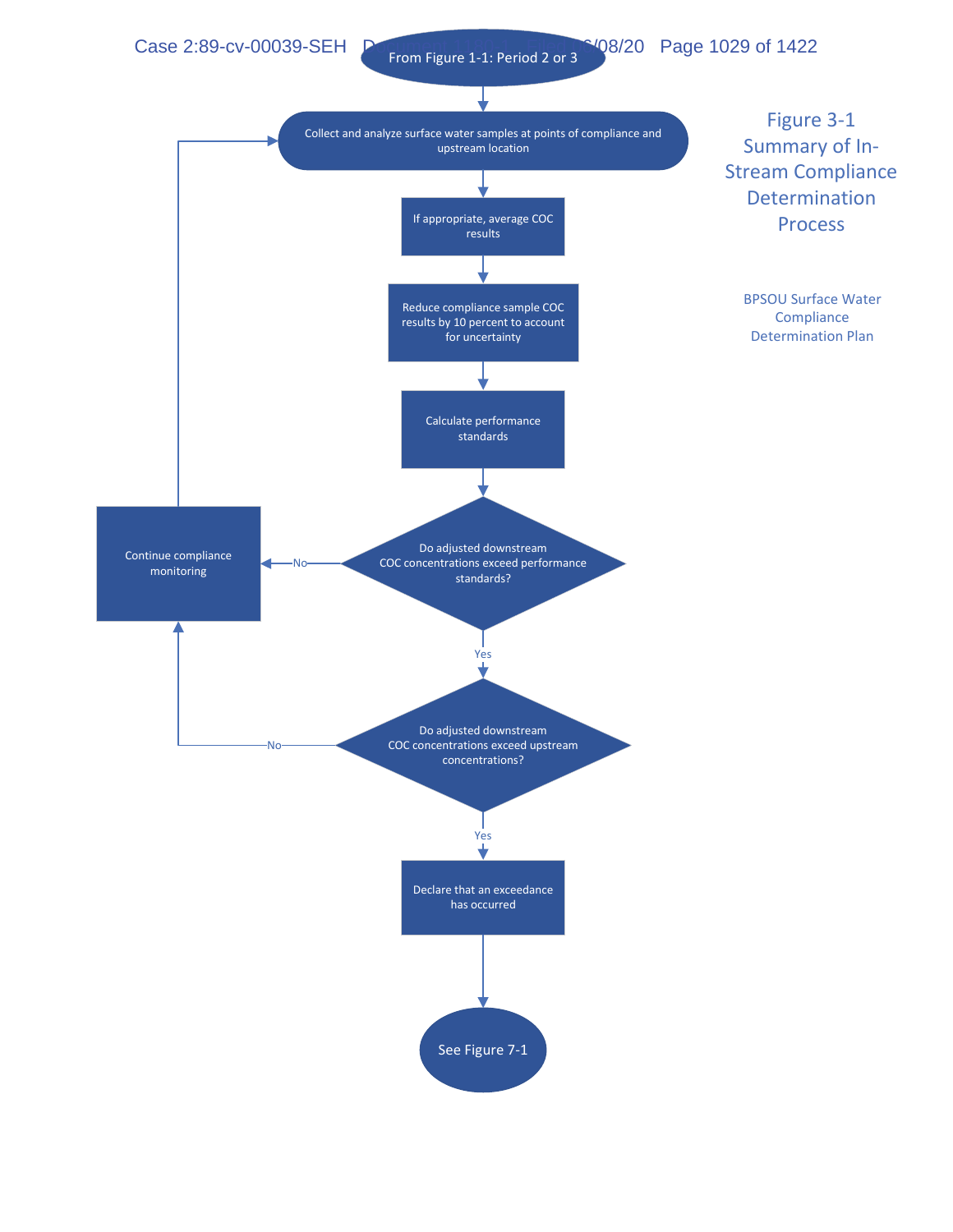### Case 2:89-cv-00039-SEH Document 1180-1 Filed 06/08/20 Page 1030 of 1422



HMWS = Historic Mine Waste Source shall mean a source, or a combination of sources, such as former mine yards; pre-1980 waste rock piles; pre-1980 mining, milling or smelting wastes (excluding historic smelter emissions); pre-1980 tailings impoundments; or open pit mines within the BPSOU. Historic Mine Waste Source does not include:

A. A source which is substantially from a primary source located outside of the BPSOU surface boundary;

B. A source which is associated with such things as metal-bearing construction materials (such as copper piping or wire, lead solder or fittings, copper or galvanized roofing material) of homes or businesses or other commercial structures; or

 $\tilde{C}$ . A source which is controlled by an existing, enforceable and separate regulatory program such as activities governed by the Butte Silver Bow County ordinance governing stormwater control at construction activities.

**28M** = Operation and Maintenance

This figure does not alter the actions that EPA or the State may take under the reservation of rights described in the consent decree, Section XVII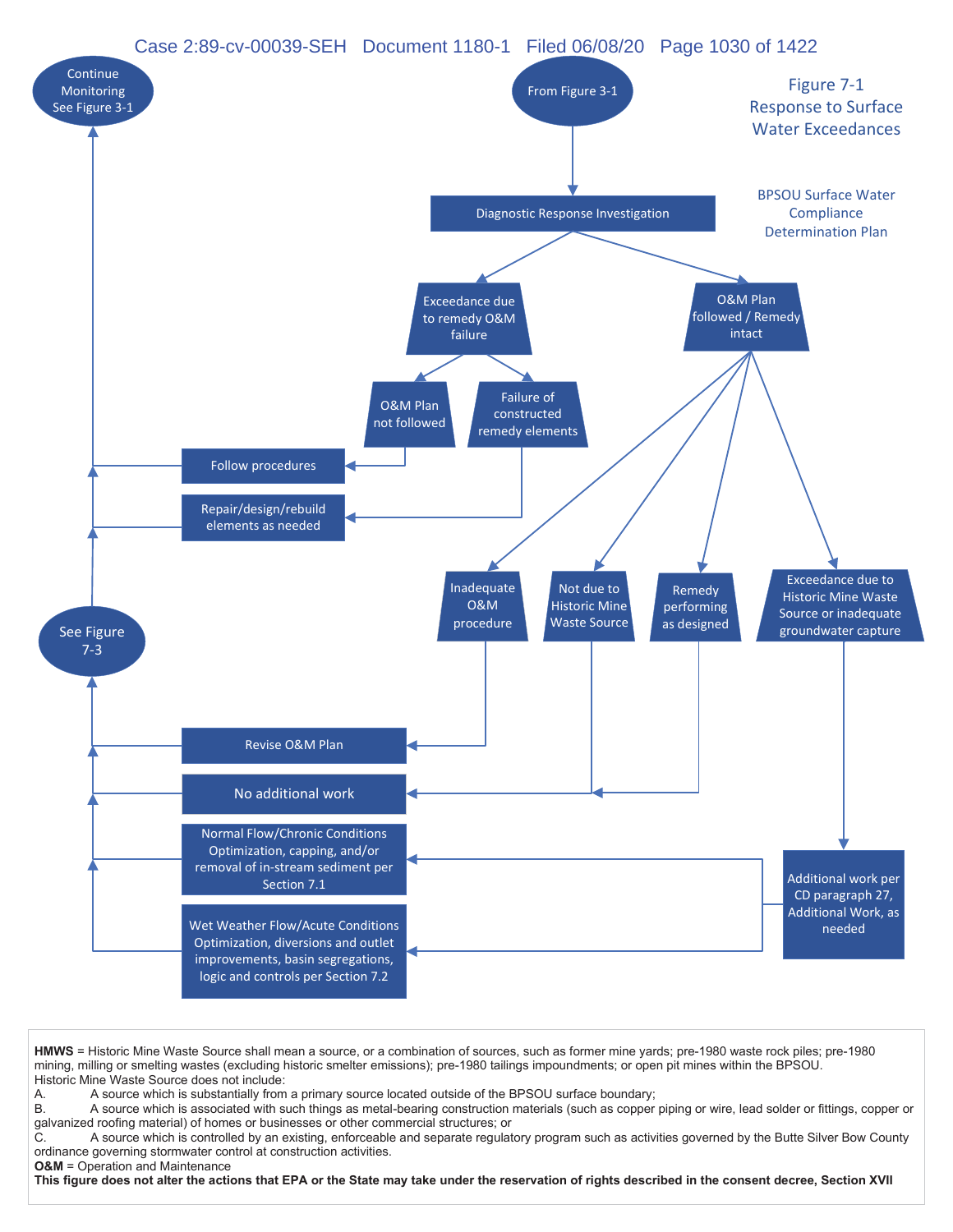

**FIGURE**

 $7 - 2$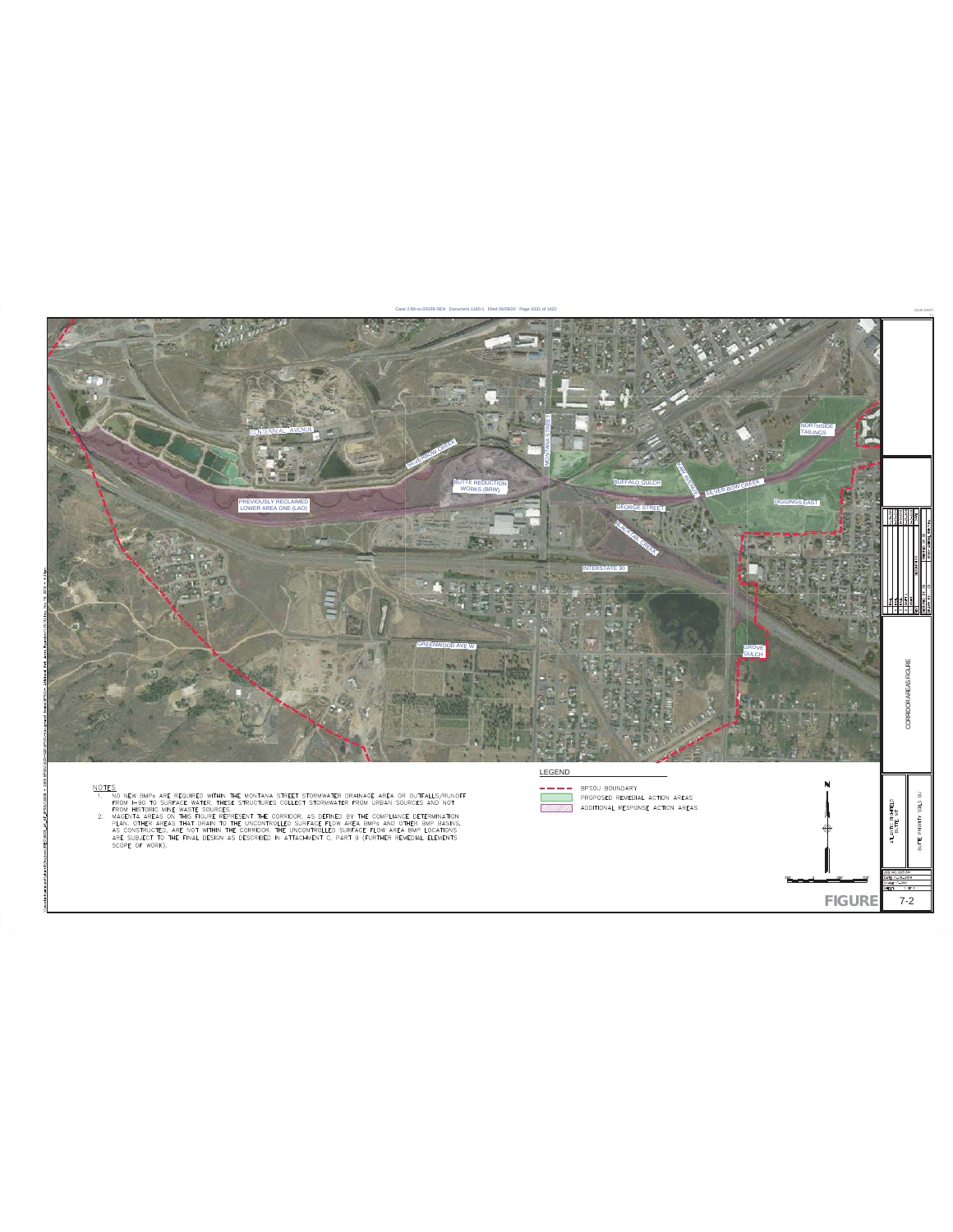### Case 2:89-cv-00039-SEH Document 1180-1 Filed 06/08/20 Page 1032 of 1422